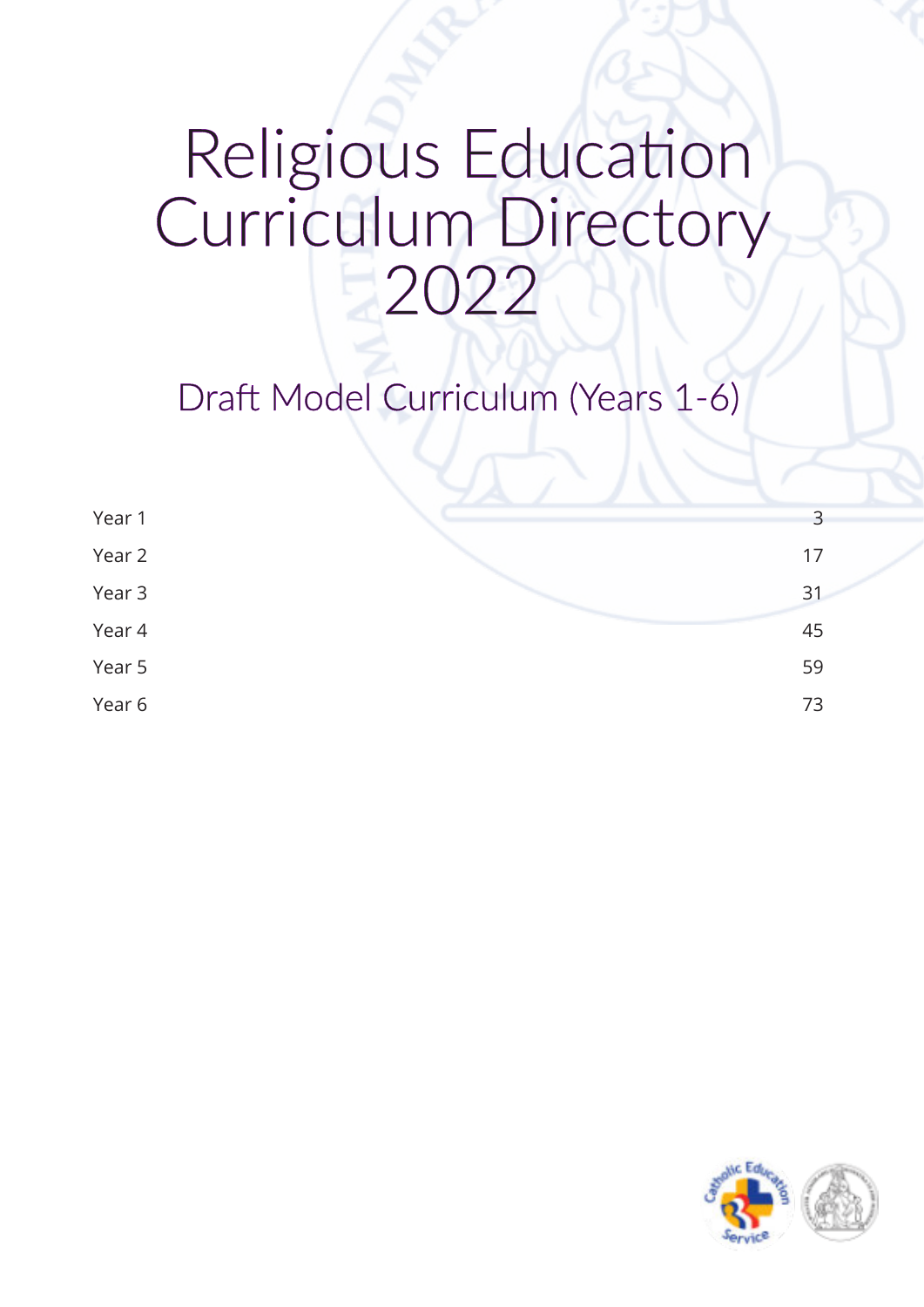# Year 1

- [1.1 Creation and Covenant](#page-2-0) 4
- [1.2 Prophecy and Promise](#page-3-0) 6 and  $\sim$  6
- [1.3 From Galilee to Jerusalem](#page-4-0) 8
- [1.4 From Desert to Garden](#page-5-0) 10 and 10 and 10 and 10 and 10 and 10 and 10 and 10 and 10 and 10 and 10 and 10 and 10 and 10 and 10 and 10 and 10 and 10 and 10 and 10 and 10 and 10 and 10 and 10 and 10 and 10 and 10 and 10 and
- [1.5 To the Ends of the Earth](#page-6-0) 12
- [1.6 Dialogue and Encounter](#page-7-0) 14 and 200 million 2012 14

<span id="page-1-0"></span>

- 
-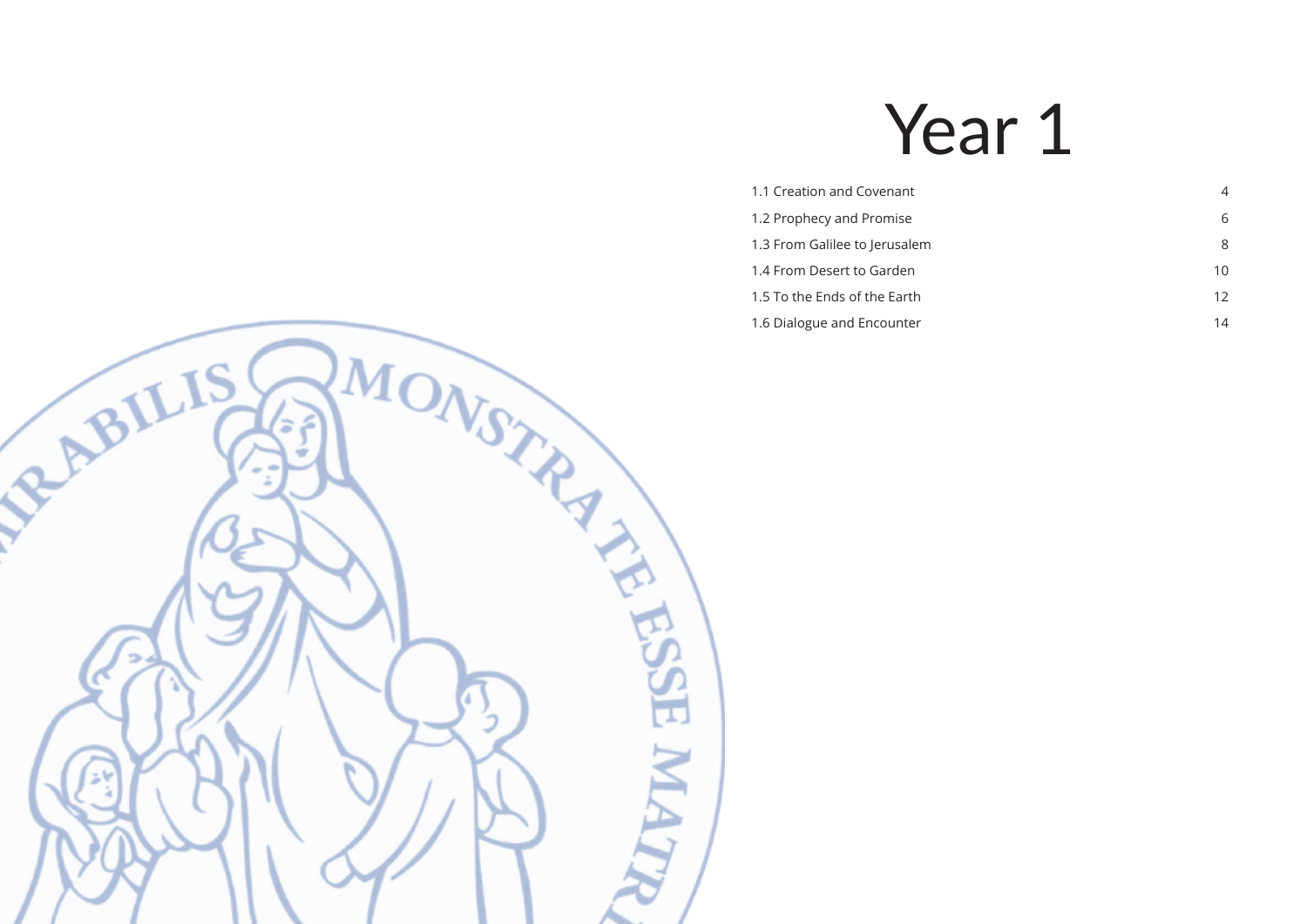## <span id="page-2-0"></span>1.1 Creation and Covenant

#### **Hear**

By the end of this unit of study pupils will have encountered the following key texts:

- The creation story in Genesis 1:1-2:4 as an ancient, prayerful, poetic reflection on God's world.
- The psalms as ancient songs that tell us about God's love and care in creation, e.g. Psalm 135 (136).
- An introduction to the ideas presented in Laudato Si' 13.

#### **Believe**

By the end of this unit of study, pupils will be able to: U1.1.1. Retell, in any form, the story of creation in Genesis 1:1-2:4. U1.1.2. Recognise that the creation story in Genesis 1:1-2:4 is an ancient, prayerful, poetic reflection about the goodness of God, the world and human beings. U1.1.3. Recognise that some of the psalms are ancient songs about God's love and care for creation. U1.1.4. Recognise that Pope Francis wrote a letter, called *Laudato Si'*, about the importance of taking care of the world and each other. U1.1.5. Recognise some of what the Church teaches about God: that God is our Father, God loves and cares for everyone. U1.1.6. Recognise some of what the Church teaches about the world: God cannot be seen but is experienced through creation and that the beauty, detail and order in creation are signs of God. U1.1.7. Recognise some of what the Church teaches about human beings: that God gave human beings the responsibility for taking care of the world and its peoples. U1.1.8. Recognise the simple connections between the creation story in Genesis 1:1-2:4 and beliefs about God, the world and human beings. U1.1.9. Make simple connections between a psalm and beliefs about God's love and care for creation. U1.1.10. Recognise that when Christians pray the Our Father they feel close to God and to each other.

By the end of this unit of study pupils will know that the Church teaches:

- God is our Father.
- God cannot be seen but is experienced through creation.
- The beauty, detail and order in creation are signs of God.
- God loves and cares for everyone.

By the end of this unit, pupils will know (in an age-appropriate way):

• The meaning of the Catholic Social Teaching principles of stewardship, human dignity and solidarity.

> D1.1.1. Respond to the way God's gift of creation is expressed in a variety of creative and artistic expressions e.g. art, music or poetry and talk about why they respond in that way. D1.1.2. Express a point of view about why we care for God's world.

U1.1.11. Recognise that caring for the world is one of the ways we love and care for each other.





By the end of this unit of study pupils will know:

• That, as a community, the Church prays the Our Father to pray to God and worship him.

#### **Live**

By the end of this unit of study, pupils will know that the Church teaches:

- God wants us to love and care for the world because the world is God's gift to us.
- God wants us to love and care for each other because God cares for everyone.
- Caring for the world is one of the ways we love and care for each other.

By the end of this unit of study, pupils will know:

• How different communities care for the world.

By the end of this unit of study, pupils will be able to:

During this unit of study, pupils will be invited to:

- R1.1.1. To hear and begin to join in with the words of the Our Father.
- R1.1.2. Listen to stories from different communities and their experiences about how they care for the world.
- R1.1.3. Talk about the ways in which they can care for God's world.



| <b>Key Vocabulary</b> |  |  |  |
|-----------------------|--|--|--|
| God                   |  |  |  |
| Creation              |  |  |  |
| Pope Francis          |  |  |  |
| l audato Si'          |  |  |  |
| Psalm                 |  |  |  |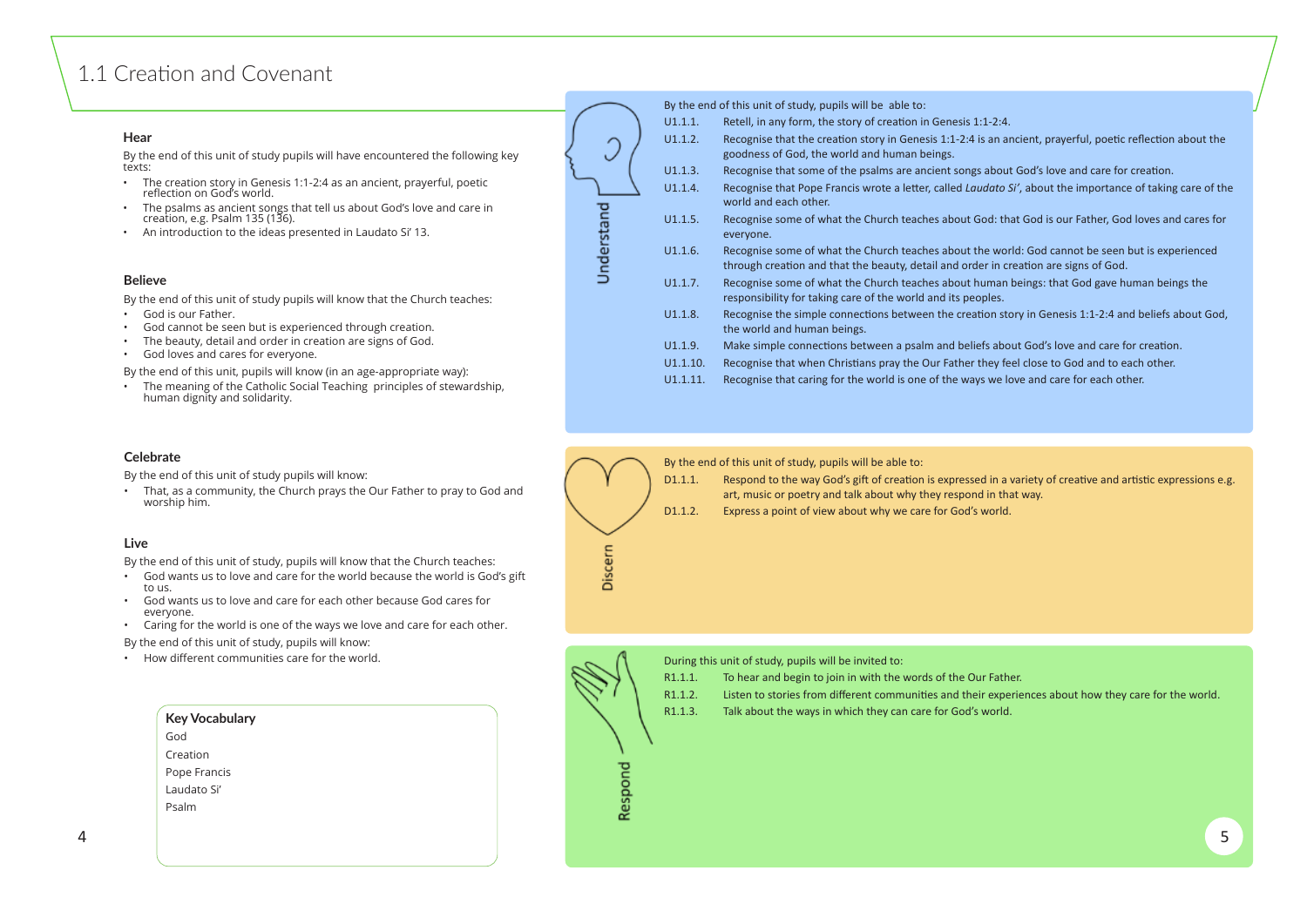## <span id="page-3-0"></span>1.2 Prophecy and Promise

#### **Hear**

By the end of this unit of study pupils will have encountered the following key texts:

- The Annunciation (Luke 1: 26-38, focusing on 1:26-32,38)
- The Visitation (Luke 1:39-45)
- The Birth of Jesus (Luke 2:4-7)

#### **Believe**

By the end of this unit of study pupils will know that the Church teaches:

- Because God loves us he gave us his only Son, Jesus.
- God called Mary to be the mother of his Son, Jesus.
- Mary said 'Yes' to God's call.
- Mary is Jesus' mother and our mother too.

• We ask Mary to pray with us and for us and to comfort us in times of need, especially using the prayer Hail Mary.

|          | By the end of this unit of study, pupils will be able to:  |
|----------|------------------------------------------------------------|
| U1.2.1.  | Recognise that the stories about Jesus are in a special I  |
| U1.2.2.  | Recognise that the stories about Jesus are in a part of t  |
| U1.2.3.  | Recognise the Annunciation, the Visitation and the Birt    |
| U1.2.4.  | Retell, in any form, at least one of the following stories |
|          | Jesus, recognising these are special stories from the Go   |
| U1.2.5.  | Recognise that the Christmas story is important becaus     |
|          | sending his only Son, Jesus.                               |
| U1.2.6.  | Recognise that in the Annunciation, God called Mary at     |
| U1.2.7.  | Recognise that Mary is the mother of Jesus and Cathol      |
| U1.2.8.  | Recognise that part of the Hail Mary comes from the st     |
| U1.2.9.  | Recognise that the Magnificat comes from the words N       |
| U1.2.10. | Recognise that some Christians pray the Hail Mary.         |
| U1.2.11. | Recognise that when Christians pray the Hail Mary the      |
| U1.2.12. | Recognise that the words of the Magnificat remind Chr      |
|          |                                                            |

- R1.2.1. Hear and begin to join in with the words of the Hail Mary
- R1.2.2. Talk about the actions they can carry out to take extra care of the poorest communities
- book called the Bible
- the Bible called the Gospels
- th of Jesus as religious stories.
- the Annunciation; the Visitation; the birth of Jesus of Luke.
- e Christians believe that it shows God loves us by
- nd she said 'Yes' to his call.
- ics call her Mother too.
- tory of the Annunciation
- Mary said to Elizabeth at the Visitation.

If are asking Mary to join them in prayer. ristians that God cares for the poor.



|        | <b>Key Vocabulary</b> |                              |  |
|--------|-----------------------|------------------------------|--|
|        | Jesus                 |                              |  |
|        | Bible                 |                              |  |
|        | Gospels               | ᅙ<br>$\sim$                  |  |
|        | Annunciation          |                              |  |
|        | Visitation            | င္ဟ                          |  |
|        | Luke                  | $\mathbf \omega$<br>$\alpha$ |  |
| ∽<br>ັ | Hail Mary             |                              |  |
|        |                       |                              |  |

#### **Celebrate**

By the end of this unit of study pupils will know that the Church teaches:

By the end of this unit of study pupils will

• Hear or sing parts of the Magnificat, recognising it as Mary's song of praise to God.

#### **Live**

By the end of this unit of study, pupils will know:

- How Catholic Social Teaching's preferential option for the poor lives out the Magnificat's praise of the God who fills the hungry with good things.
- How Catholics around the world show honour to Mary, including diverse representations in art, sculpture and music.





Understand

By the end of this unit of study, pupils will be invited to: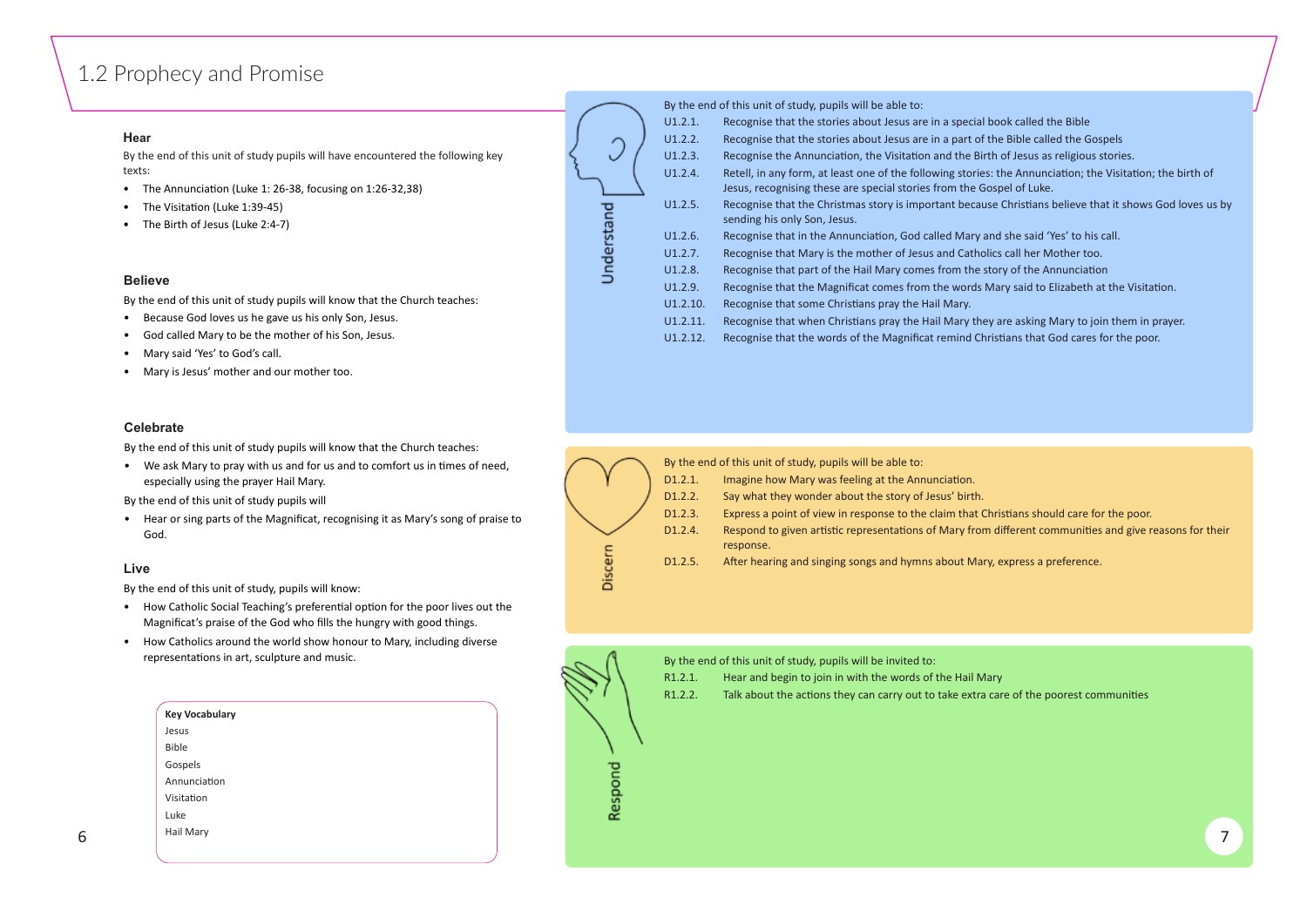## <span id="page-4-0"></span>1.3 From Galilee to Jerusalem

#### **Hear**

By the end of this unit of study pupils will have encountered the following key texts:

- Luke 2:22-38 The Presentation.
- Luke 2:41-52 Finding in the Temple.
- Luke 4:16-19 Jesus announces his mission.

#### **Believe**

By the end of this unit of study pupils will know that the Church teaches:

- Jesus grows up and reveals the love of the Father to us.
- Some people that encounter Jesus recognise that he is the Son of God who has come to save all.
- Jesus is the Light of the World for all people.

By the end of this unit of study pupils will know:

• Jesus uses the Hebrew scriptures to teach about and share the Good News.

By the end of this unit of study, pupils will be able to:

|          | by the end of this anne or staay, papils will be able to.                                                                                                      |
|----------|----------------------------------------------------------------------------------------------------------------------------------------------------------------|
| U1.3.1.  | Recognise the Presentation (Luke 2:22-38), the Finding in<br>announcing his mission (Luke 4:16-19) as religious stories.                                       |
| U1.3.2.  | Retell, in any form, at least one of the following stories: th<br>the Temple (Luke 2:41-52) and Jesus announcing his missi<br>stories from the Gospel of Luke. |
| U1.3.3.  | Recognise that the Church teaches that Jesus grows up an                                                                                                       |
| U1.3.4.  | Recognise that some people that encounter Jesus in the G<br>has come to save all, recognising simple connections with<br>(Luke 2:22-38).                       |
| U1.3.5.  | Recognise that the Church teaches that Jesus is the Light of<br>connections with one of the stories of Jesus' childhood or<br>Luke 2:41-52; Luke 4:16-19).     |
| U1.3.6.  | Recognise that Jesus uses the Hebrew scriptures to teach<br>simple connections with the story of Jesus announcing his                                          |
| U1.3.7.  | Recognise that on the Feast of the Presentation (Candlem<br>recognising simple connections with the story of the Prese                                         |
| U1.3.8.  | Recognise and share how candles are used in prayer, maki<br>are used in prayer and the belief that Jesus is the Light of                                       |
| U1.3.9.  | Recognise simple connections between Jesus' announcem<br>responsibility Christians have to share the Good News wit                                             |
| U1.3.10. | Recognise the different ways Christians bring light and Go                                                                                                     |
|          |                                                                                                                                                                |

- That on the Feast of the Presentation (Candlemas) on the 2nd February candles are blessed.
- How candles are used in prayer.

- R1.3.1. Reflect on how they or members of their family might use candles in their own prayers.
- R1.3.2. Reflect and talk about the ways in which they could bring light and hope to others.
- in the Temple (Luke 2:41-52) and Jesus
- the Presentation (Luke 2:22-38), the Finding in ssion (Luke 4:16-19), recognising these are special
- and reveals the love of the Father to us. e Gospel believe that he is the Son of God who ith the story of the Presentation in the Temple
- It of the World for all people, recognising simple or the announcing of his mission (Luke 2:22-38;
- ch about and share the Good News, recognising his mission (Luke 4:16-19).
- emas) on the 2nd February candles are blessed, resentation in the Temple (Luke 2:22-38).
- aking simple connections between how candles of the World.
- ement of his mission (Luke 4:16-19) and the with others.
- Good News to others.

e 2:22-38) or the Finding in the Temple (Luke

ow others celebrate Candlemas in different places

ns, bring light and hope to others.

|   | <b>Key Vocabulary</b> |                              |   |
|---|-----------------------|------------------------------|---|
|   | Presentation          |                              |   |
|   | Temple                |                              |   |
|   | Mission               | $\overline{\mathbf{C}}$<br>- |   |
|   | Son of God            |                              |   |
|   | Light                 | င္ဟ                          |   |
|   | Hope                  | <b>Re</b>                    |   |
| 8 | Candles               |                              | 9 |
|   | Candlemas             |                              |   |
|   |                       |                              |   |

U Understand

#### **Celebrate**

By the end of this unit of study pupils will know

#### **Live**

By the end of this unit of study, pupils will know that the Church teaches:

- We are called to follow Jesus and share the Good News with others.
- We are called to be responsible Christians by take caring of each other, especially the poor.
- All Christians are called to bring light and Good News to others in particular ways.

|       | By the end of this unit of study, pupils will be able to: |                                                                                |  |  |  |  |
|-------|-----------------------------------------------------------|--------------------------------------------------------------------------------|--|--|--|--|
|       | D1.3.1.                                                   | Imagine how Mary was feeling at the Presentation (Luke 2:22-3<br>$2:41-52$ ).  |  |  |  |  |
|       | D1.3.2.                                                   | Say what they wonder about in the stories of Jesus' childhood.                 |  |  |  |  |
|       | D1.3.3.                                                   | Listen to and ask questions about the experiences of how othe<br>and cultures. |  |  |  |  |
| scern | D1.3.4.                                                   | Listen to the stories of how all people, not just Christians, bring            |  |  |  |  |



By the end of this unit of study, pupils will be invited to: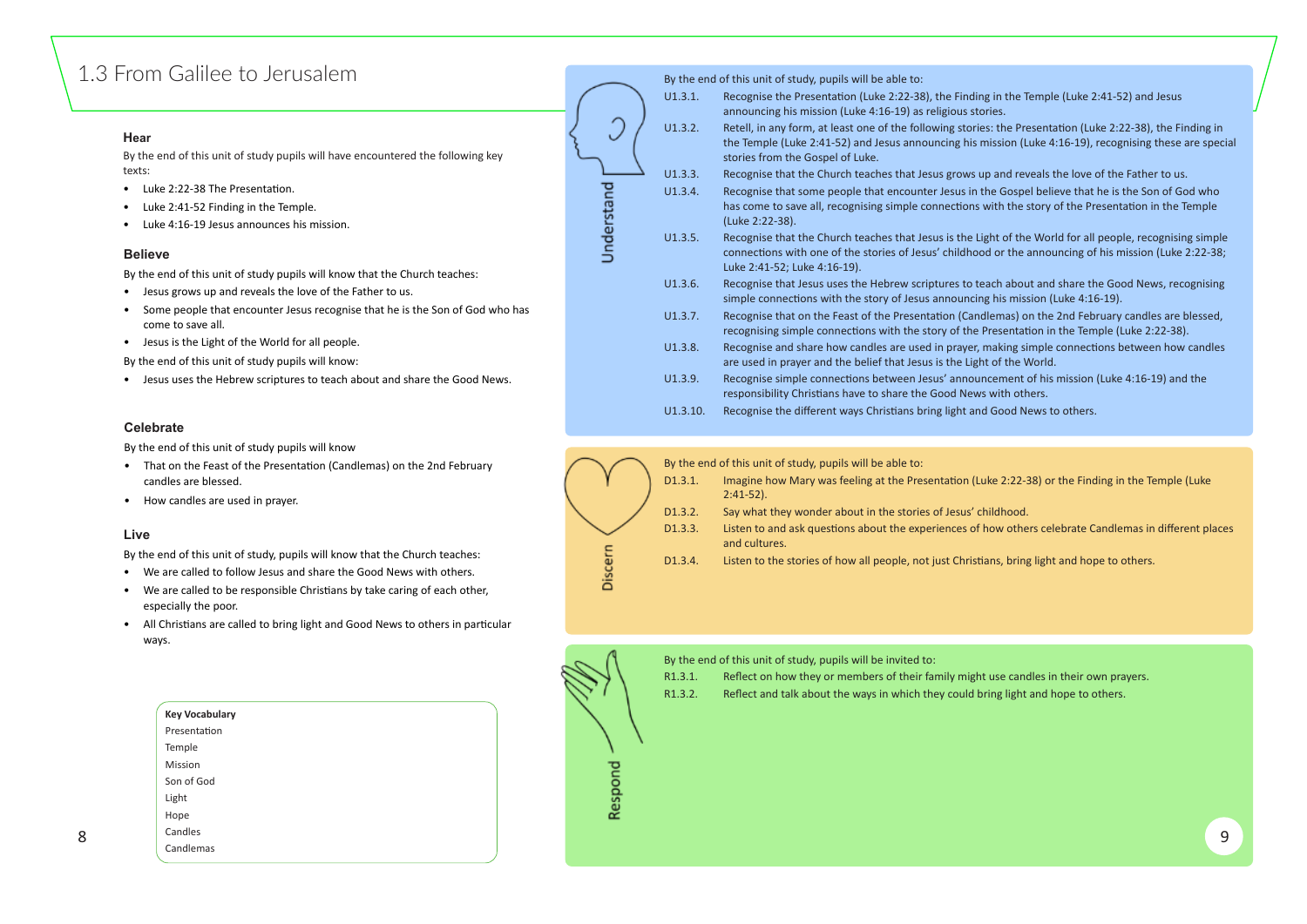## <span id="page-5-0"></span>1.4 From Desert to Garden

#### **Hear**

By the end of this unit of study pupils will have encountered the following key texts:

- Luke 19:28-38 Entry into Jerusalem.
- Luke 22:14-20 Last Supper.
- Luke 23:33-46 Crucifixion and Death.
- Luke 24:1-8 Resurrection.

#### **Lenten texts**

• Luke 4:1-13 Jesus is tempted in the desert for 40 days.

#### **Passion texts**

- In Lent we try to be more like Jesus by praying, fasting, and helping others.
- Lent is a time to say sorry for what we have done wrong.
- Jesus died and rose again.

#### **Believe**

By the end of this unit of study pupils will know that the Church teaches:

- Some simple words, actions and symbols from the Ash Wednesday liturgy.
- Some simple words, actions and symbols of the Palm Sunday liturgy.
- Lent is time of preparation for Easter.
- How Shrove Tuesday, Ash Wednesday and the last week of Jesus' life are celebrated locally and globally.

- For Catholics, CAFOD Family Fast Day is a way of responding to the call to fast during Lent.
- Fasting in Lent is giving something up to help others.

| U1.4.1.  | Recognise the Temptation in the Desert (Luke 4:1-13) as a religious story.                                                                                 |
|----------|------------------------------------------------------------------------------------------------------------------------------------------------------------|
| U1.4.2.  | Recognise the Entry into Jerusalem (Luke 19:28-38), Last Supper (Luke 22<br>(Luke 23:33-46), Resurrection (Luke 24:1-8) as religious stories.              |
| U1.4.3.  | Retell, in any form, at least one of the following stories: the Entry into Jer<br>Supper (Luke 22:14-20); Crucifixion and Death (Luke 23:33-46); Resurrect |
| U1.4.4.  | Correctly sequence the religious stories about the last week of Jesus' life.                                                                               |
| U1.4.5.  | Recognise these are special stories from the Gospel of Luke.                                                                                               |
| U1.4.6.  | Recognise that in Lent, Christians try to be more like Jesus by praying, fas<br>simple connections with the story of the Temptation of Jesus in the Wilde  |
| U1.4.7.  | Recognise that for Christians, Lent is a time to say sorry for what we have<br>connections with Joel 2:12-13 (come back to me)                             |
| U1.4.8.  | Recognise that the Church teaches that Jesus died and rose again.                                                                                          |
| U1.4.9.  | Recognise some simple words, actions, symbols used in the Ash Wednesd<br>connections between them.                                                         |
| U1.4.10. | Recognise some simple words, actions, symbols used in the Palm Sunday<br>connections between them.                                                         |
|          |                                                                                                                                                            |

U1.4.11. Recognise that for Christians, Lent is a time of preparation for Easter.



D1.4.3. Listen to and ask questions about the experiences of how others celebrate Lent and the last week of Jesus' life in different places and cultures.



#### $\frac{10}{10}$   $\frac{1}{10}$   $\frac{1}{10}$ **Key Vocabulary** Temptation Last Supper Crucifixion Resurrection Ash Wednesday Palm Sunday Lent Family Fast Day

|            | By the end of this u |         |
|------------|----------------------|---------|
|            | U1.4.1.              | Recogr  |
|            | U1.4.2.              | Recogr  |
|            |                      | (Luke 2 |
|            | U1.4.3.              | Retell, |
|            |                      | Supper  |
|            | U1.4.4.              | Correc  |
| Understand | U1.4.5.              | Recogr  |
|            | U1.4.6.              | Recogr  |
|            |                      | simple  |
|            | U1.4.7.              | Recogr  |
|            |                      | conned  |
|            | U1.4.8.              | Recogr  |
|            | U1.4.9.              | Recogr  |
|            |                      | conned  |
|            | U1.4.10.             | Recogr  |
|            |                      |         |

anit of study, pupils will be able to:

#### **Celebrate**

By the end of this unit of study pupils will know:

#### **Live**

By the end of this unit of study, pupils will know:

By the end of this unit of study, pupils will be able to:

D1.4.1. Imagine how Jesus felt during the last week of his life.

D1.4.2. Say what they wonder about the story of the last week of Jesus' life.

By the end of this unit of study, pupils will be invited to:

- R1.4.1. Recognise CAFOD Family Fast Day as a way of helping others by responding to the call to fast during Lent.
- R1.4.2. Recognise that fasting in Lent is giving something up to help others.
- R1.4.3. Consider what they might give up and choose to do to help others.



- It Supper (Luke 22:14-20), Crucifixion and Death s stories.
- the Entry into Jerusalem (Luke 19:28-38); Last:
- $3:33-46$ ); Resurrection (Luke 24:1-8)
- week of Jesus' life.
- 
- esus by praying, fasting and helping others, making f Jesus in the Wilderness (Luke 4:1-13)
- y for what we have done wrong, making simple
- rose again. n the Ash Wednesday liturgy, making simple
- n the Palm Sunday liturgy, making simple
- 

Easter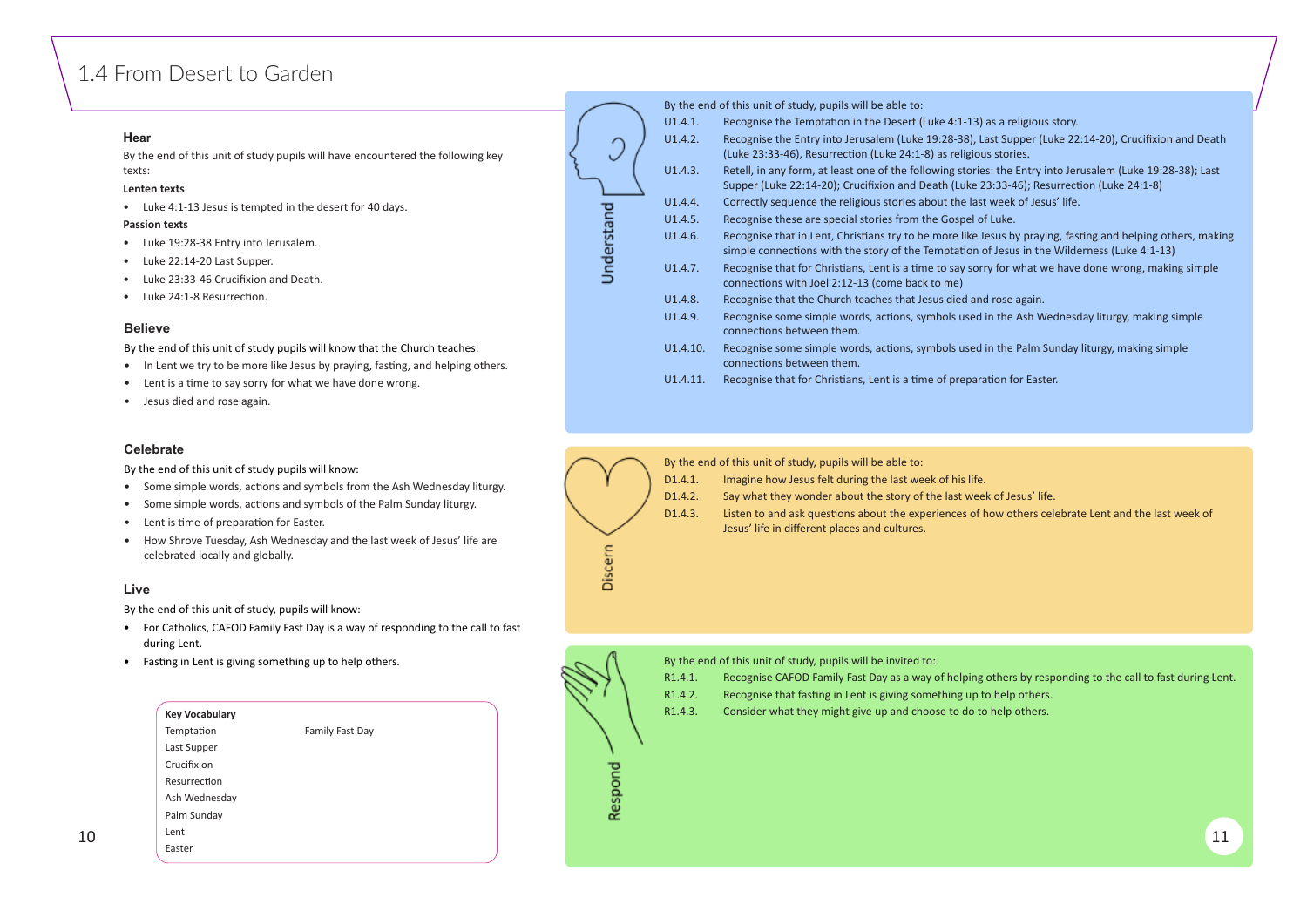## <span id="page-6-0"></span>1.5 To the Ends of the Earth

#### **Hear**

By the end of this unit of study pupils will have encountered the following key texts:

- Luke 24:13-35 The road to Emmaus.
- Acts 1:1-11 Promise of the Spirit and the Ascension.
- Acts 2:1-4 Pentecost.

#### **Believe**

- Christians belong to a family called the Church.
- The mission of the Church begins at Pentecost.
- When the Church gathers to celebrate, Jesus is with them in the breaking of the bread.

By the end of this unit of study pupils will know that the Church teaches:

|          | By the end of this unit of study, pupils will be able to:                                                                                                 |
|----------|-----------------------------------------------------------------------------------------------------------------------------------------------------------|
| U1.5.1.  | Recognise the Road to Emmaus (Luke 24:13-35), the Promise<br>1:1-11), Pentecost (Acts 2:1-4) as religious stories.                                        |
| U1.5.2.  | Retell, in any form, at least one of the following stories: the Re<br>Promise of the Spirit and the Ascension (Acts 1:1-11), Pentecc                      |
| U1.5.3.  | Sequence the religious stories about the events after the Resu                                                                                            |
| U1.5.4.  | Recognise these special stories are all written by St Luke.                                                                                               |
| U1.5.5.  | Recognise that Christians belong to a family called the Church                                                                                            |
| U1.5.6.  | Recognise that the mission of the Church begins at Pentecost                                                                                              |
| U1.5.7.  | Recognise simple connections between the story of the appea<br>(Luke 24:13-35) and the Catholic belief that when the Church<br>the breaking of the bread. |
| U1.5.8.  | Make simple connections between the mission of the Church<br>it at the beginning of Luke's Gospel (Luke 4:16-19) (see branch                              |
| U1.5.9.  | Recognise that the Church celebrates the Ascension of Jesus a<br>celebration.                                                                             |
| U1.5.10. | Recognise that the Church gathers to celebrate Mass every wo                                                                                              |
| U1.5.11. | Recognise that the Our Father, the family prayer, is a part of e                                                                                          |
| U1.5.12. | Recognise that Catholic belong to a family called the parish                                                                                              |
| U1.5.13. | Recognise that at the end of Mass, Catholics are sent into the<br>announce the Gospel of the Lord"                                                        |
|          |                                                                                                                                                           |



- D1.5.1. Imagine how the apostles felt during the events following the Resurrection.
- 
- D1.5.2. Say what they wonder about the events following the Resurrection.
- D1.5.3. Listen to and ask questions about the experiences of how others celebrate Pentecost in different places and cultures.



- R1.5.1. To hear and begin to join in with the words of the Our Father.
- R1.5.2. Consider how they can announce the Gospel to others through their words and actions.

Promise of the Spirit and the Ascension (Acts

- es: the Road to Emmaus (Luke 24:13-35), the Pentecost (Acts 2:1-4).
- the Resurrection.
- 
- 
- 
- he appearance of Jesus on the Road to Emmaus (Church gathers to celebrate, Jesus is with them in
- Unter 2.5.5.8. Make mission of Jesus as he announced the Church and the mission of Jesus as he announced e branch 3)
- of Jesus and Pentecost on special days of
- every week.
- part of every Mass.
- 
- into the world to serve with the words: "Go and

#### **Celebrate**

By the end of this unit of study pupils will know:

- That the Church celebrates the Ascension and Pentecost on special days of celebration (holydays of obligation).
- The parish family gathers to celebrate Mass.
- The Our Father, the family prayer, is a part of every Mass.

#### **Live**

By the end of this unit of study, pupils will know:

- That Catholics belong to a family called the parish.
- How Pentecost is celebrated locally and globally.

By the end of this unit of study pupils will know that the Church teaches:

• At the end of Mass, we are sent into the world to serve with the words: "Go and announce the Gospel of the Lord."

By the end of this unit of study, pupils will be able to:

By the end of this unit of study, pupils will be invited to:

|    | <b>Key Vocabulary</b> |           |
|----|-----------------------|-----------|
|    | Gospel<br>Emmaus      |           |
|    | Holy Spirit           |           |
|    | Ascension             | ᅙ         |
|    | Pentecost             |           |
|    | Church                | င္ဟ       |
|    | Parish                | <b>Re</b> |
| 12 | Mass                  |           |
|    | Our Father            |           |
|    |                       |           |

 $\ddot{\phantom{0}}$ Understand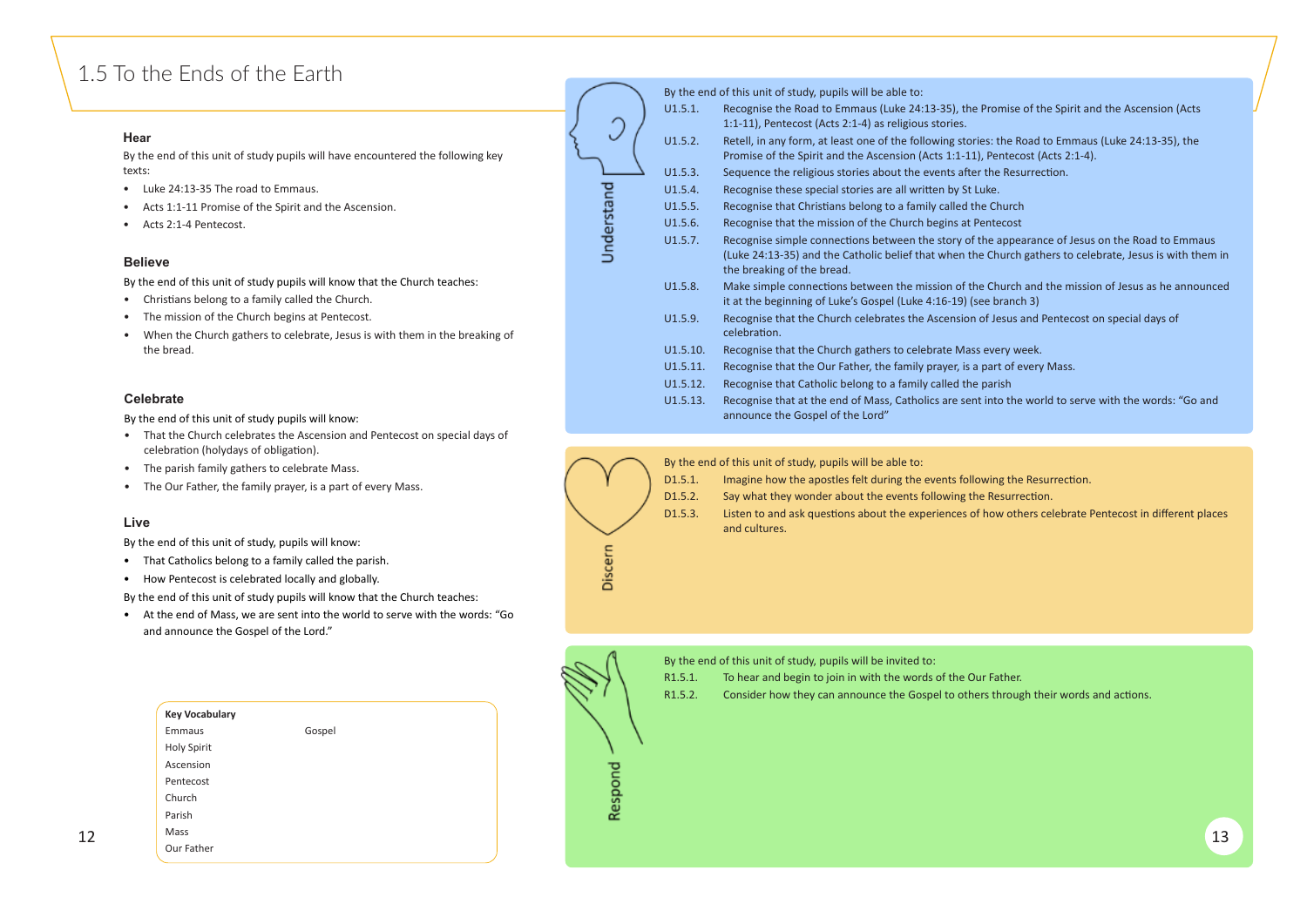## <span id="page-7-0"></span>1.6 Dialogue and Encounter

#### **Dialogue**

By the end of this unit of study, pupils will know that the Church teaches:

- Jesus grew up in a Jewish family in Judea during the Roman occupation.
- Catholics are a part of a global Christian family, and all Christians are sisters and brothers (see YC 130; YCfK 53, p.92; DC 317).

By the end of this unit of study, pupils will know about Christianity locally and globally through:

- Learning something about Christian churches in their local area (e.g. plot churches and places of worship on a map or find out about an ecumenical initiative such as Christian Aid Week).
- Experience music, art and religious objects that reflect Christian communities in another part of the world.

- Aspects of modern Jewish life in Britain, including specific vocabulary about the Jewish belief in one God and the special clothes some Jewish people wear each day.
- A Jewish Festival (e.g. Sukkot Feast of Tabernacles).



#### **Encounter**

By the end of this unit of study, pupils will have encountered the following:





- 
- 
- 
- 
- 

- 
- 
- 
- 
- 

R1.6.1. Consider how Christians in their local area could work together to help people.



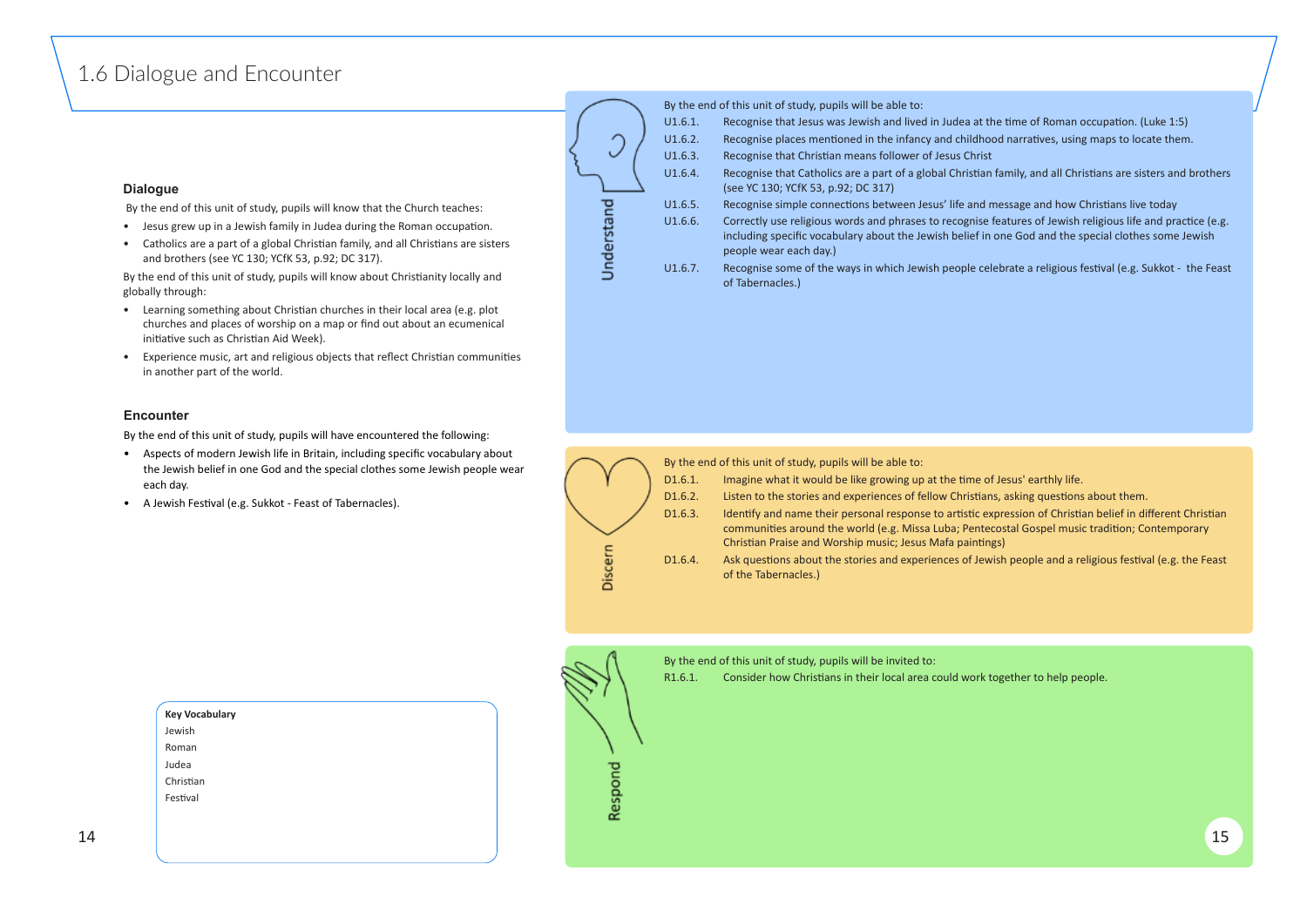# Year 2

- [2.1 Creation and Covenant](#page-9-0) 18
- [2.2 Prophecy and Promise](#page-10-0) 20 20
- [2.3 From Galilee to Jerusalem](#page-11-0) 22
- [2.4 From Desert to Garden](#page-12-0) 24
- [2.5 To the Ends of the Earth](#page-13-0) 26
- [2.6 Dialogue and Encounter](#page-14-0) 28 and 28

<span id="page-8-0"></span>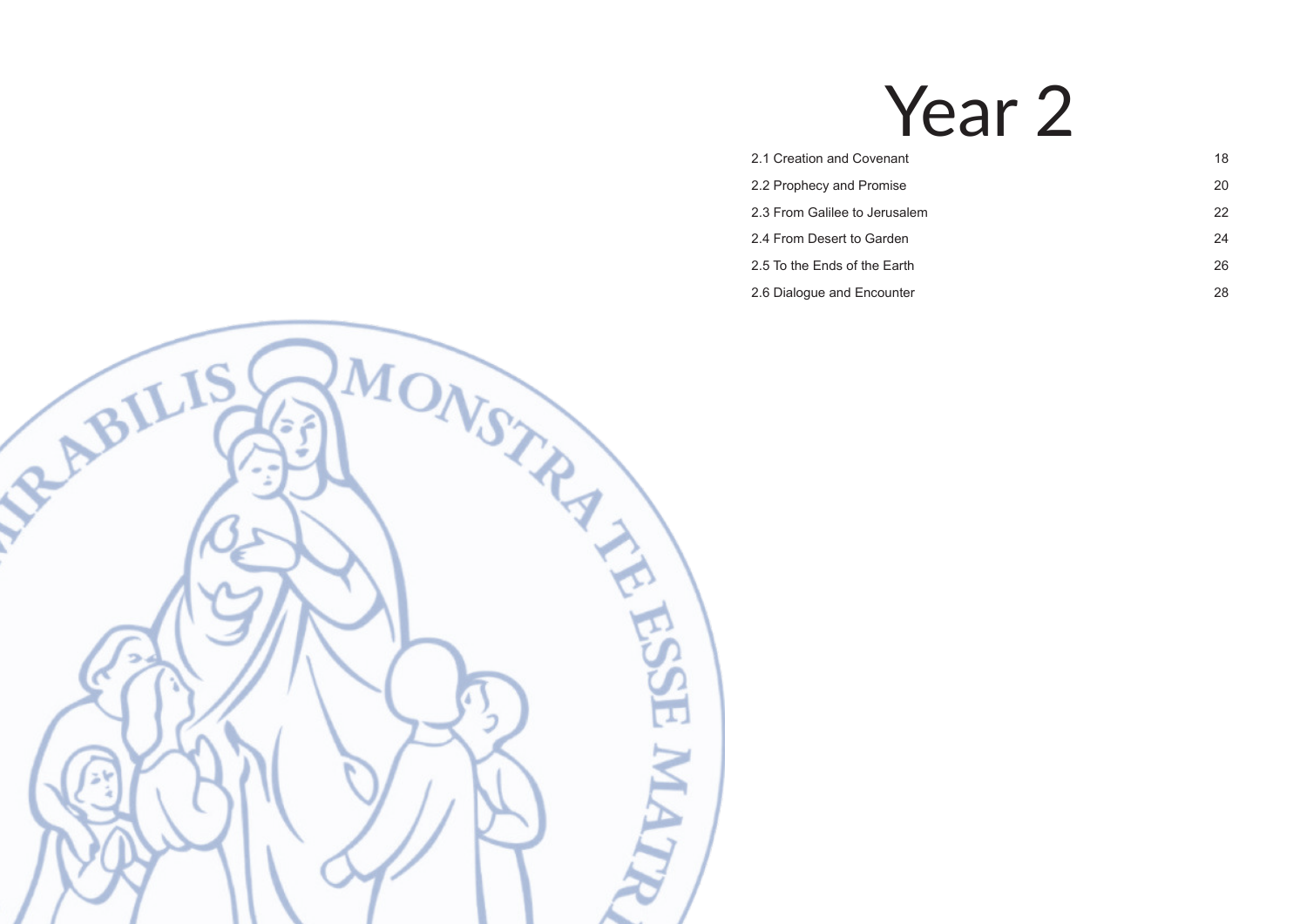## <span id="page-9-0"></span>2.1 Creation and Covenant

#### **Hear**

By the end of this unit of study pupils will have encountered the following key texts:

- Genesis 6:9-9:17, focusing on Noah and God's promise to all living creatures in the sign of the rainbow (Gen 9:8-17)
- The psalms that speak of God creating each one of us and loving each one of us. (e.g. Psalm 139)
- Scriptural imagery which speaks of God as shepherd (e.g. Luke 15:1-7, Psalm 23, Psalm 80, Is 40:11).

#### **Believe**

By the end of this unit of study pupils will know that the Church teaches:

• The Bible helps us to understand who God is through the use of scriptural images.

- God made each person different and special.
- We can use our gifts to help or to harm.



#### **Celebrate**

By the end of this unit of study pupils will know that the Church teaches:

- Sacraments are living signs of God's love for human beings
- Baptism is an initiation into God's family. In baptism, we enter the Christian family and call God Father.

#### **Live**

By the end of this unit of study, pupils will know that the Church teaches:

By the end of this unit of study, pupils will know:

• Ways in which we can show care for God's world





- 
- 
- 
- 
- 
- 

- 
- 
- 
- 

R2.1.2. Consider what they could do to care for God's world in their own lives and in the life of their local

|    | <b>Key Vocabulary</b> |     | community. |  |
|----|-----------------------|-----|------------|--|
|    | God                   |     |            |  |
|    | Noah                  |     |            |  |
|    | Promise               | ᇃ   |            |  |
|    | Psalm                 |     |            |  |
|    | Shepherd              | င္ဟ |            |  |
|    | Sacraments            | &   |            |  |
| 18 | Baptism               |     | 19         |  |
|    | Father                |     |            |  |
|    |                       |     |            |  |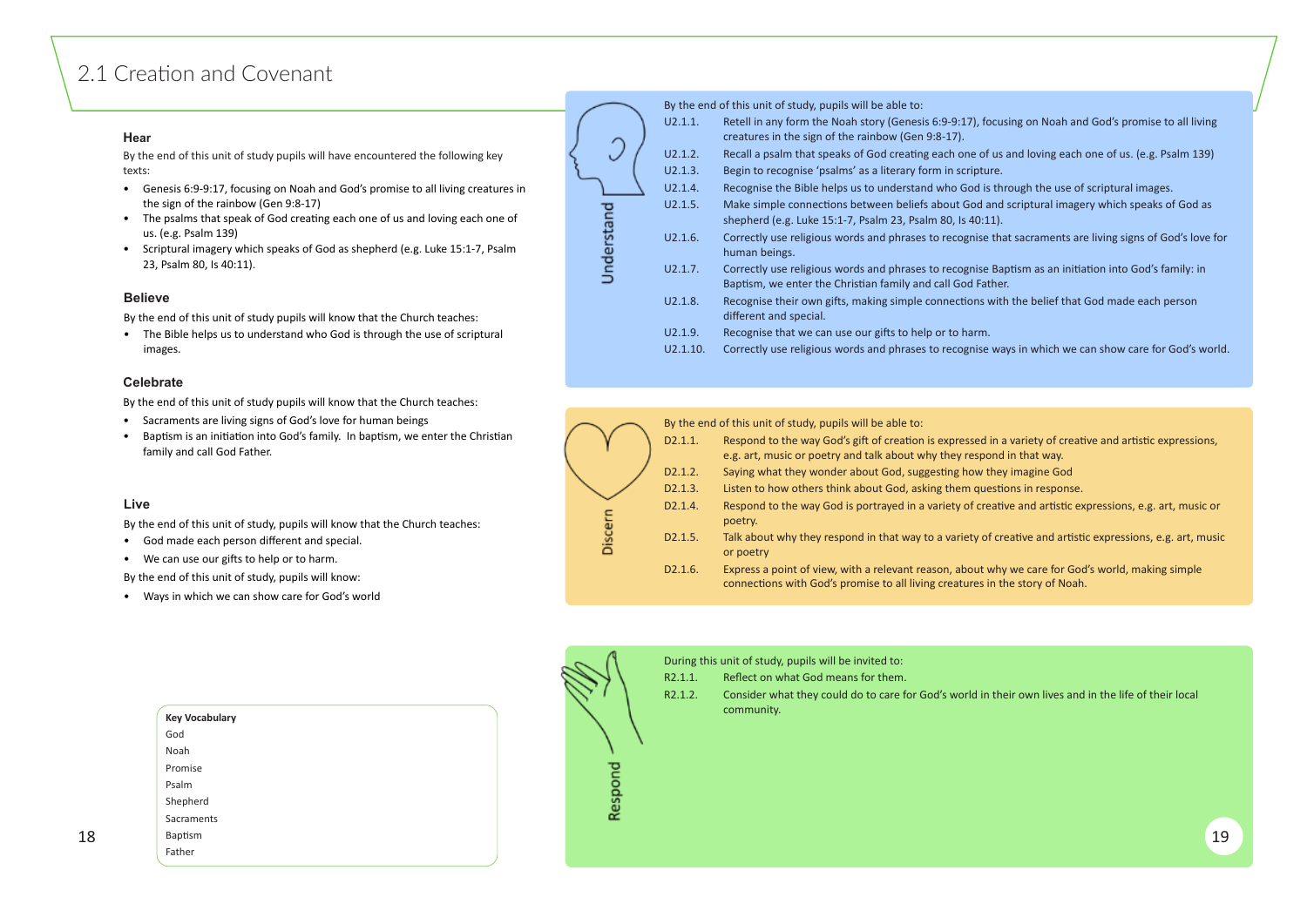## <span id="page-10-0"></span>2.2 Prophecy and Promise

#### **Hear**

By the end of this unit of study pupils will have encountered the following key texts:

- Isaiah 7:10-17: The prophets spoke of someone who would come and save the people of Israel.
- In the book of Isaiah, this person is called:
	- A light in the darkness (Is 9:2).
	- Wonderful Counsellor, Mighty God, Everlasting Father, Prince of Peace. (Is 9: 5-6).
	- An everlasting light (Is 60:19).
- Luke 1: 26-38: Revisit the Annunciation from Year 1.
- Luke 2:1-20, focusing on Luke 2: 8-20; Luke 2:1, 3-7: The Birth of Jesus.

#### **Believe**

By the end of this unit of study pupils will know that the Church teaches:

- The person Isaiah spoke of was Jesus.
- Jesus is the Light of the World, he takes away the darkness.
- Jesus is 'God-with-us' and came for all people.

- Advent is a time of preparing for Jesus' coming.
- That the Advent wreath is a symbol of the coming of the light: four weeks of preparation for Christmas.
- The symbolic meanings given to each of the candles in different traditions.
- How the Christmas story is celebrated in song: carol services.

|          | By the end of this unit of study, pupils will be able to:                                                                                         |
|----------|---------------------------------------------------------------------------------------------------------------------------------------------------|
| U2.2.1.  | Recognise that the Prophet Isaiah spoke of someone w<br>(Isaiah 7:10-17).                                                                         |
| U2.2.2.  | Retell, in any form, the way in which Isaiah spoke abou<br>darkness (Is 9:2); Wonderful Counsellor, Mighty God, E<br>everlasting light (Is 60:19) |
| U2.2.3.  | Retell, in any form, the bible stories of the Annunciatio                                                                                         |
| U2.2.4.  | Recognise the role of a prophet in the Isaiah readings,                                                                                           |
| U2.2.5.  | Recognise that the person Isaiah spoke of was Jesus lor                                                                                           |
| U2.2.6.  | Recognise and talk about Isaiah's description that Jesus<br>the darkness.                                                                         |
| U2.2.7.  | Recognise Joseph and Mary as the parents of Jesus, the<br>$us'$ .                                                                                 |
| U2.2.8.  | Retell some of the actions and choices of Mary and Jos<br>belief in God.                                                                          |
| U2.2.9.  | Recognise that for Christians, Advent is a time of prepa<br>Christmas.                                                                            |
| U2.2.10. | Recognise that the candles on the Advent Wreath are I<br>the Birth of Jesus.                                                                      |
| U2.2.11. | Correctly use religious words and phrases to recognise                                                                                            |
| U2.2.12. | Recognise and make simple connections that, like Marv<br>the end of Advent.                                                                       |
| U2.2.13. | Recognise that Christians make a commitment in Adve                                                                                               |
|          |                                                                                                                                                   |

- About some daily/weekly commitments that enable Christians to live in a way that prepares them for Jesus' coming.
- Advent preparations in different cultures.
- The meaning and interpretations of the candles/wreath in different cultural contexts.
- That Christians light the candles to take away the darkness: as they grow more in Advent the light becomes brighter.
- How Catholic Social Teaching can help to share the light with others.

#### **Celebrate**

 $20$  Staiah Staiah Prince of Peace and the contract of  $21$ Wonderful Counsellor **Everlasting Father** Prince of Peace 'God-with-us'

By the end of this unit of study pupils will know:

#### **Live**

By the end of this unit of study, pupils will know:

|             | By the end of this unit of study, pupils will be able to: |                                                          |  |  |  |  |  |  |
|-------------|-----------------------------------------------------------|----------------------------------------------------------|--|--|--|--|--|--|
|             | D2.2.1.                                                   | Talk and wonder about the feelings of Joseph and Mar     |  |  |  |  |  |  |
|             | D <sub>2</sub> .2.2.                                      | Share a personal response to an appropriate image/pa     |  |  |  |  |  |  |
|             |                                                           | for their preference.                                    |  |  |  |  |  |  |
|             | D <sub>2</sub> .2.3.                                      | Identify and name their personal response to a variety   |  |  |  |  |  |  |
|             |                                                           | song and say why they respond in that way.               |  |  |  |  |  |  |
|             | D <sub>2</sub> .2.4.                                      | Recognise and share the experience of other cultures a   |  |  |  |  |  |  |
| <u>၂၁၁၂</u> | D <sub>2</sub> .2.5.                                      | Listen to other traditions and interpretations of the me |  |  |  |  |  |  |
|             | D <sub>2</sub> .2.6.                                      | Share their experiences of preparing for Advent from C   |  |  |  |  |  |  |
|             |                                                           | (dance, music, art etc.)                                 |  |  |  |  |  |  |
|             |                                                           |                                                          |  |  |  |  |  |  |

| <b>Discern</b> | D <sub>2</sub> .2.4.<br>D <sub>2</sub> .2.5.<br>D <sub>2.2.6</sub> . | song and say why they respond in that way.<br>Recognise and share the experience of other cultures and comm<br>Listen to other traditions and interpretations of the meaning of t<br>Share their experiences of preparing for Advent from Christian a<br>(dance, music, art etc.) |
|----------------|----------------------------------------------------------------------|-----------------------------------------------------------------------------------------------------------------------------------------------------------------------------------------------------------------------------------------------------------------------------------|
|                |                                                                      |                                                                                                                                                                                                                                                                                   |
|                |                                                                      | By the end of this unit of study, pupils will be invited to:                                                                                                                                                                                                                      |
|                | R2.2.1.                                                              | Create a personal response for the Light of the World using a var                                                                                                                                                                                                                 |
|                | R2.2.2.                                                              | Reflect on Isaiah's words - the Light of the World who will take a<br>others about how this is good news for everyone.                                                                                                                                                            |
|                | R2.2.3.                                                              | Talk about listening to God in their hearts and what they can do                                                                                                                                                                                                                  |
|                | R2.2.4.                                                              | Recognise the actions and choices they make in Advent can supp                                                                                                                                                                                                                    |
|                | R2.2.5.                                                              | Find ways of transforming lives through their Advent understand<br>light of the candles in the Advent wreath.                                                                                                                                                                     |
| lespond        | R2.2.6.                                                              | Share an example of Catholic Social Teaching in action for others                                                                                                                                                                                                                 |
|                |                                                                      |                                                                                                                                                                                                                                                                                   |

ho would come and save the people of Israel

- It the saviour who was to come: a light in the verlasting Father, Prince of Peace. (Is 9: 5-6); an
- In and the birth of Jesus (Luke 2:1; 3-7; 8-20) Isaiah 9:1,6; Isaiah 40: 3-5; Isaiah 60:19.
- ng before he was born.
- is the Light of the World who would take away
- **E2.2.2.2.2.2.3. Poseph and Mary and Mary and Son of God-with-**
- seph, recognising that these arose because of their
- Ination for the celebration of Jesus' coming at
- lit each Sunday to help Christians to prepare for
- the meaning given to the Advent wreath. and Joseph, Christians are preparing for Jesus at
- nt to prepare for Jesus' coming.
- y as they travelled to Bethlehem inting(s) of the Nativity or the crib, giving reasons
- of ways in which the Christmas story is told in
- and communities in Advent preparations.
- eaning of the Advent wreath
- Christian and other cultures and beliefs artistically

R2.1.1.2.1.1. Variety of resources and media ke away darkness. Talk about and listen to

do to be a Light for the World like Jesus. support our local and global communities. tanding, making simple connections with the

#### **Key Vocabulary**

Advent Advent wreath Isaiah Prophet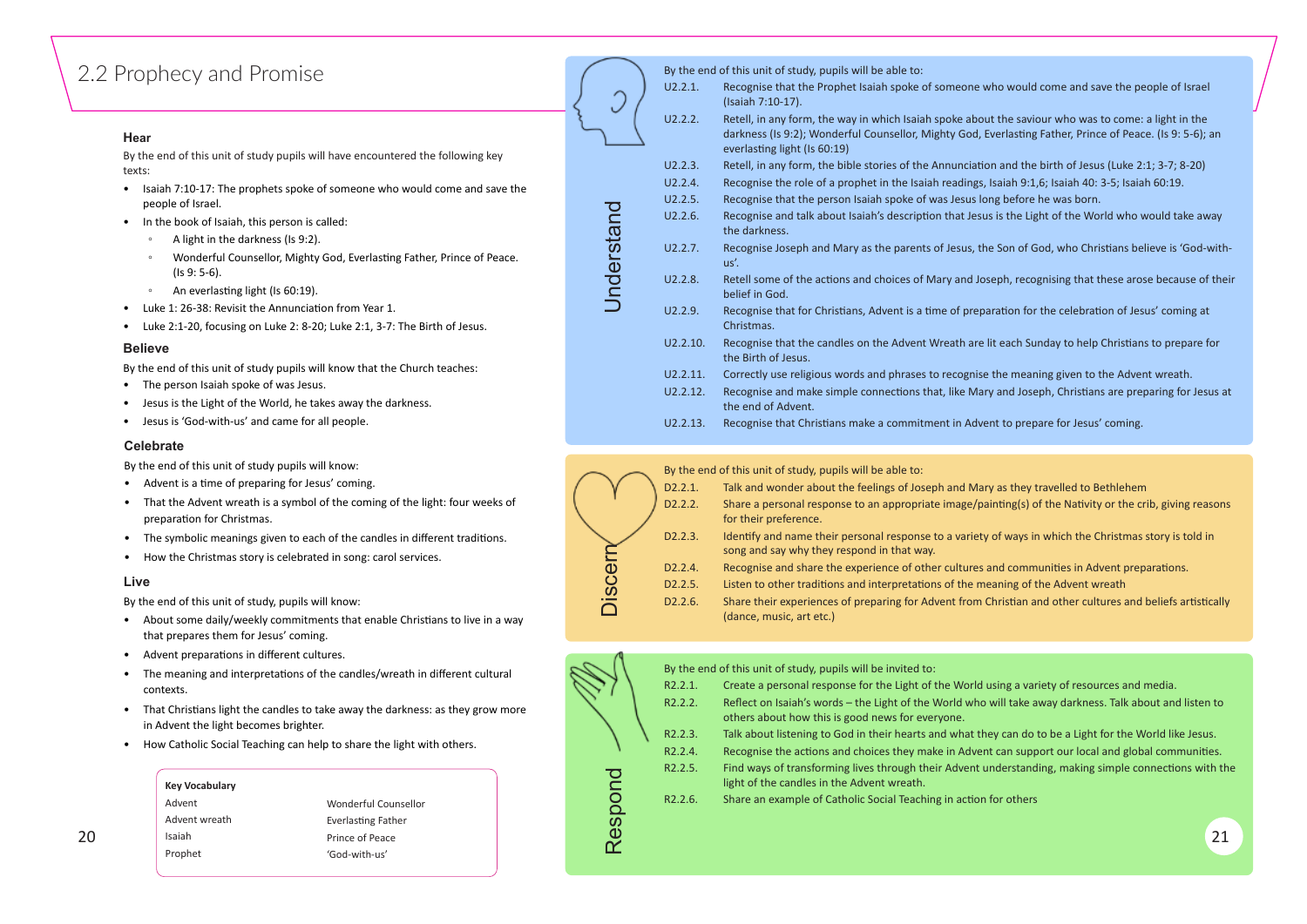## <span id="page-11-0"></span>2.3 From Galilee to Jerusalem

#### **Hear**

By the end of this unit of study pupils will have encountered the following key texts:

- Matt 2:1-12: The visit of the Magi
- Luke 15: 11-32: The Lost (prodigal) Son
- Mark 10:46-52: Healing of blind Bartimaeus

#### **Believe**

By the end of this unit of study pupils will know that the Church teaches:

- All people are invited to recognise that Jesus is 'God-with-us' and the story of the Magi shows that Jesus came for all people.
- We worship and adore Jesus because he is the Son of God (incense) and our King (gold).
- Jesus shows us that God loves and forgives us and that being sorry helps us to change and become better people.
- Jesus brings healing in different ways.

U2.3.2. Begin to recognise 'parables' as a literary form in scripture, with reference to The Lost (prodigal) Son (Lk



U2.3.3. Recognise links between the story of the Magi and the belief that Jesus is 'God-with-us' and came for all

U2.3.4. Recognise that Christians worship and adore Jesus because he is the Son of God and our King, making

old to teach us about God's abounding love and

the belief that God loves and forgives us and that

ealing in different ways, making simple connections he Healing of Blind Bartimaeus (Mark 10:46-52) Aagi at the feast of the Epiphany.

some of the ways the body is used in prayer (see g hands, spreading arms) to show adoration, love

how Catholics say sorry to God in prayer, both her) and collectively ('Lord have Mercy' and 'I

of penance is important

- The importance of saying sorry to God and to others
- The importance of showing you are sorry: practical Acts of Penance

• Different cultural celebrations and expressions of the Epiphany, e.g. the prac�ce of blessing of homes and classrooms

| U2.3.5.  | Recognise that "The Lost Son" is a parable that Jesus told to t<br>forgiveness.                                                                                                 |
|----------|---------------------------------------------------------------------------------------------------------------------------------------------------------------------------------|
| U2.3.6.  | Recognise links between the story of the Lost Son and the bel<br>being sorry helps us to change and become better people.                                                       |
| U2.3.7.  | Recognise that the Church teaches that Jesus brings healing in<br>with the parable of the Lost Son (Luke 15:11-32) and the Heal                                                 |
| U2.3.8.  | Recognise that the Church celebrates the visit of the Magi at t                                                                                                                 |
| U2.3.9.  | Correctly use religious words and phrases to recognise some<br>YCfK 145: standing, sitting, kneeling, prostrating, joining hand<br>and sorrow.                                  |
| U2.3.10. | Correctly use religious words and phrases to recognise how C<br>individually (e.g. Act of Sorrow/Contrition, the Our Father) an<br>confess' during the Penitential Act in Mass) |
| U2.3.11. | Recognise why saying sorry to God and to others is important                                                                                                                    |
| U2.3.12. | Recognise why showing you are sorry in practical acts of pena                                                                                                                   |

|    | <b>Key Vocabulary</b> |                | R <sub>2.3.4</sub> . | Talk about ways they and others show that they are sorry.                                 |
|----|-----------------------|----------------|----------------------|-------------------------------------------------------------------------------------------|
|    | Magi                  |                | R <sub>2</sub> .3.5. | Consider what they might want to say sorry to God for and to make a simple Act of Sorrow. |
|    | Epiphany              |                |                      |                                                                                           |
|    | Adoration             |                |                      |                                                                                           |
|    | Sorrow                |                |                      |                                                                                           |
| 22 | Act of Contrition     | o<br>$\propto$ |                      | 23                                                                                        |

#### **Celebrate**

By the end of this unit of study pupils will know:

- The visit of the Magi is celebrated on the feast of the Epiphany
- How the whole body is used in prayer (see YCfK 145 standing, sitting, kneeling, prostrating, joining hands, spreading arms) to show adoration, love and sorrow.
- How Catholics say sorry to God in prayers:
	- Act of Sorrow (Contri�on)
	- The Church prays: Lord Have Mercy/I confess during the Peniten�al Act in Mass

#### **Live**

By the end of this unit of study, pupils will know that the Church teaches:

By the end of this unit of study, pupils will know:





|                      | By the end of this unit of study, pupils will be invited to: |
|----------------------|--------------------------------------------------------------|
| R <sub>2</sub> .3.1. | Reflect on what gifts they can bring to Jesus                |
| R2.3.2.              | Reflect on how they can adore and worship Jesus              |

- R2.3.3. Reflect on what it feels like to say sorry and to be forgiven.
- R2.3.4. Talk about ways they and others show that they are sorry.



R2.3.5. Consider what they might want to say sorry to God for and to make a simple Act of Sorrow.

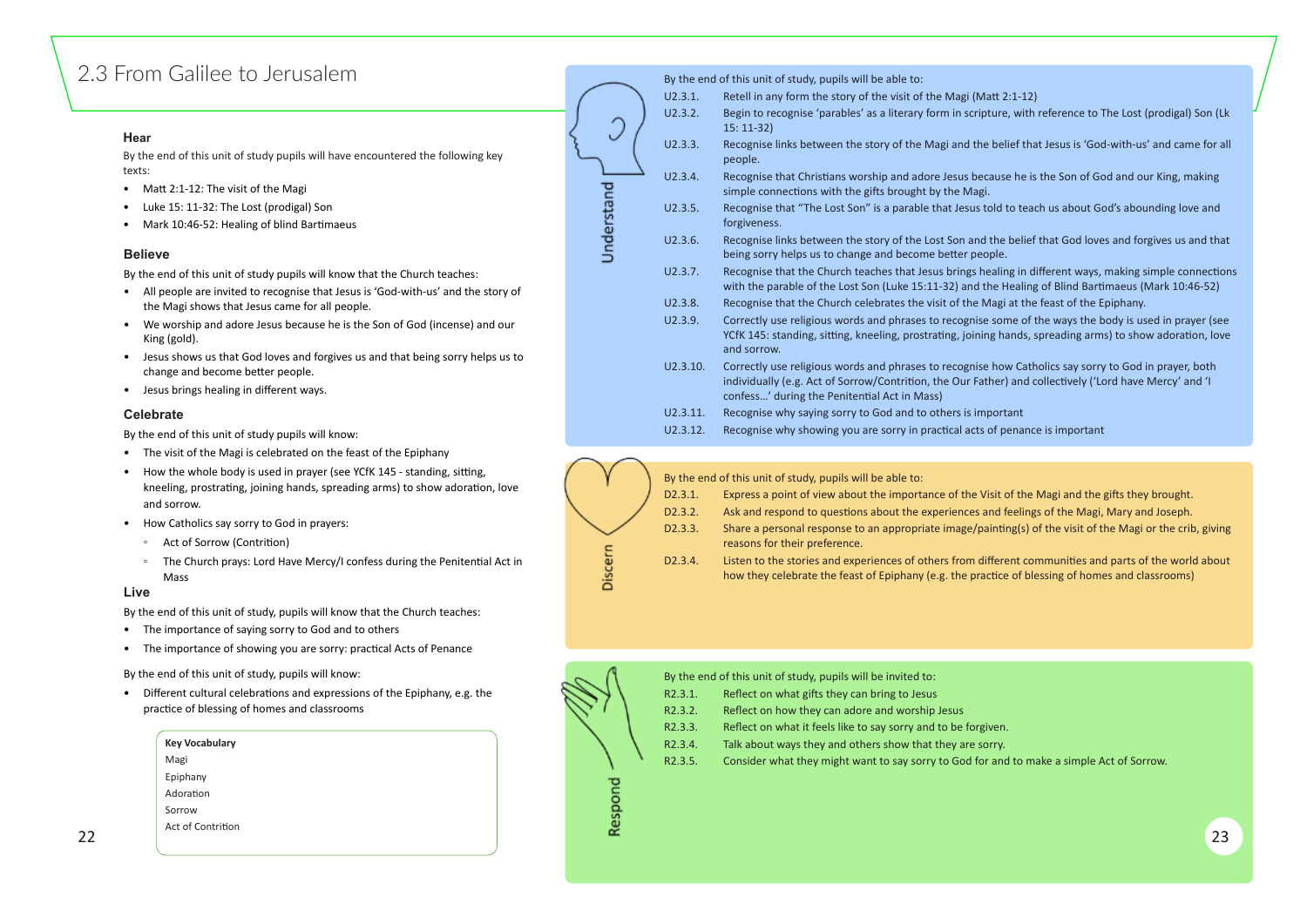## <span id="page-12-0"></span>2.4 From Desert to Garden

#### **Hear**

By the end of this unit of study pupils will have encountered the following key texts:

- The temptation in the wilderness (using the lectionary appropriate Gospel): Mt4:1-11; Mk1:12-15; Lk 4:1-13
- The Easter story (revisit from year 1), focussing on Jesus forgiving from the cross Lk 23:33-34

- Jesus was tempted
- We all face temptation
- If we give in to temptation God still forgives and Jesus forgave people on the cross (Link with previous unit)
- Lent is a time for reconciliation and forgiveness

#### **Believe**

By the end of this unit of study pupils will know that the Church teaches:

- The words of the Our Father (focusing on: "forgive us our trespasses, as we forgive those who trespass against us and lead us not into temptation, but deliver us from evil.")
- Ashes are used during the Ash Wednesday service as a sign of wanting to begin again.
- The Church has a sacrament of forgiveness, that we call the Sacrament of Reconciliation (also known as Sacrament of Penance or Confession).





|    | <b>Key Vocabulary</b>                              |                     | R <sub>2</sub> .4.3. | Reflect on whether they are able to forgive people, making simple connections Jesus forgiving from the |
|----|----------------------------------------------------|---------------------|----------------------|--------------------------------------------------------------------------------------------------------|
|    | Temptation                                         |                     |                      | <b>Cross</b>                                                                                           |
|    | Wilderness                                         |                     |                      |                                                                                                        |
|    | Lent                                               |                     |                      |                                                                                                        |
|    | Ash Wednesday                                      |                     |                      |                                                                                                        |
|    | Sacrament of Reconciliation/<br>Penance/Confession | <u><sub>"</sub></u> |                      |                                                                                                        |
|    |                                                    | $\alpha$            |                      |                                                                                                        |
| 24 | Forgiveness                                        |                     |                      | 25                                                                                                     |
|    |                                                    |                     |                      |                                                                                                        |

#### **Celebrate**

By the end of this unit of study pupils will know:

#### **Live**

By the end of this unit of study, pupils will know:

- Some stories about overcoming temptation and forgiveness in children's literature.
- Some examples of forgiveness in the contemporary world, e.g. Pope St John Paul forgiving his attacker.

By the end of this unit of study, pupils will be able to:

D2.4.1. Express a personal point of view about the temptations people face today D2.4.2. Ask 'what if' questions'' about a story that deals with temptation and/or forgiveness D2.4.3. Listen to the stories of people from different communities about their experiences of temptation and

forgiveness and ask questions about their experiences



|                      | By the end of this unit of study, pupils will be invited to:          |
|----------------------|-----------------------------------------------------------------------|
| R2.4.1.              | Reflect on their own experiences of temptation                        |
| R <sub>2</sub> .4.2. | Consider how forgiveness helps us to live together as                 |
| R2.4.3.              | Reflect on whether they are able to forgive people, m<br><b>Cross</b> |

a loving community haking simple connections Jesus forgiving from the

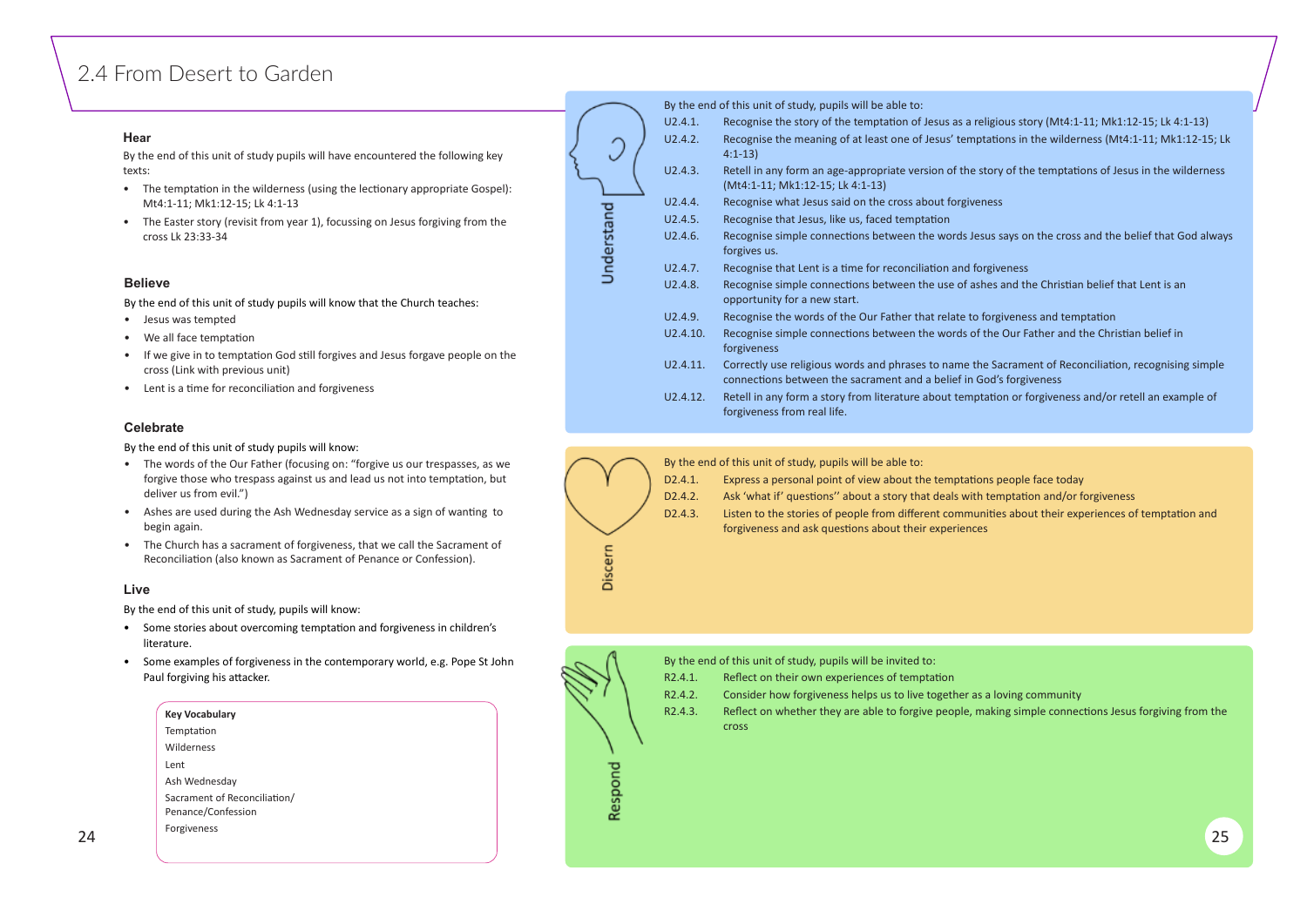## <span id="page-13-0"></span>2.5 To the Ends of the Earth

### **Hear**

By the end of this unit of study pupils will have encountered the following key texts:

- John 14:18,25-27: The Promise of the Helper
- John 20:19-23: The appearance of the resurrected Jesus to the Apostles and the giving of the Holy Spirit
- Acts 1:6-11: Story of the Ascension
- Gal 5:22-23: Fruits of the Holy Spirit

#### **Believe**

By the end of this unit of study pupils will know that the Church teaches:

- The Holy Spirit is our helper and bringer of peace
- The fruits of the Spirit are the visible signs that a person is led by the Holy Spirit
- The fruits of the Spirit are love, joy, peace, patience, kindness, generosity, faithfulness, gentleness, self-control

- That in the Eucharistic prayer at Mass the priest calls upon the Holy Spirit to come down upon the bread and wine; this is called the epiclesis
- That the peace prayer in the communion rite is linked to the giving of the Spirit in John's Gospel
- How we can pray to the Holy Spirit for help. ('Come Holy Spirit')

|                 | By the end of this unit of study, pupils will be able to:                                              |
|-----------------|--------------------------------------------------------------------------------------------------------|
| U2.5.1.         | Retell, in any form, at least one of the following stor                                                |
|                 | the appearance of the resurrected Jesus to the Apos                                                    |
| U2.5.2.         | Recognise that the description of the fruits of the Sp                                                 |
| U2.5.3.         | Recognise that there is a difference between the scr<br>epistles written to guide the early Christians |
| U2.5.4.         | Recognise that Christians believe that the Holy Spirit                                                 |
| U2.5.5.         | Name the fruits of the Holy Spirit                                                                     |
| U2.5.6.         | Recognise links between St Paul's letter and how a p                                                   |
| U2.5.7.         | Correctly use religious words and phrases to recogn<br><b>Eucharistic Prayer during Mass</b>           |
| U2.5.8.         | Recognise links between the peace prayer in the Co<br>Gospel (John 20:19-23)                           |
| U2.5.9.         | Recognise that because of their belief Christians pra                                                  |
| U2.5.10.        | Recognise links between the lives of some saints or<br>were shown in their lives (e.g. Oscar Romero)   |
| <b>II2 5 11</b> | Recognise the importance of the fruits of the Holy S                                                   |

Understand

#### **Celebrate**

By the end of this unit of study pupils will know:

#### **Live**

By the end of this unit of study, pupils will know:

- That there are different symbols of the Holy Spirit in art: wind, fire and dove, e.g Taize, Marlene Scholz "Blessed Trinity"
- Some examples of symbols of reconciliation and peace-building in art, e.g. Reconciliation outside of Coventry cathedral.
- Some examples of peace-building in the contemporary world, e.g. Corrymeela community in Northern Ireland;
- Some examples of saints and holy people who lived the fruits of the Holy Spirit in their lives, eg Oscar Romero
- The importance of fruits of Holy Spirit in dialogue with others

|                      | By the end of this unit of study, pupils will be able to:                                                             |
|----------------------|-----------------------------------------------------------------------------------------------------------------------|
| D2.5.1.              | Say what they wonder about the story of the appearanc<br>$20:19-23$                                                   |
| D <sub>2</sub> .5.2. | Imagine how the Apostles were feeling at the Ascension                                                                |
| D <sub>2</sub> .5.3. | Say what they wonder about the fruits of the Holy Spirit                                                              |
| D2.5.4.              | Share their personal response to different symbols of th<br>they respond in that way (e.g. Taize representations of t |
| D <sub>2</sub> .5.5. | Share their personal response to some examples of sym<br>and say why they respond in that way (e.g. Reconciliatio     |
| D <sub>2</sub> .5.6. | Listen to and ask questions about the stories and experi-<br>Corrymeela community in Northern Ireland)                |
|                      |                                                                                                                       |

- By the end of this unit of study, pupils will be invited to:
- R2.5.1. To hear and begin to join in with the words of Come Holy Spirit
- R2.5.2. Consider how the fruits of the Holy Spirit could transform their own lives

ries: the Promise of the Helper (John 14:18,25-27), stles (John 20:19-23), Tte Ascension (Acts 1:6-11) pirit is taken from one of St Paul's letters (Gal 5:22) ripture stories of Jesus and the early Church and the

t is their helper and bringer of peace

- Derson led by the Holy Spirit should live ise the calling down of the Holy Spirit in the
- mmunion Rite and the giving of the Spirit in John's
- U<sub>2</sub> to the Holy Spirit for help holy people and how the fruits of the Holy Spirit
- Spirit in our dialogue with others

nce of the resurrected Jesus to the Apostles (John

- $on$  (Acts 1:6-11)
- 
- the Holy Spirit (wind, fire, dove) in art and say why the Holy Spirit, Marlene Scholz's 'Blessed Trinity') mbols of reconciliation and peace-building in art ion outside Coventry cathedral)
- riences of peace-builders in our world (e.g.



#### **Key Vocabulary**

|    | Holy Spirit          | Kindness     |             |  |    |
|----|----------------------|--------------|-------------|--|----|
|    | Ascension            | Generosity   | ਰ           |  |    |
|    | Fruits of the Spirit | Faithfulness |             |  |    |
|    | Love                 | Gentleness   | ᇿ<br>S<br>ω |  |    |
|    | Joy                  | Self-control | $\propto$   |  |    |
| 26 | Peace                | Epiclesis    |             |  | 27 |
|    | Patience             |              |             |  |    |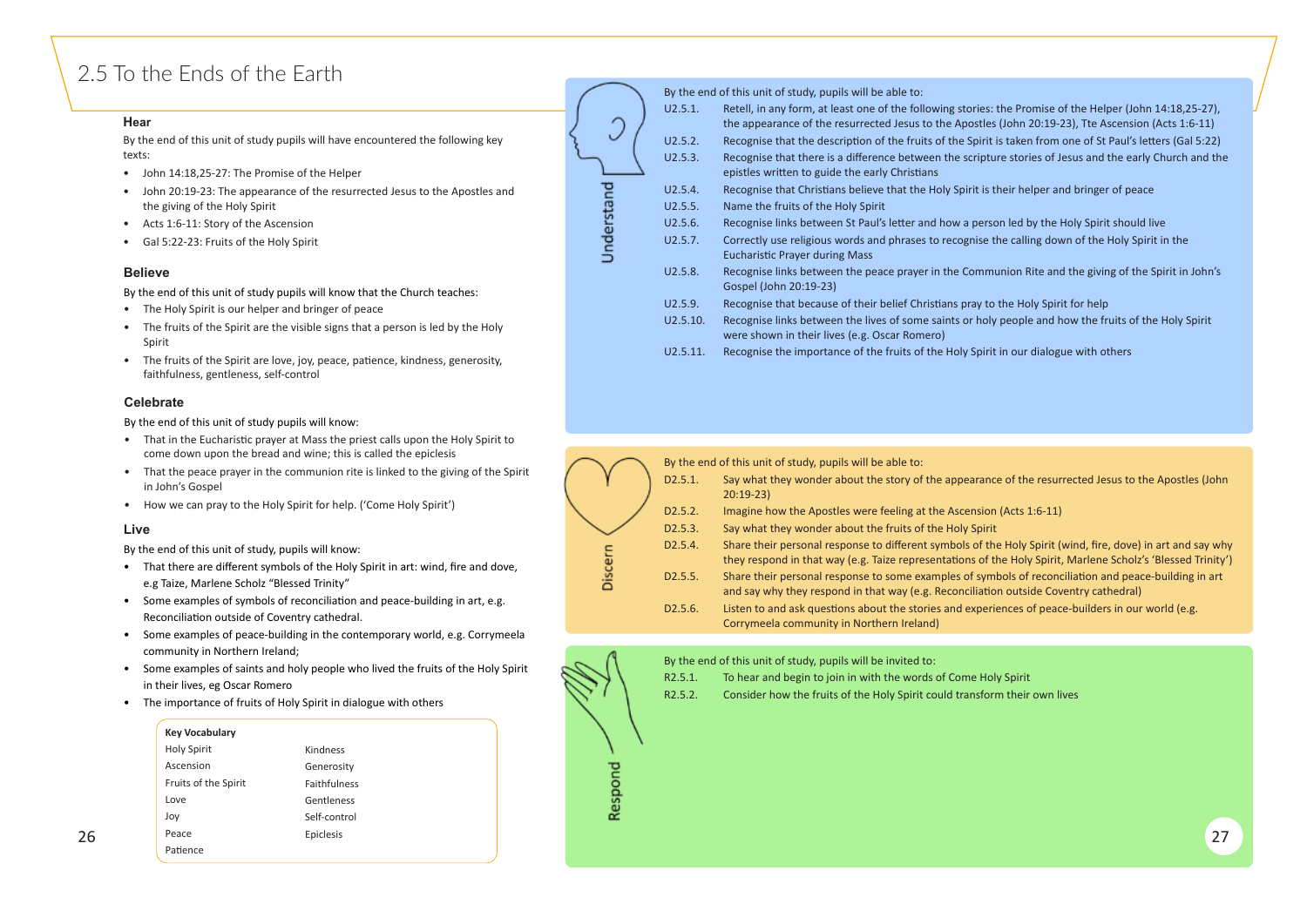## <span id="page-14-0"></span>2.6 Dialogue and Encounter

### **Dialogue**

• That, as a man, Jesus lived as a Jew and one sign of this in the Gospels is his celebration of the Sabbath.



By the end of this unit of study, pupils will know that the Church teaches:

By the end of this unit of study, pupils will be able to:

| J2.6.1. | Recognise that, as a man, Jesus lived as a Jew and one sig<br>Sabbath (see, e.g. Luke 4:16-22; Mark 1:21-22; John 6:59) |
|---------|-------------------------------------------------------------------------------------------------------------------------|
| J2.6.2. | Recognise links and make simple connections between Je                                                                  |
| J2.6.3. | Correctly use religious words and phrases to recognise fea<br>Shabbat                                                   |
| J2.6.4. | Recognise links and simple connections between some Je<br>(e.g. Keeping the Sabbath day holy and how this is celebra    |
| J2.6.5. | Recognise that Muslims believe in one God and follow the                                                                |
| J2.6.6. | Recognise that the mosque as a place of worship for Mus                                                                 |
| J2.6.7. | Make simple connections between the importance of pra<br>artefacts at home                                              |

R2.6.1. Talk about their own experiences of belonging to different communities and what matters to them and listen to others.

- sign of this in the Gospels is his celebration of the
- n Jewish life in Jesus' time and today.
- e features of religious life and practice in relation to
- e Jewish religious laws, beliefs, worship and life. ebrated in the synagogue and in Jewish homes) the teaching of the Prophet Muhammed.
- Auslims and identify some of its special features prayer in the Islamic faith and the use of prayer



#### **Encounter**

By the end of this unit of study, pupils will know:

- Jewish people keep the Sabbath (Shabbat) as a holy day each week.
- Some things about how Jews celebrate Shabbat today.
- Jewish people celebrate Shabbat at the synagogue and in their homes.
- Some simple facts about how the Jewish festival of Yom Kippur is celebrated by Jews in Britain today
- Some simple facts about the life of the prophet Muhammad
- Muslims believe in one God, Allah and Muhammad is regarded as the final prophet in Islam.
- Some aspects of modern Muslim life in Britain including specific vocabulary about their places of worship.

By the end of this unit of study, pupils will be able to:

D2.6.1. Listen to the stories and experiences of others from different communities (e.g. Jewish and Muslim communities), in the class and the wider community.



Discern

By the end of this unit of study, pupils will be invited to:

|    | <b>Key Vocabulary</b> |           |    |
|----|-----------------------|-----------|----|
|    | Sabbath               |           |    |
|    | Shabbat               |           |    |
|    | Yom Kippur            | ᇃ<br>-    |    |
|    | Synagogue             | င္ဟ       |    |
|    | Muslim                | <b>Re</b> |    |
|    | Muhammad              |           |    |
| 28 | Islam                 |           | 29 |
|    | Mosque                |           |    |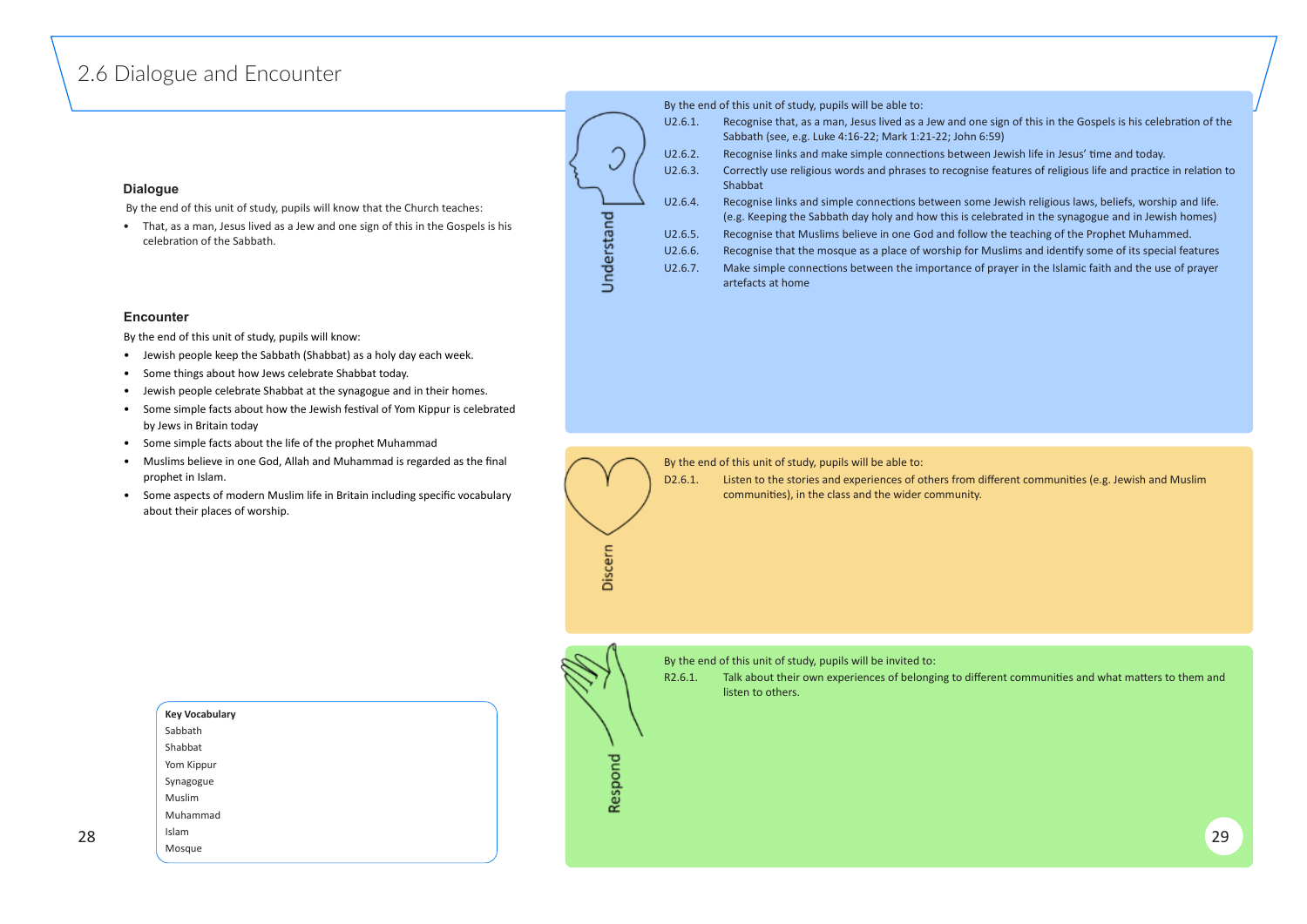# Year 3

- [3.1 Creation and Covenant](#page-16-0) 32
- [3.2 Prophecy and Promise](#page-17-0) 34
- [3.3 From Galilee to Jerusalem](#page-18-0) 36
- [3.4 From Desert to Garden](#page-19-0) 38
- [3.5 To the Ends of the Earth](#page-20-0) 40
- [3.6 Dialogue and Encounter](#page-21-0) 42

<span id="page-15-0"></span>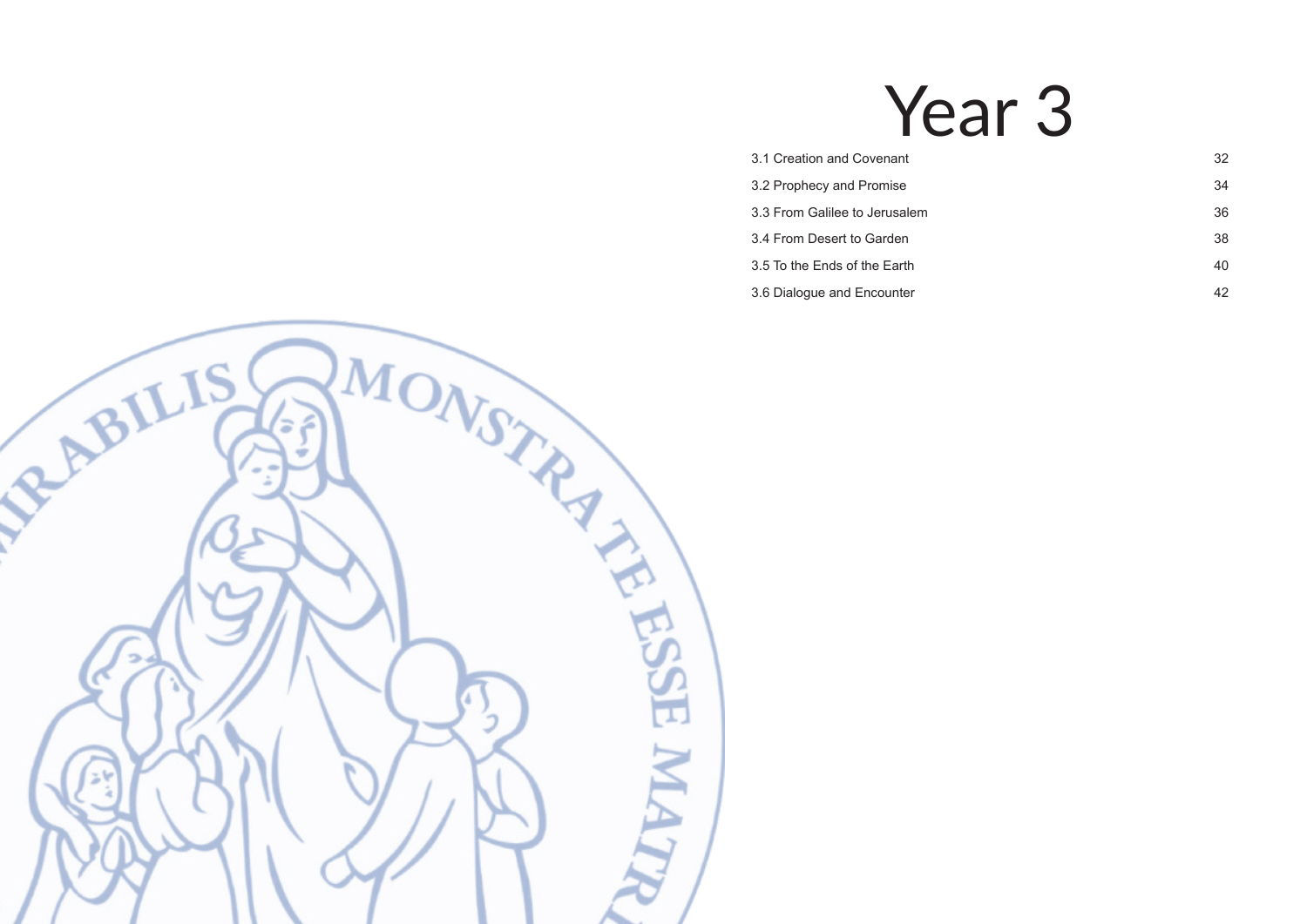## <span id="page-16-0"></span>3.1 Creation and Covenant

#### **Hear**

By the end of this unit of study, pupils will know:

- What the Christian Bible is
- There are different kinds of writing in the Bible.
- That the Creation stories in Genesis use symbolism to explain the relationship between God, human beings and the world.

- God is the creator and sustainer of the universe.
- Human beings are made in the image and likeness of God.
- That one of the ways human beings image God is through our creativity.
- That all human beings are made in God's image and all people have dignity and are created equal: "man and woman he created them."
- The dignity of all human beings is one of the principles of Catholic Social Teaching
- Human beings have a responsibility to care for each other, and that caring for creation is one of the ways we care for each other.

By the end of this unit of study pupils will have encountered the following key texts:

- Genesis 1:26-31
- LS 66: Human beings are in relationship with God, with each other and with the world.

#### **Believe**

By the end of this unit of study students will know that the Church teaches:

- The Offertory prayers (Blessed are you, Lord God of all creation...)
- How the praise of creation is expressed in the prayer and liturgy of the Church (e.g. in the morning Prayer of the Church (Daniel 3:57-88); St Francis's Can�cle of the Creatures; A Prayer for our Earth in Laudato Si')

|          | By the end of this unit of study, pupils will be able to:                                                                                                                            |
|----------|--------------------------------------------------------------------------------------------------------------------------------------------------------------------------------------|
| U3.1.1.  | Correctly use religious vocabulary to describe what the Ch                                                                                                                           |
| U3.1.2.  | Recognise that there are different kinds of writing in the B                                                                                                                         |
| U3.1.3.  | Revisit the first creation story from Genesis, focusing on G<br>author to use symbolism to describe the relationship betw                                                            |
| U3.1.4.  | Recognise that Pope Francis, in his letter Laudato Si, tells u<br>symbolism to teach us about human beings.                                                                          |
| U3.1.5.  | Recognise that in Laudato Si', Pope Francis teaches that hu<br>God, with each other and with the world itself (see LS 66).                                                           |
| U3.1.6.  | Make links between the first creation story and the belief<br>universe.                                                                                                              |
| U3.1.7.  | Make links between the first creation story and the belief<br>likeness of God.                                                                                                       |
| U3.1.8.  | Recognise that one of the ways human beings are like God                                                                                                                             |
| U3.1.9.  | Recognise the importance of the dignity of all human bein<br><b>Catholic Social Teaching.</b>                                                                                        |
| U3.1.10. | Make links between the first creation story and the belief<br>human beings have an equal dignity.                                                                                    |
| U3.1.11. | Correctly use religious vocabulary to describe the prayers<br>Offertory at Mass ("Blessed are you, Lord God of all creation<br>blessing thanking God for the good gifts of creation. |
| U3.1.12. | Correctly use religious vocabulary to describe how one exa<br>Church expresses praise of creation.                                                                                   |
| U3.1.13. | Make links between the first creation story (focusing on G<br>for God's world, giving reasons for the links.                                                                         |
|          |                                                                                                                                                                                      |

#### **Celebrate**

By the end of this unit of study pupils will know:

#### **Live**

By the end of this unit of study, pupils will know:

- The ways in which we can care for the world as God commanded in the first creation story.
- The ways in which we can show the equal dignity of women and men.
- Expressions of the goodness of creation in art, e.g. Wilhemina Geddes Canticle of the Creatures; Hubble telescope images of the universe, e.g. 'the pillars of the earth'

|                |         | By the end of this unit of study, pupils will be able to:                                                                                             |
|----------------|---------|-------------------------------------------------------------------------------------------------------------------------------------------------------|
|                | D3.1.1. | Play with possibilities, imagining the consequences tha<br>other.                                                                                     |
|                | D3.1.2. | Express a point of view in relation to the claim that all<br>reasons.                                                                                 |
| <b>Discerr</b> | D3.1.3. | Express a point of view in relation to the claim that wo<br>reasons that relate to the first creation story (focusing                                 |
|                | D3.1.4. | Suggest meanings for an artistic expression of the good<br>intention (e.g. Wilhemina Geddes Canticle of the Creat<br>e.g. 'the pillars of the earth') |
|                |         |                                                                                                                                                       |
|                |         |                                                                                                                                                       |
|                |         | During this unit of study, pupils will be invited to:                                                                                                 |
|                | R3.1.1. | Dialogue with others about their experience and feelin<br>been treated with dignity.                                                                  |
|                | R3.1.2. | Consider how praying a prayer in praise of creation cou                                                                                               |
| Respond        |         |                                                                                                                                                       |

|         | During this unit of study, pupils will be invited to: |
|---------|-------------------------------------------------------|
| R3.1.1. | Dialogue with others about their experiend            |
|         | been treated with dignity.                            |

- ne Christian Bible is.
- the Bible.
- on Gen 1:26-31, recognising the intention of the between God, human beings and the world. ells us that the creation story in Genesis uses
- at human beings have a special relationship with
- elief that God is the creator and sustainer of the
- elief that Human beings are made in the image and
- God is through their own creativity. beings and that it is one of the principles of
- elief that all human beings are unique and that all
- vers of blessing said by the priest during the reation..."), identifying their meaning as prayers of
- e example drawn from the prayer and liturgy of the
- on Gen 1:26-31) and the ways in which we can care
- t not caring for the world could have on each
- human beings have an equal dignity with relevant
- men and men should be treated equally, giving on Genesis 1:26-31).
- dness of creation, considering the maker's tures; Hubble telescope images of the universe,

ce and feelings, reflect on times when they feel they have not

|    | <b>Key Vocabulary</b> |            |                            | R3.1.2. | Consider how praying a prayer in praise of creation could transform their own lives. |
|----|-----------------------|------------|----------------------------|---------|--------------------------------------------------------------------------------------|
|    | Bible                 | Creativity | $\overline{\phantom{0}}$   |         |                                                                                      |
|    | Genesis               | Dignity    |                            |         |                                                                                      |
|    | Symbolism             | Equality   |                            |         |                                                                                      |
|    | Creator               | Offertory  |                            |         |                                                                                      |
| 32 | Sustainer             |            | $\boldsymbol{\omega}$<br>≃ |         | 33                                                                                   |
|    | Image and likeness    |            |                            |         |                                                                                      |
|    |                       |            |                            |         |                                                                                      |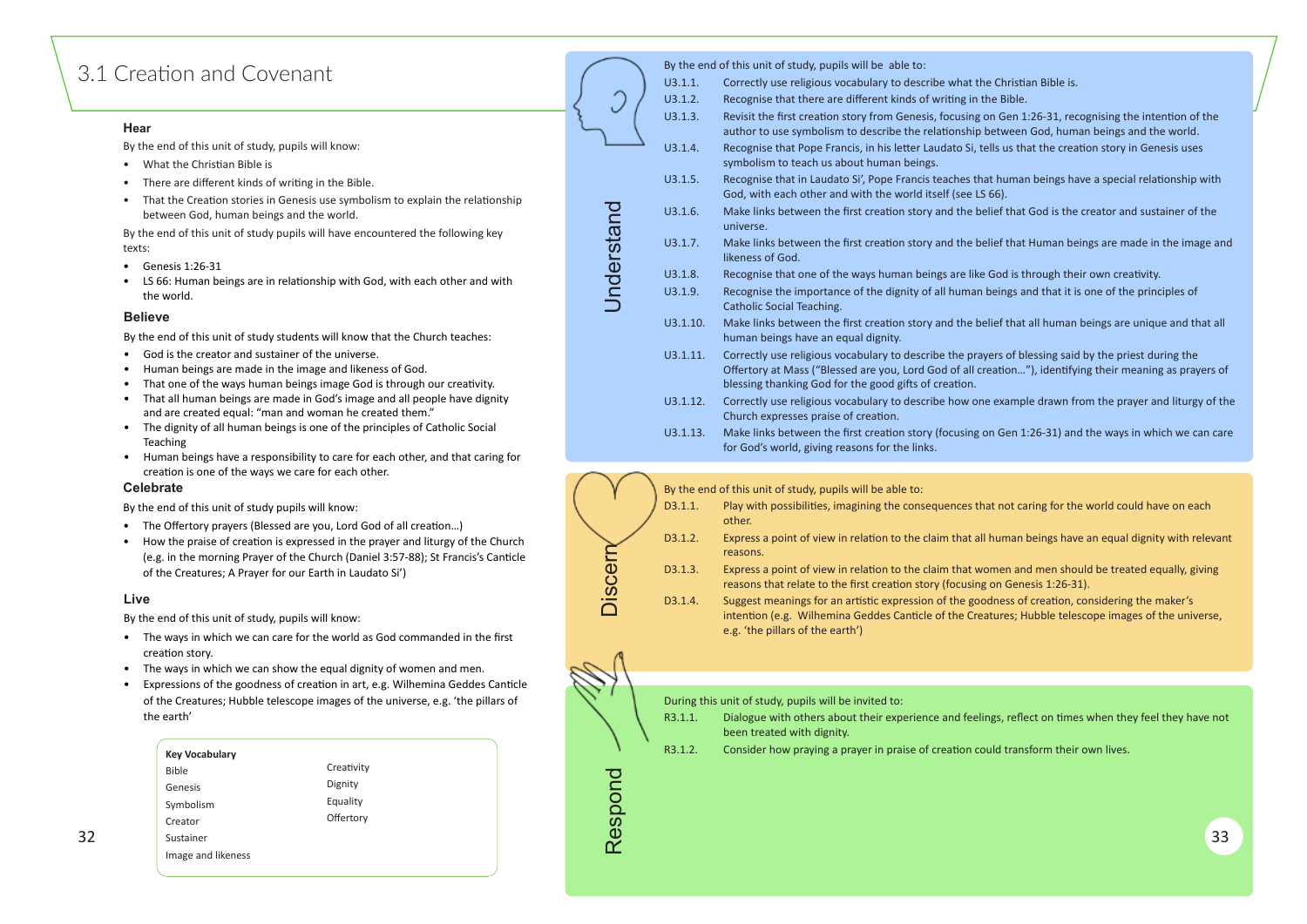## <span id="page-17-0"></span>3.2 Prophecy and Promise

#### **Hear**

By the end of this unit of study pupils will have encountered the following key texts:

- Isaiah 7:14 (Mt 1:22-23; Lk 1:26-31): Messiah would be born of a virgin and would be called Immanuel
- Micah 5:2 (Mt 2:1,5-6; Lk 2:4-6): Messiah would be born in Bethlehem.
- Isaiah 40:3-5 (Lk 3:3-6): A messenger would prepare the way for the Messiah
- Isaiah 61:1-2 (Lk 4:18-19); Messiah would be sent to bring good news to the poor, proclaim liberty to captives, sight to the blind, healing the brokenhearted

#### **Believe**

By the end of this unit of study pupils will know that the Church teaches:

• Jesus is the Messiah, the fulfilment of Old Testament prophecy.

By the end of this unit of study, pupils will know:

- The meaning of the word 'Messiah'/ 'Christ' (see YCfK 24)
- What a prophet is.

• Anointing with the oil of Chrism helps us to be more like Christ (the anointed one)

- The oil of Chrism is used in the sacraments of the Church (Baptism, Confirmation and Holy Orders)
- How Advent hymns celebrate Jesus as the coming Messiah (e.g. O Little town of Bethlehem; Long ago prophets knew; O come, divine Messiah; O come, O come Emmanuel)

- How Christians prepare for the coming of Christ during Advent.
- How Christians use the Jesse Tree during Advent, identifying its meaning and representation in art around the world, connecting to the prophecies of Christ's coming.

|         | By the end of this unit of study, pupils will be able to:                                                                                                    |
|---------|--------------------------------------------------------------------------------------------------------------------------------------------------------------|
| U3.2.1. | Accurately describe what the prophets Isaiah and Mica<br>a literary form.                                                                                    |
| U3.2.2. | Make links between what the prophecies of Isaiah (7:1<br>Gospels of Matthew and Luke say about the beginning<br>Christians believe Jesus is the Messiah.     |
| U3.2.3. | Correctly use religious vocabulary to describe what the                                                                                                      |
| U3.2.4. | Correctly use religious vocabulary to describe what a p<br>40:3-5; 61:1-2; Micah 5:2) reveal Jesus as Messiah.                                               |
| U3.2.5. | Correctly use religious vocabulary to describe how the<br>its meaning.                                                                                       |
| U3.2.6. | Describe how the Church celebrates that Jesus is the p<br>during Advent (e.g. O Little town of Bethlehem; Long a<br>come, O come Emmanuel)                   |
| U3.2.7. | Correctly use religious vocabulary to describe how Chr<br>Advent.                                                                                            |
| U3.2.8. | Make links between the belief that Jesus is the Messia<br>Christ during Advent (such as thinking of others before<br>giving reasons for actions and choices. |
| U3.2.9. | Make links between the belief that Jesus' birth was pro<br>Tree during Advent by many Catholics.                                                             |
|         |                                                                                                                                                              |

reasons that relate to the scripture sources studied. D3.2.3. Respond to a variety of artistic ways in which the Jesse Tree is portrayed from traditional and modern representations. Suggest reasons why the artist/maker has made the choices they have.



|    | <b>Key Vocabulary</b> |            |               |  |
|----|-----------------------|------------|---------------|--|
|    | Advent                | Chrism     | - 200         |  |
|    | Messiah               | Jesse Tree |               |  |
|    | Immanuel              |            |               |  |
| 34 | Prophet               |            | <b>S</b><br>Œ |  |
|    |                       |            | $\sim$        |  |

#### **Celebrate**

By the end of this unit of study pupils will know that the Church teaches:

By the end of this unit of study pupils will know:

#### **Live**

By the end of this unit of study, pupils will know:

#### By the end of this unit of study, pupils will be able to:





D3.2.1. Explore people's different worldviews in response to the belief Jesus is the Messiah. D3.2.2. Express a point of view about which Advent hymn best celebrates Jesus as the coming Messiah, giving

By the end of this unit of study, pupils will be invited to:

Respond  $\overline{\phantom{a}}$  Discern

Discern

R3.2.2. Consider how their own lives and the futures of the communities to which they belong could be transformed by their actions during Advent.

R3.2.1. Consider how they could try to be more like Christ as they prepare to celebrate the birth of Jesus, the

Messiah.

ah say about the Messiah, identifying prophecy as

L4; 40:3-5; 61:1-2) and Micah (5:2) and what the of Jesus' life and ministry, giving reasons for why

e word "Messiah" means (see YCfK, q. 24) orophet is and how the texts studied (Isaiah 7:14;

oil of Chrism is used in the sacraments, identifying

rophesied Messiah in the hymns that are sung go prophets knew; O come, divine Messiah; O

istians prepare for the coming of Christ during

h and how Christians prepare for the coming of christ during during those who are in need)

ophesied by the prophets and the use of the Jesse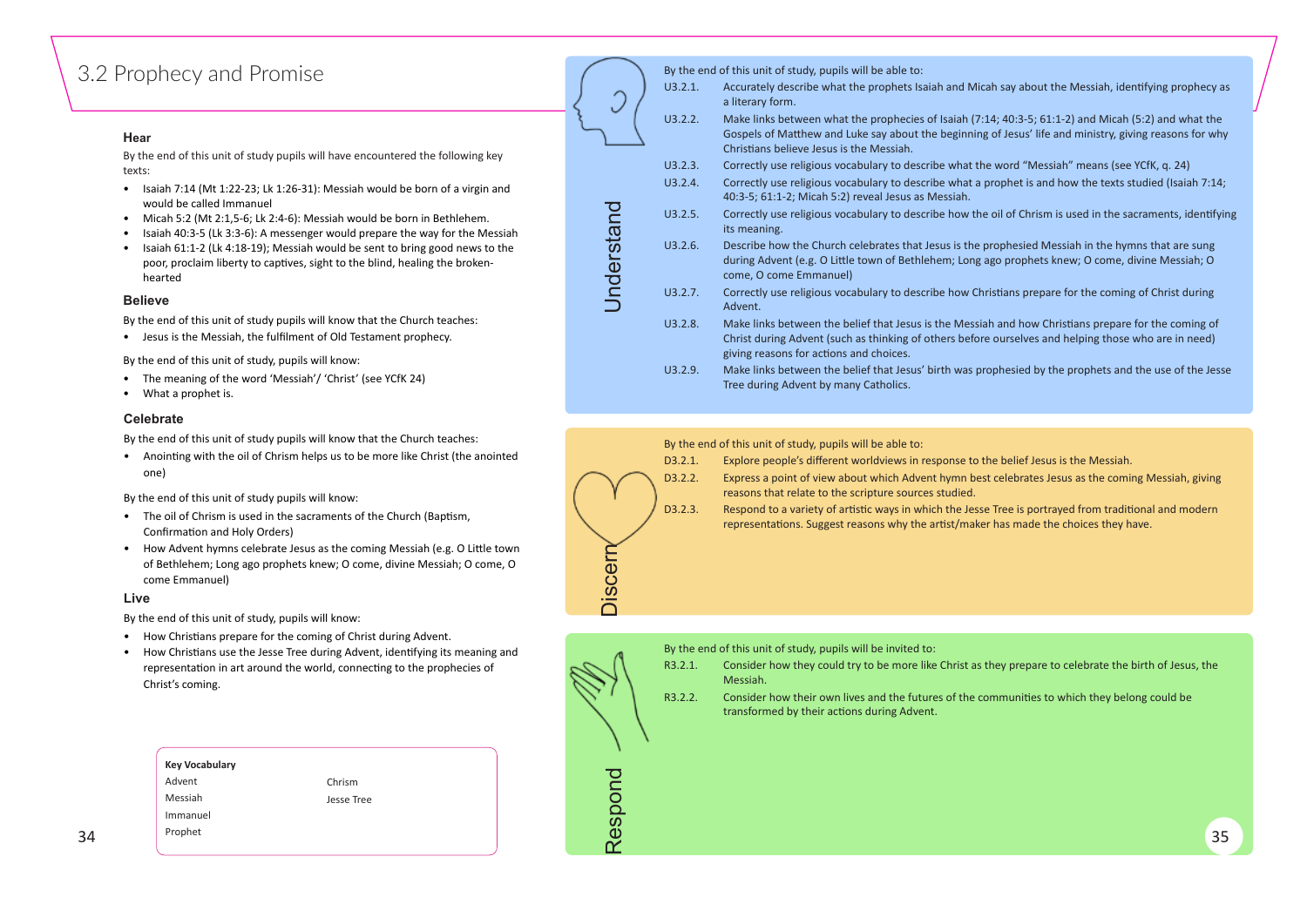## <span id="page-18-0"></span>3.3 From Galilee to Jerusalem

#### **Hear**

By the end of this unit of study pupils will have encountered the following key texts:

- Matt 3:13-17 or Mk 1:9-11 or Lk 3:21-22 (Baptism of Jesus)
- Mt 13:1-9 or Mk 4:1-9 or Lk 8:4-8 (Parable of the Sower)
- Mt 13:18-23,or Mk 4:13-20 or Lk 8:11-15 (Parable of the Sower explained)
- Lk 7:1-10 (Healing of centurion's servant)

By the end of this unit of study pupils will know:

• What is meant by 'parable' as a literary form

#### **Believe**

- Jesus taught his disciples through his words and actions, and he continues to teach us today. One way he does this is through the scriptures.
- Jesus is revealed as the Messiah, the Son of God, the second person of the Holy Trinity in the Bible (the Baptism)
- The parable of the sower reveals the different ways people can respond to the word of God.
- The healing of the centurion's servant shows the importance of faith in the power of Jesus' words.

By the end of this unit of study pupils will know that the Church teaches:

• In the Eucharist, we show our trust in God's word by repeating the centurion's profession of faith.

D3.3.1. Ask questions about the Baptism of Jesus (Matt 3:13-17, Mk 1:9-11, Lk 3:21-22), saying what they wonder about.

D3.3.2. Suggest meanings, considering the artist's intention in response to a variety of artisitc representations of the Baptism of Jesus.



Respond  $\overline{\phantom{a}}$   $\overline{\phantom{a}}$  Discern

Discern

|          | By the end of this unit of study, pupils will be able to:                                                                                                                |
|----------|--------------------------------------------------------------------------------------------------------------------------------------------------------------------------|
| U3.3.1.  | Accurately describe the Baptism of Jesus (Matt 3:13-1                                                                                                                    |
| U3.3.2.  | Correctly use developing specialist vocabulary to desc<br>Jesus uses parable to teach.                                                                                   |
| U3.3.3.  | Accurately describe the Parable of the Sower (Mt 13:1<br>reference to Jesus' explanation (Mt 13:18-23, Mk 4:13                                                           |
| U3.3.4.  | Accurately describe the healing of the centurion's serv<br>understand the original author's intention.                                                                   |
| U3.3.5.  | Recognise that Christians believe that just as Jesus tau<br>continues to teach us today. One way he does this is t                                                       |
| U3.3.6.  | Make links between the account of Jesus' Baptism (M<br>that Jesus is revealed as the Messiah, the Son of God                                                             |
| U3.3.7.  | Make links between the parable of the sower (Mt 13:<br>which people can respond to the word of God today, r<br>ground and the sun; the thorny ground; and the good       |
| U3.3.8.  | Make links between the healing of the centurion's ser<br>faith in the power of Jesus's words.                                                                            |
| U3.3.9.  | Make links between the story of the centurion's serva<br>Invitation to Communion at Mass when they repeat th                                                             |
| U3.3.10. | Make links between the accounts of Jesus's Baptism (I<br>representations of this in art, and Christian beliefs abd<br>symbols of the Holy Trinity used in religious art. |

#### **Celebrate**

By the end of this unit of study pupils will know that the Church teaches:

#### **Live**

By the end of this unit of study, pupils will encounter:

• Representations of the Baptism of Jesus in art.

By the end of this unit of study, pupils will be able to:

By the end of this unit of study, pupils will be invited to:

- R3.3.1. Reflect on the meaning of the parable of the Sower for them: where in their own lives have they experienced the different kinds of ground?
- R3.3.2. Dialogue with others about their responses to the works of art studied: reflecting on the different representations of the Trinity.

U7, Mk 1:9-11, Lk 3:21-22) ribe 'parables' as a literary form, recognising that

1-9, Mk 4:1-9, Lk 8:4-8), explaining its meaning with 8-20, Lk 8:11-15). vant (Mt 8:5-13, Lk 7:1-10), beginning to

ught his disciples through his words and actions, he through the scriptures.

latt 3:13-17, Mk 1:9-11, Lk 3:21-22) and the belief (the second Person of the Trinity).

1-9, Mk 4:1-9, Lk 8:4-8) and the different ways in reflecting on what the path and the birds; the rocky soil might mean in today's context.

rvant (Mt 8:5-13, Lk 7:1-10) and the importance of

ant and the words Catholics pray during the he centurion's profession of faith.

Matt 3:13-17, Mk 1:9-11, Lk 3:21-22),

out the Trinity, recognising some of the signs and

|    | <b>Key Vocabulary</b> |                         |    |
|----|-----------------------|-------------------------|----|
|    | Trinity<br>Baptism    |                         |    |
|    | Parable               | --                      |    |
|    | Centurion             |                         |    |
|    | Messiah               |                         |    |
|    | Son of God            | <b>S</b><br>$\mathbf 0$ |    |
| 36 |                       | ≃                       | 37 |
|    |                       |                         |    |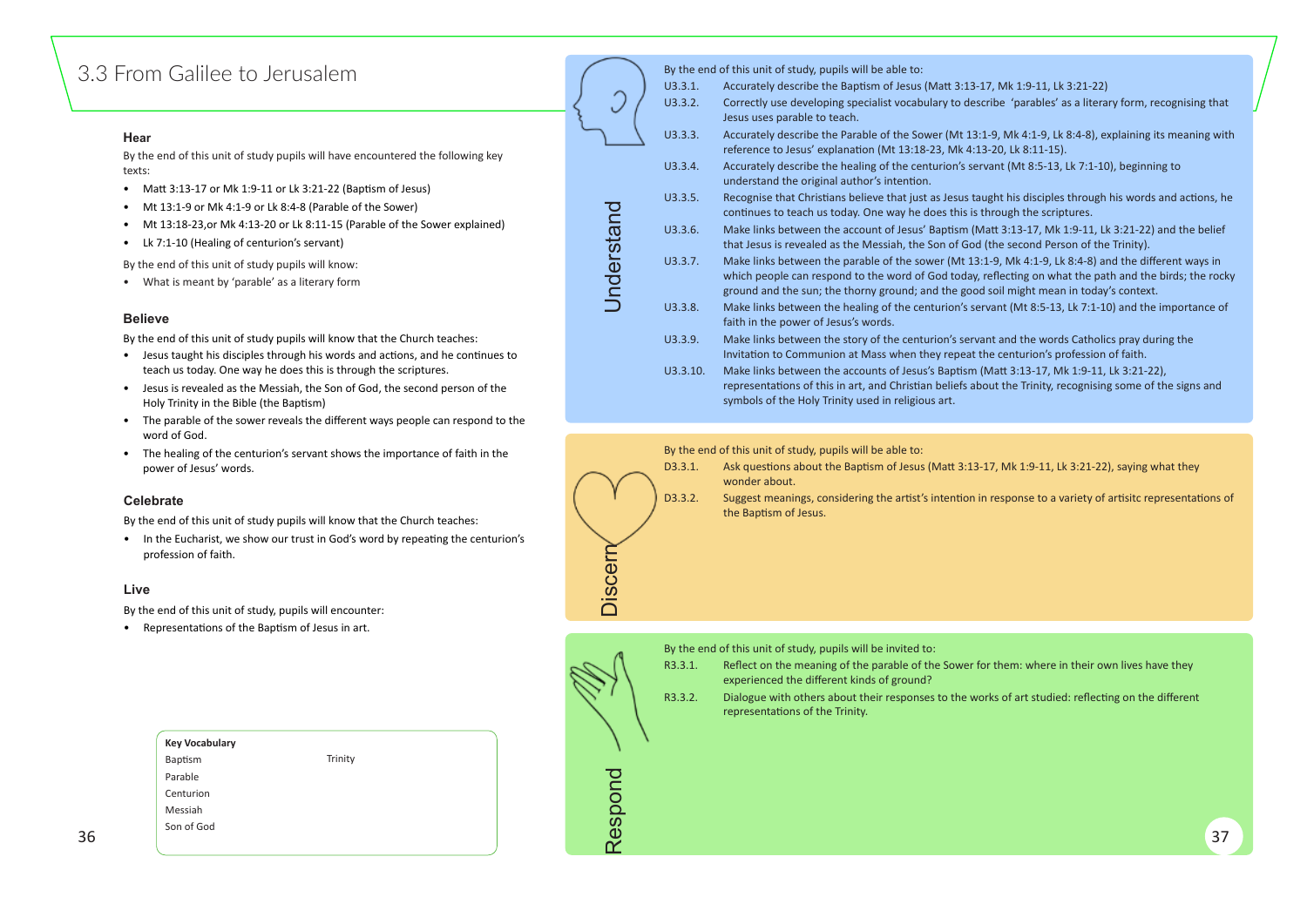## <span id="page-19-0"></span>3.4 From Desert to Garden

#### **Hear**

By the end of this unit of study pupils will have encountered the following key texts:

- Exodus 12: 1-8, 11-14 (Passover Holy Thursday Reading)
- Luke 22:14-23 (the Last Supper)
- John 13:1-18 (washing of feet)
- Acts 2:42-47 (the breaking of bread)

- Jesus is really present in the Eucharist
- For Christians the Eucharist is linked with the Jewish celebration of Passover
- The Eucharist makes us one body, the body of Christ
- Celebrating the Eucharist is meant to lead us to action

By the end of this unit of study pupils will have heard:

• Appropriate extracts from The General Audience of Pope Francis from 12th February 2014 on the Eucharist

#### **Believe**

By the end of this unit of study pupils will know that the Church teaches:

- The Eucharist has been celebrated right from the beginning of the Church
- How Catholics respond to the real presence of Christ in the Eucharist (gestures of reverence, adoration)

D3.4.1. Ask 'what if' questions about the Last Supper and consider the consequences (e.g. what if Judas had not betrayed Jesus?)

D3.4.2. Explore different cultural practices associated with Holy week and the meaning of these events D3.4.3. Express a point of view with reasons in response to the claim that celebrating the Eucharist means

Christians have a duty to help others.

 $38$  39  $\sim$   $\sim$  39  $\sim$ **Key Vocabulary** Passover Last Supper Eucharist Blessed Sacrament Holy Week Real Presence

#### **Celebrate**

By the end of this unit of study pupils will know that the Church teaches:

• Eucharist means "thanksgiving" and is the name of the sacrament where we receive Jesus in the form of the sacramental symbols of bread and wine (also called the Blessed Sacrament).

|            |          | By the end of this unit of study, pupils will be able to:                                                                                          |
|------------|----------|----------------------------------------------------------------------------------------------------------------------------------------------------|
|            | U3.4.1.  | Accurately describe Exodus 12:1-8, 11-14                                                                                                           |
|            | U3.4.2.  | Accurately describe Luke 22:14-23 (Last Supper) and John 13:1-18                                                                                   |
|            | U3.4.3.  | Accurately describe Acts2:42-47                                                                                                                    |
|            | U3.4.4.  | Make links between Acts2:42-47 and the events of the last supper                                                                                   |
|            | U3.4.5.  | Describe at least two key points from The General Audience 12th I<br><b>Pope Francis</b>                                                           |
|            | U3.4.6.  | Correctly use religious language to describe how Catholics believe<br>making links with Luke 22:14-23                                              |
| Understand | U3.4.7.  | Correctly use religious language to identify the belief that the Eucl<br>Christ.                                                                   |
|            | U3.4.8.  | Make links between Exodus 12: 1-8, 11-14 and the Last Supper (Lu                                                                                   |
|            | U3.4.9.  | Make links between The General Audience 12th February 2014 on<br>Christian belief that the Eucharist is meant to lead us to action                 |
|            | U3.4.10. | Make links between Acts2:42-47 and the fact that the Eucharist ha<br>beginning of the Church's history.                                            |
|            | U3.4.11. | Correctly use religious vocabulary to describe the meaning of the<br>sacramental symbols and the belief in the Real Presence                       |
|            | U3.4.12. | Describe the gestures and signs Catholics use to respond to the pr                                                                                 |
|            | U3.4.13. | Make links between Acts 2: 42-47 and John 13:1-18 and the ways<br>Eucharist (e.g. by serving the poor, the sick and the marginalised, I<br>others) |
|            |          |                                                                                                                                                    |

By the end of this unit of study pupils will know:

#### **Live**

By the end of this unit of study, pupils will know:

- The ways in which Catholics are called to live Eucharist: by serving the poor, the sick and the marginalised, by being attentive to the needs of others, following the examples of the early Church (see Acts 2: 42-47 and John 13:1-18)
- Different cultural practices associated with Holy Week (e.g. Maundy money in the UK, Green Thursday in Germany)

#### By the end of this unit of study, pupils will be able to:



| iscern<br>$\Box$ |         |                                                                                                                   |
|------------------|---------|-------------------------------------------------------------------------------------------------------------------|
|                  |         |                                                                                                                   |
|                  |         | By the end of this unit of study, pupils will be invited to:                                                      |
|                  | R3.4.1. | Reflect on how they can live out Pope Francis' understar<br>expressed in The General Audience 12th February 2014) |
|                  | R3.4.2. | Reflect creatively (in any form) on their own interpretation<br>body in Christ'                                   |
|                  | R3.4.3. | Consider how they could be Eucharist for others                                                                   |
|                  | R3.4.4. | Reflect on what Eucharist means to them                                                                           |
|                  | R3.4.5. | Reflect on how what they have learned might help them                                                             |
| Respond          | R3.4.6. | Consider how their life and the lives of their community                                                          |
|                  |         |                                                                                                                   |
|                  |         |                                                                                                                   |
|                  |         |                                                                                                                   |

#### 13:1-18 (washing of feet)

Ice 12th February 2014 on Eucharist given by

Is believe Jesus is really present in the Eucharist,

the Eucharist makes us one body: the body of

upper (Luke 22:14-23)

 $U$ <sub>2014</sub> on Eucharist, John 13:1-18 and the

charist has been celebrated right from the

g of the word Eucharist, the bread and wine as

to the presence of Christ in the Eucharist he ways in which Catholics are called to live

inalised, by being attentive to the needs of

anding of the meaning of the Eucharist (As ation of the meaning of the phrase 'We are one

m understand what Eucharist means to Catholics y could be transformed by living out Eucharist.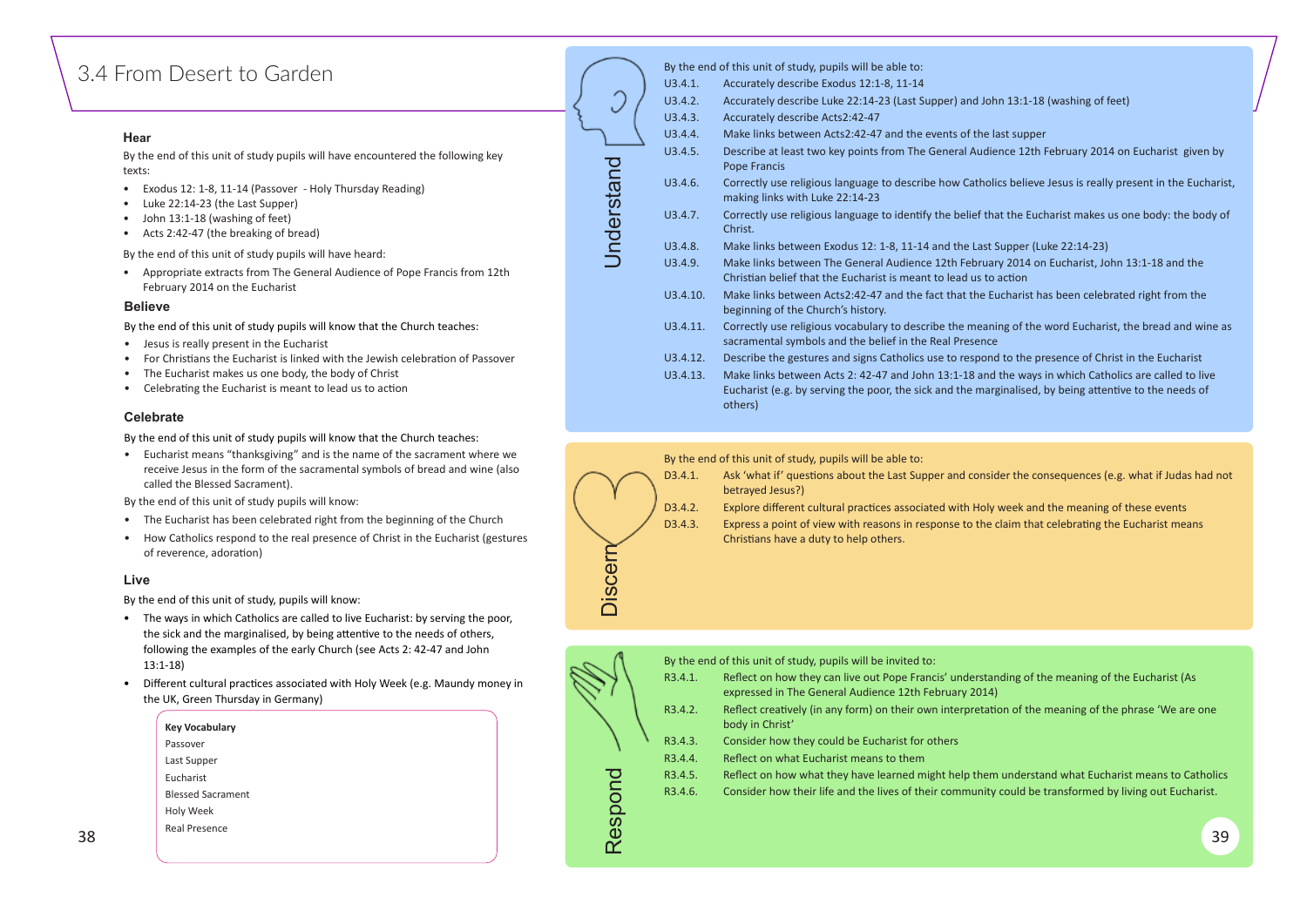## <span id="page-20-0"></span>3.5 To the Ends of the Earth

#### **Hear**

By the end of this unit of study pupils will have encountered the following key texts:

- Luke 24:13-35: Road to Emmaus
- Matthew 28:16-20 Sending out
- Acts 2:14-42, focusing on vv 32-33, 36-42 Peter speaks after Pentecost
- Some stories of Paul's journeys and examples of his letters e.g. (e.g. Colossians 3:12-17)

- God is always with us (Matthew 28, Luke 24)
- Christians are sent to spread the Good News that God is with us in Jesus and that we are loved and forgiven
- The Holy Spirit is active in each of us and in the Church to spread the Good News

#### **Believe**

By the end of this unit of study pupils will know that the Church teaches:

- What being a Christian means, drawing on the example of St Paul's discipleship and teaching (e.g. Colossians 3:12-17)
- That Catholics belong to the Church family locally and globally: parish, diocese and universal Church.
- How the Emmaus story is represented in art (e.g. Caravaggio's Supper at Emmaus; Maximino Cerezo Barredo, Emmaus Tryptych 2014; He Qi, The Road to Emmaus, Supper at Emmaus)
- R3.5.1. Consider how their lives and the lives of the community could be transformed by the Holy Spirit R3.5.2. Consider how their life and the life of the community to which they belong could be transformed by living as St Paul instructed in his letters to the Christian communities (e.g Colossians 3:12-17)
- 



- W 28:16-20 (The Sending out), Acts 2:14-42 after the resurrection of Jesus ollowing texts: the Road to Emmaus (Luke ntecost (Acts 2:14-42, focusing on vv 32-33,
- gnising the different authors intention in his letters to guide and advise the  $3:12-17$ atthew 28:16-20) and the Christian belief that
- and Peter's speech and the Christian belief that with us in Jesus and that we are loved and
- uding Rites at the end of Mass a Christian community (e.g Colossians 3:12-17), ion, recognising the relevance of St Paul's writing
- I3.5.5.5. Make make and how Catholics today experience s) as part of the universal Church in a particular
- onse to the events after the resurrection of Jesus ot received the Holy Spirit at Pentecost?) each of us and in the Church to spread the Good
- of dismissal, express a judgement about which of
- of the Emmaus story nd how they interpret the original scripture

|    | <b>Key Vocabulary</b> |                                     |    |
|----|-----------------------|-------------------------------------|----|
|    | Emmaus<br>Diocese     |                                     |    |
|    | Holy Spirit           | $\overline{\mathbf{C}}$             |    |
|    | Pentecost             |                                     |    |
|    | Conclusing rite       | $\sqrt{2}$<br>$\tilde{\phantom{a}}$ |    |
|    | St Paul               | ᆇ<br>$\boldsymbol{\omega}$          |    |
| 40 | Discipleship          | $\mathbf 0$                         | 41 |
|    | Parish                | $\alpha$                            |    |

#### **Celebrate**

By the end of this unit of study pupils will know:

- At the end of Mass those present are sent out to proclaim the Good News (Concluding Rites)
- The emphases of each of the different options for the words of dismissal at the end of Mass.

|            |         | By the end of this unit of study, pupils will be able to:                                                                                                   |
|------------|---------|-------------------------------------------------------------------------------------------------------------------------------------------------------------|
|            | U3.5.1. | Recognise Luke 24:13-35 (the Road to Emmaus), Matthe<br>(Peter speaks after Pentecost) as descriptions of events a                                          |
|            | U3.5.2. | Accurately describe the narrative of at least one of the fo<br>24:13-35), Sending Out (Matthew 28:16-20), Peter at Pe<br>$36-42)$                           |
|            | U3.5.3. | Identify the literary form of the texts encountered, recog                                                                                                  |
|            | U3.5.4. | Recognise Paul's mission and begin to understand Paul's<br>Christian communities he had founded (e.g. Colossians 3                                          |
|            | U3.5.5. | Make links between Jesus' words at the Sending out (Ma<br>God is always with us                                                                             |
| Understand | U3.5.6. | Make links between the Sending out, the Emmaus story<br>Christians are sent to spread the Good News that God is<br>forgiven.                                |
|            | U3.5.7. | Correctly use religious vocabulary to describe the Conclu                                                                                                   |
|            | U3.5.8. | Accurately describe what St Paul teaches about living as<br>identifying his writings as letters and outlining his intent<br>for how we live our lives today |
|            | U3.5.9. | Make links between how St Paul established Christian co<br>living as a Christian community (in parishes and dioceses<br>place.                              |
|            |         |                                                                                                                                                             |

### **Live**

By the end of this unit of study, pupils will know:

### By the end of this unit of study, pupils will be able to:

|                | D3.5.1. | Play with possibilities asking 'what if' questions in resp<br>(e.g. what would have happened if the apostles had no |
|----------------|---------|---------------------------------------------------------------------------------------------------------------------|
|                | D3.5.2. | Explore the Christian belief that Holy Spirit is active in<br>News and why Christians hold that belief.             |
| $\blacksquare$ | D3.5.3. | Having considered the different options for the words<br>the options best conveys what we are sent out to do        |
| <b>OO</b>      | D3.5.4. | Suggest meanings for different artist' interpretations o                                                            |
| $\overline{0}$ | D3.5.5. | Express a point of view about the different artworks ar                                                             |

By the end of this unit of study, pupils will be invited to:

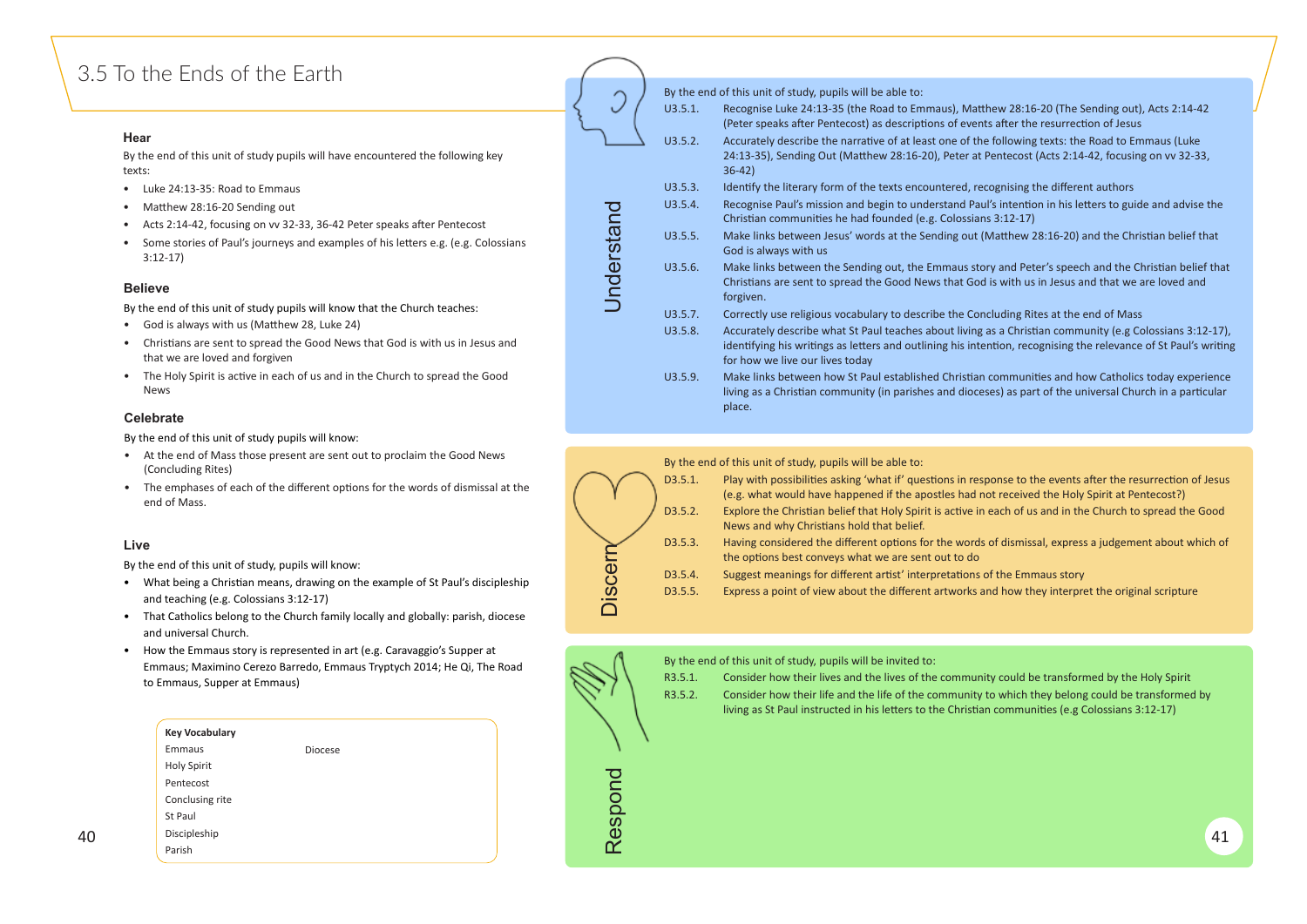## <span id="page-21-0"></span>3.6 Dialogue and Encounter

#### **Dialogue**

By the end of this unit of study, pupils will know:

- Within the Catholic Church there are communities that pray in different ways (e.g. Syro-Malabar Catholic Church, Ukrainian Catholic Church, Coptic, Eritrean, Russian Catholic Church)
- About one of these communities in Britain and how the way they celebrate Mass compares with how Mass is usually celebrated in the local Catholic parish. (A complete list will be added as an appendix and Dioceses will guide schools towards local communities where appropriate).
- U3.6.1. Simply describe how Jewish people celebrate the Passover, making links with the Exodus account (Exodus 12: 1-8, 11-14), correctly using specialist vocabulary to describe symbols and actions in the meal. U3.6.2. Make connections between Jewish celebrations today and in Jesus' time.
	-
	-
	-
- U3.6.5. Retell, in any form a story that is important to those from a Dharmic tradition (e.g Stories of Krishna; Festival of Holi; Life of Guru Nanak; Foundations of Sikhism)
- U3.6.3. Describe the importance of fasting in Islam, making links with the holy month of Ramadan
- U3.6.4. Recognise that other religions (e.g. Hindhu, Sikhi) have stories that are important to them.



By the end of this unit of study, pupils will be able to:

#### **Encounter**

By the end of this unit of study, pupils will know:

- Some simple facts about how the Jewish festival of the Passover is celebrated by Jews in Britain today
- What the holy month of Ramadan means to Muslims (with particular reference to British Muslims) and the importance of fasting (sawm) in Islam
- That other religions (e.g. Hinduism, Sikhi) have stories that are important to them.
- A story that is important to those from a Dharmic tradition (e.g. Stories of Krishna; Festival of Holi; Life of Guru Nanak; Foundations of Sikhism)

|  | U3         |
|--|------------|
|  | 113<br>. . |

By the end of this unit of study, pupils will be able to: D3.6.1. Explore the experiences of those who belong to the worldviews studied.

By the end of this unit of study, pupils will be invited to:

- R3.6.1. Dialogue with others who share a different worldview about their experiences, feelings and things that matter to them and recognise how this influences how they live.
- R3.6.2. Reflect on how they could show respect for those who hold a worldview different from their own.

|    | <b>Key Vocabulary</b> |          |                          | R3.6.2. | Reflect on how they could show respect for those who hold a worldview different from their own. |  |
|----|-----------------------|----------|--------------------------|---------|-------------------------------------------------------------------------------------------------|--|
|    | Sabbath               | Passover |                          |         |                                                                                                 |  |
|    | Shabbat               | Ramadan  |                          |         |                                                                                                 |  |
|    | Yom Kippur            | Hinduism |                          |         |                                                                                                 |  |
|    | Synagogue             | Sikhi    | $\overline{\phantom{a}}$ |         |                                                                                                 |  |
|    | Muslim                |          |                          |         |                                                                                                 |  |
|    | Muhammad              |          | ທ                        |         |                                                                                                 |  |
| 42 | Islam                 |          | Φ                        |         | 43                                                                                              |  |
|    | $\sim$ $\sim$         |          | $\sim$                   |         |                                                                                                 |  |

Mosque

Understand



Discern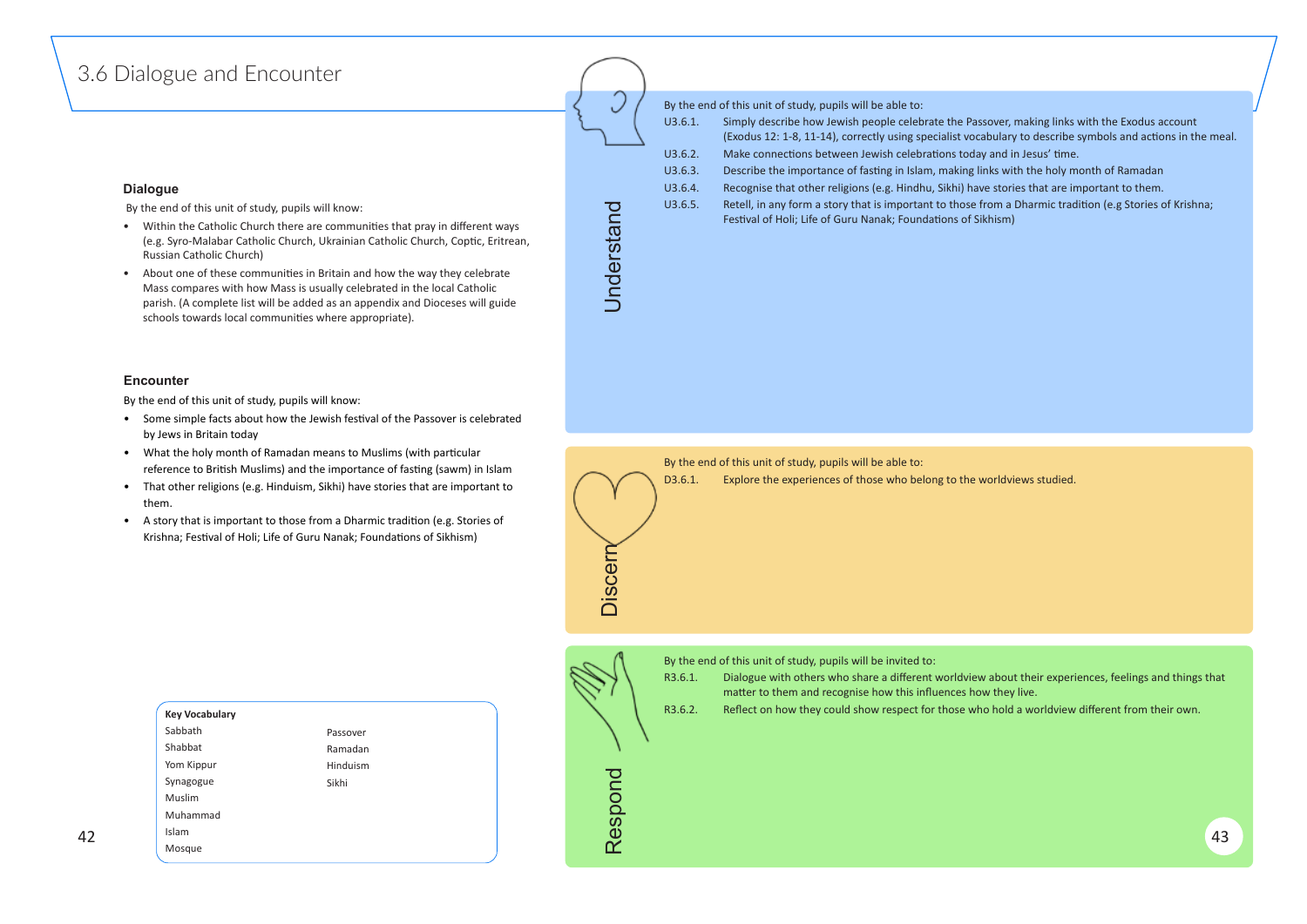# Year 4

- [4.1 Creation and Covenant](#page-23-0) 46
- [4.2 Prophecy and Promise](#page-24-0) 48
- [4.3 From Galilee to Jerusalem](#page-25-0) 60 and 50 and 50 and 50 and 50 and 50 and 50 and 50 and 50 and 50 and 50 and 50  $\pm$
- [4.4 From Desert to Garden](#page-26-0) 6 and 52
- [4.5 To the Ends of the Earth](#page-27-0) 54
- [4.6 Dialogue and Encounter](#page-28-0) 66 and the state of the state of the state of the state  $56$

<span id="page-22-0"></span>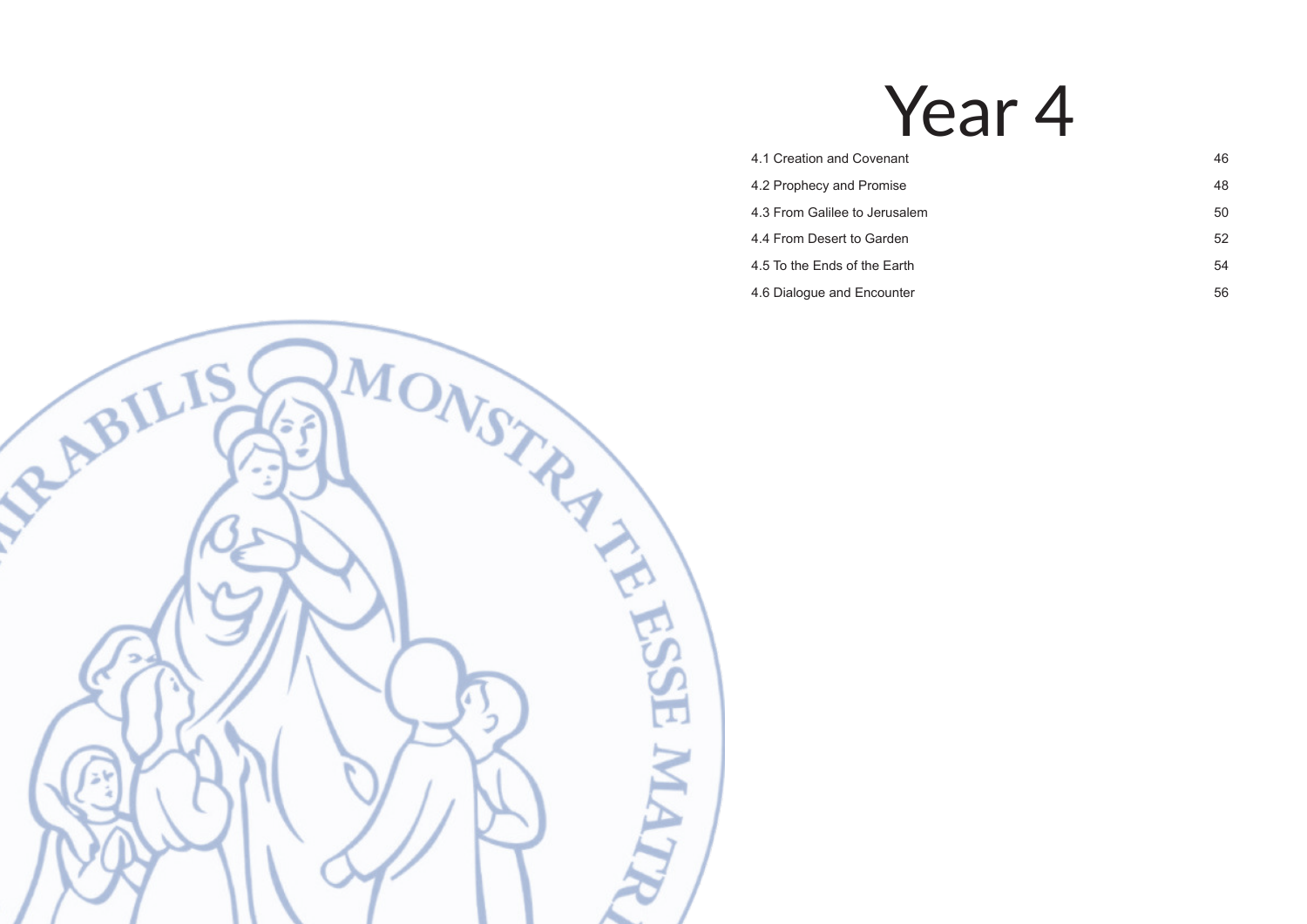## <span id="page-23-0"></span>4.1 Creation and Covenant

#### **Hear**

By the end of this unit of study, pupils will know:

- The Moses story, focussing on the two key events of the call and the covenant:
	- The Burning Bush (Ex 3:1-15);
	- The Sinai covenant and the ten commandments (Ex 19:3-8, 20:1-17)
- Jesus' summary of the law (Matthew 22:36-40; Luke...)
- The importance of loving enemies as well as neighbours (Luke 6:27-29)

#### **Believe**

By the end of this unit of study pupils will know that the Church teaches:

- A covenant is a binding agreement between God and human beings, which makes them his people.
- God made several covenants throughout history with Abraham, Moses and David
- God gives the ten commandments to help human beings live good and happy lives
- That the most important commandments are to love God and to love other people
- Catholic Social Teaching helps us to see that loving our neighbour demands a commitment to social change and transformation: "We profoundly belong together and are fundamentally dependent on one another." (YC321)

|          | By the end of this unit of study, pupils will be able to:                                                            |
|----------|----------------------------------------------------------------------------------------------------------------------|
| U4.1.1.  | Describe the Moses story, focussing on the two key ev<br>Bush (Ex 3:1-15); the Sinai covenant and the ten comr       |
| U4.1.2.  | Make links between the ten commandments (Ex 19:3-<br>Matthew 22:36-40                                                |
| U4.1.3.  | Make links between Jesus' summary of the law (Mattl<br>importance of loving enemies as well as neighbours (I         |
| U4.1.4.  | Describe how caring for creation is one of the ways w                                                                |
| U4.1.5.  | Correctly use developing specialist vocabulary to desc<br>several covenants throughout history, e.g. with Abrah      |
| U4.1.6.  | Use developing specialist vocabulary to show how the<br>and happy lives                                              |
| U4.1.7.  | Make links between the commandment to love our no<br>Teaching (see YC321: "we profoundly belong together<br>another) |
| U4.1.8.  | Correctly use developing specialist vocabulary to desc<br>God and each other.                                        |
| U4.1.9.  | Correctly use developing specialist vocabulary to desc<br>of relationship with God and other people                  |
| U4.1.10. | Correctly use developing specialist vocabulary to desc<br>it helps to prepare for the sacrament                      |
| U4.1.11. | Recognise that Catholic Social Teaching calls us to love<br>seekers and refugees (see, e.g. Pope Francis's, Fratelli |
| U4.1.12. | Make links between Jesus summary of the law and Lit                                                                  |

- R4.1.1. Consider how they and the communities to which they belong could be transformed if people really did love their enemies.
- R4.1.2. Examine their own conscience.
- R4.1.3. Consider how their own lives and the lives of the communities to which they belong could be transformed by doing small things with great love

- ents of the call and the covenant (The Burning mandments (Ex 19:3-8, 20:1-17)) -8, 20:1-17) and Jesus' summary of the law in
- hew 22:36-40...) and Jesus teaching on the Luke 6:27-29)
- e care for each other.
- ribe what a covenant is, recognising that God made am. Moses and David
- ten commandments help human beings live good
- eighbour and the demands of Catholic Social and are fundamentally dependent on one
- ribe sin as deliberately spoiling our friendship with
- ribe the Sacrament of Reconciliation as a restoring
- ribe what an examination of conscience is and how
- e our neighbour, especially those who are asylum *s* Tutti 62)
- ttle Way week
- 
- 
- 
- 



#### **Celebrate**

By the end of this unit of study pupils will know:

- That sin is the deliberately spoiling our friendship with God and each other.
- The Sacrament of Reconciliation as a restoring of relationship with God and other people
- About Preparing for the Sacrament Examinations of Conscience: (e.g. the Jesuit Examen)

#### **Live**

By the end of this unit of study, pupils will know:

- What Catholoic Social Teaching, most recently in Pope Francis's encyclical *Fratelli Tutti, says about how we can respond to the call to love our neighbour,* especially in the plight of asylum seekers and refugee
- How Little Way week (End of September) shows the importance of doing small things with great love.



During this unit of study, pupils will be invited to:

|    | <b>Key Vocabulary</b> |                                  |   | R4.1.2. | Examine their own conscience.                                                                                                                    |    |
|----|-----------------------|----------------------------------|---|---------|--------------------------------------------------------------------------------------------------------------------------------------------------|----|
|    | Moses                 | Catholic Social Teaching         |   | R4.1.3. | Consider how their own lives and the lives of the communities to which they belong could be<br>transformed by doing small things with great love |    |
|    | Covenant              | Sin                              |   |         |                                                                                                                                                  |    |
|    | Sinai                 | Sacrament of Reconciliation      |   |         |                                                                                                                                                  |    |
|    | Ten Commandments      | <b>Examination of Conscience</b> | ၯ |         |                                                                                                                                                  |    |
| 46 | Law                   |                                  |   |         |                                                                                                                                                  | 47 |
|    | Neighbour             |                                  |   |         |                                                                                                                                                  |    |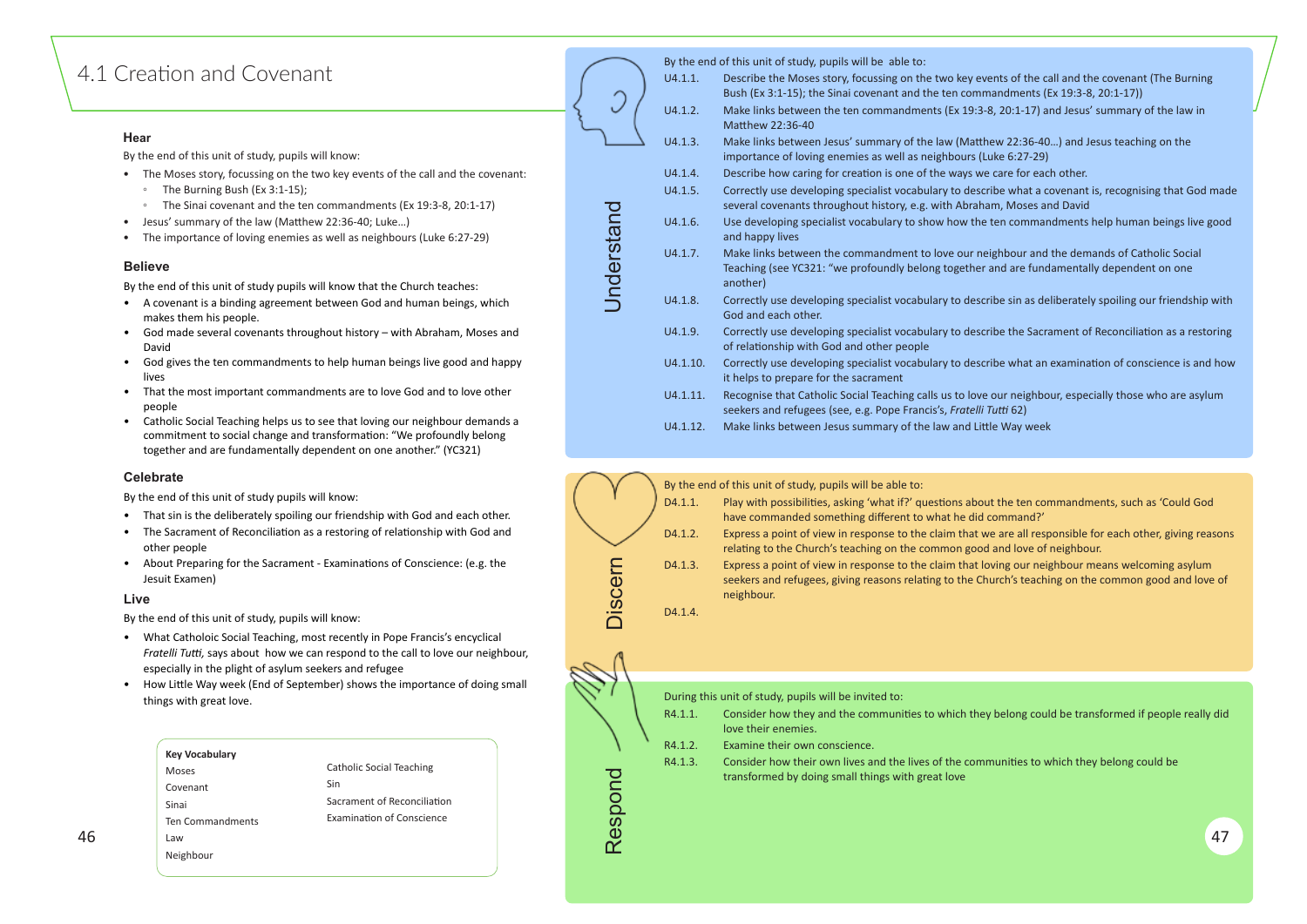## <span id="page-24-0"></span>4.2 Prophecy and Promise

#### **Hear**

By the end of this unit of study pupils will have encountered the following key texts:

- The O Antiphons in Scripture:
	- Wisdom (sapiens): Isaiah 11:2-3, Isaiah 28:29
	- Lord (Adonai): Isaiah 11:4-5, Isaiah 33:22
	- Radix (root): Isaiah 11:1, Isaiah 11:10
	- Key of David (clavis David): Isaiah 22:22, Isaiah 9:7, Isaiah 42:7
	- Rising dawn (oriens): Isaiah 9:1-2
	- King of Na�ons (rex gen�um): Isaiah 2:4, Isaiah 28:16
	- God-with-us (Emmanuel): Isaiah 7:14

• Jesus is the fulfilment of God's promises in the Old Testament. He is: God's wisdom; the Lord; a descendant of Jesse; the key to God's Kingdom; the bringer of light; the King of all nations; Emmanuel - 'God-with-us'

By the end of this unit of study pupils will know:

• What is meant by 'prophecy' as a literary form,

#### **Believe**

By the end of this unit of study pupils will know that the Church teaches:

- $\bullet$  The O Antiphons (in a child-friendly translation)
- The links between the O antiphons and the Evening Prayer of the Church (Vespers) for 17-23 December
- The verses of the hymn 'O Come, O Come Emmanuel' as expressions of beliefs about who Jesus is

- $\bullet$  How the O Antiphons are expressed in art from around the world (e.g. illuminated manuscripts, sung versions of the O Antiphons)
- How the O antiphons are used by Christians to reflect on the significance of Jesus and his coming at Christmas (e.g The O Antiphons, by Ansgar Holmberg, C.S.J.)

D4.2.4. Explore a variety of global artistic representations of the O Antiphons and the ways in which they reflect the significance of Jesus and his coming at Christmas. Express views and preferences with reasons why.

#### **Celebrate**

By the end of this unit of study pupils will know:

|            |         | By the end of this unit of study, pupils will be able to:                                                   |
|------------|---------|-------------------------------------------------------------------------------------------------------------|
|            | U4.2.1. | Identify prophecy as a literary form in scripture, reco<br>prophecy.                                        |
|            | U4.2.2. | Describe the readings from Isaiah that are the source<br>Scripture:                                         |
|            |         | Isaiah 11:2-3, Isaiah 28:29 (Wisdom)                                                                        |
|            |         | Isaiah 11:4-5, Isaiah 33:22 (Lord)<br>$\bullet$                                                             |
|            |         | Isaiah 11:1, Isaiah 11:10 (Root of Jesse)                                                                   |
|            |         | Isaiah 22:22, Isaiah 9:7, Isaiah 42:7 (Key of David)<br>$\bullet$                                           |
|            |         | Isaiah 9:1-2 (Morning Star/Rising Dawn)                                                                     |
|            |         | Isaiah 2:4, Isaiah 28:16 (King of Nations)                                                                  |
|            |         | Isaiah 7:14 (Emmanuel: God-with-Us)                                                                         |
| Understand | U4.2.3. | Make links between selected extracts from the propl<br>Catholic prayer.                                     |
|            | U4.2.4. | Recognise that the O Antiphons are in an old languag                                                        |
|            | U4.2.5. | Make links between the promises God makes in the<br>the New Testament                                       |
|            | U4.2.6. | Using age-appropriate sources, make links between t<br>Evening Prayer of the Church for the 17th - 23rd Dec |
|            | U4.2.7. | Make links between the O Antiphons and the carol C                                                          |
|            |         |                                                                                                             |

#### **Live**

By the end of this unit of study, pupils will know:





By the end of this unit of study, pupils will be invited to:

- R4.2.1. In response to the O Antiphons, reflect on who Jesus is for them and the titles they might use to speak about him.
- R4.2.2. Using art, dance, song or drama, creatively reflect on their understanding of the O Antiphons and ways in which they could share this with their communities.



in scripture, recognising the writing of Isaiah as an example of

that are the sources for the O Antiphon titles using age-appropriate

cts from the prophecies of Isaiah and the use of the O Antiphons in

e in an old language called Latin God makes in the prophecies of Isaiah and how Jesus fulfilled them in

ke links between the O Antiphons and the Magnificat antiphons in e 17th – 23rd December

ns and the carol O Come, O Come Emmanuel.

U4.2.8. Make links between the O Antiphons and how they help Christians reflect on Jesus' coming at Christmas.

|    |                          |                          |                         | WHICH they could share this with their communities. |
|----|--------------------------|--------------------------|-------------------------|-----------------------------------------------------|
|    | <b>Key Vocabulary</b>    |                          |                         |                                                     |
|    | O Antiphons              | King of Nations          |                         |                                                     |
|    | Wisdom                   | Emmanuel - 'God-with-us' |                         |                                                     |
|    | Lord                     | Prophecy                 | Õ                       |                                                     |
|    | Root of Jesse            | Vespers                  |                         |                                                     |
|    | Key of David             |                          |                         |                                                     |
|    | Rising Dawn/Morning star |                          | <b>S</b><br>$\mathbf 0$ |                                                     |
| 48 |                          |                          | $\sim$                  | 49                                                  |



Discern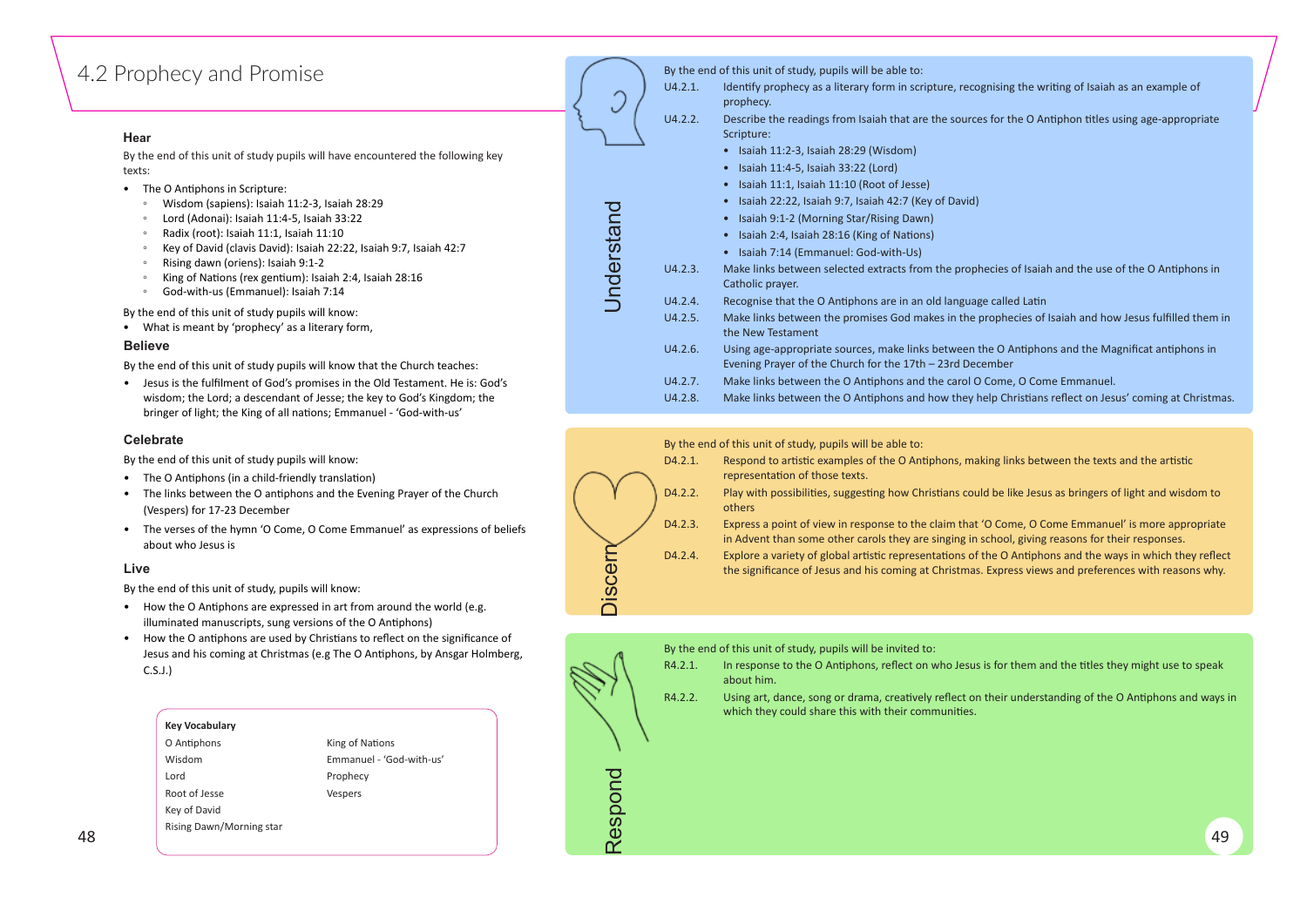## <span id="page-25-0"></span>4.3 From Galilee to Jerusalem

#### **Hear**

By the end of this unit of study pupils will have encountered the following key texts:

- Matthew 5:1-17 The beginning of the Sermon on the Mount and the giving of a New Law
- Lk 10:25-37 The Great Commandment and the parable of the Good Samaritan
- Matthew 25:31-46 the parable of the Sheep and the Goats

#### **Believe**

By the end of this unit of study pupils will know that the Church teaches:

- Jesus gives his followers a new law to live by, fulfilling the law of Moses.
- The beatitudes invite us to see the world in a different way.
- The new law means that everyone is our neighbour and that we must show all people love.
- Whenever we help those in greatest need, we are helping Jesus and that for this reason the Church shows preferential love for those oppressed by poverty (see CCC 2448)

- D4.3.1. Express a point of view with reasons in response to the question: "Who is my neighbour?"
- D4.3.2. Play with possibilities, imagining how the people at the time of Jesus would have reacted on hearing the parable of the Good Samaritan.
- D4.3.3. Express a point of view with reasons in response to the claim: "Christians have a duty to help all those oppressed by poverty."

|                   |          | By the end of this unit of study, pupils will be able to:                                                                          |
|-------------------|----------|------------------------------------------------------------------------------------------------------------------------------------|
|                   | U4.3.1.  | Accurately describe the Sermon on the Mou<br>recognising the author's intention, making li<br>(Ex 19:3-8, 20:1-17 - see branch 1). |
|                   | U4.3.2.  | Accurately describe the parable of the Good<br>today.                                                                              |
|                   | U4.3.3.  | Accurately describe the parable of the Sheep<br>sense for today.                                                                   |
|                   | U4.3.4.  | Make links between the old law given by Mo<br>Mount, with reference to Matthew 5:17                                                |
|                   | U4.3.5.  | Correctly use developing specialist vocabular<br>different way (see, e.g. Message of Pope Fra                                      |
|                   | U4.3.6.  | Make links between the parable of the Good<br>everyone is our neighbour and that we must                                           |
| <b>Jnderstand</b> | U4.3.7.  | Make links between the parable of the Shee<br>whenever we help those in greatest need, w                                           |
|                   | U4.3.8.  | Correctly use developing specialist vocabular<br>preferential love for those oppressed by pov                                      |
|                   | U4.3.9.  | Correctly use developiong specialist vocabul<br>with the parable of the Sheep and the Goats                                        |
|                   | U4.3.10. | Make links between the corporal works of m<br>its sacraments and rites, especially the Sacra                                       |
|                   | U4.3.11. | Make links between the work of an inidividu<br>البط امموموسوسم موم والاسمة مربوا المتلوموم ومقوس معالا                             |



#### **Celebrate**

By the end of this unit of study pupils will know:

• That the Church reflects the corporal works of mercy in some of the sacraments and rites, especially in the Sacrament of the Sick and the funeral rite.

#### **Live**

- The corporal works of mercy
- How the life and work of a person or organisation (historical or contemporary) lives out the corporal works of mercy and/or the preferential love for those oppressed by poverty (e.g. St Damien of Molokai, Ruth Pfau, National Justice and Peace Network, CAFOD)

By the end of this unit of study, pupils will be able to:

Justice and Peace Network, CAFOD)

|    | ᆸ៴<br>By the end of this unit of study, pupils will know:<br>The corporal works of mercy<br>How the life and work of a person or organisation (historical or contemporary)<br>lives out the corporal works of mercy and/or the preferential love for those<br>oppressed by poverty (e.g. St Damien of Molokai, Ruth Pfau, National Justice<br>and Peace Network, CAFOD) | Disce                                  | D4.3.3.<br>Express a point of view with reasons in response to the claim: "Christians have a duty to help all those"<br>oppressed by poverty."                                                                                                                                                                                                                                                                                 |    |
|----|-------------------------------------------------------------------------------------------------------------------------------------------------------------------------------------------------------------------------------------------------------------------------------------------------------------------------------------------------------------------------|----------------------------------------|--------------------------------------------------------------------------------------------------------------------------------------------------------------------------------------------------------------------------------------------------------------------------------------------------------------------------------------------------------------------------------------------------------------------------------|----|
|    | <b>Key Vocabulary</b><br>Sermon on the Mount<br>Beatitudes<br>Samaritan<br>Corporal works of mercy                                                                                                                                                                                                                                                                      | 2D<br>D<br>DO<br>$\boldsymbol{\omega}$ | By the end of this unit of study, pupils will be invited to:<br>Consider how their own lives and the communities they belong tocould be transformed by living out the<br>R4.3.1.<br>beatitudes.<br>Consider the ways in which they could carry out the corporal works of mercy in their own lives.<br>R4.3.2.<br>R4.3.3.<br>Consider the ways in which they could support those in the community who are oppressed by poverty. |    |
| 50 |                                                                                                                                                                                                                                                                                                                                                                         |                                        |                                                                                                                                                                                                                                                                                                                                                                                                                                | 51 |

nt and the giving of a New Law (Matthew 5:1-17). nks between this passage and the giving of the law on Sinai

Samaritan (Lk 10:25-37), drawing out its moral sense for

If and the Goats (Matthew 25:31-46), drawing out its moral

ses and the new law given by Jesus in the Sermon on the

ry to show how the beatitudes invite us to see the world in a ncis for the Twenty-Ninth World Youth Day, 2014, section 1) I Samaritan and the belief that the new law means that

show all people love.

p and the Goats (Matthew 25:31-46) and the belief that e are helping Jesus.

ry to describe what the Church means when she speaks of "a erty" (see CCC 2448).

ary to describe the corporal works of mercy, making links (Matt 25:31-46)

ercy and how the Church reflects care for human bodies in ment of the Sick and the funeral rite.

al or organisation and the corporal works of mercy and/or the preferential love for those oppressed by poverty (e.g. St Damien of Molokai, Ruth Pfau, National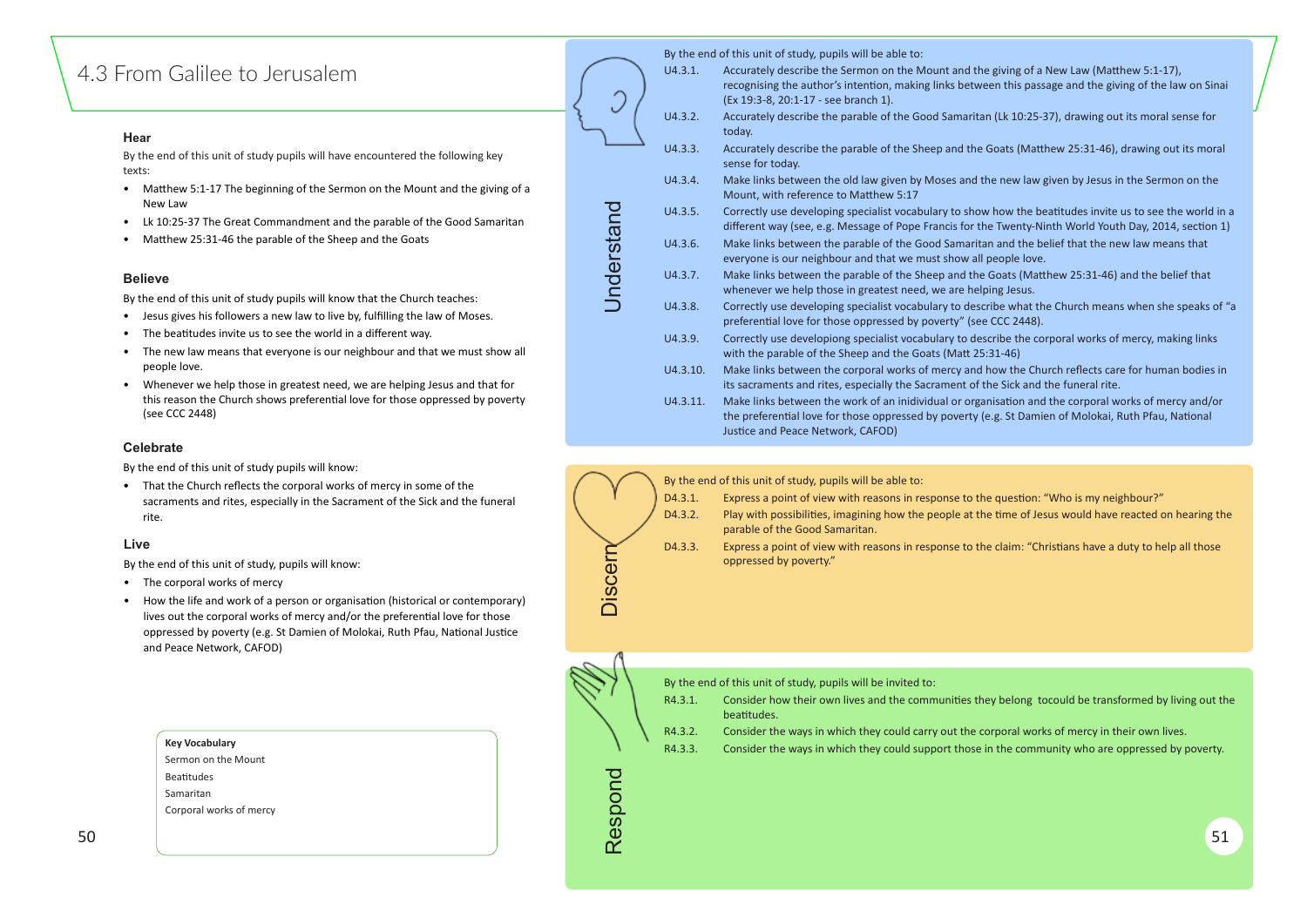## <span id="page-26-0"></span>4.4 From Desert to Garden

#### **Hear**

By the end of this unit of study pupils will have encountered the following:

- Biblical texts that are about repentance and conversion, for example:
	- Joel 2:12-13 (Ash Wednesday Reading)
	- Luke 5:27-32 (The call of Levi)
	- Luke 15:11-32 (Prodigal Son)
	- John 18:15-27 (Peter Denies Jesus)
	- John 21:9-19 (Jesus appears to Peter)

#### **Believe**

By the end of this unit of study pupils will know that the Church teaches:

- We are called to change, to turn around and face God. Metanoia is the Greek word for this.
- Lent is a time when Christians focus on repentance, on changing
- God's love helps us to change to become better people
- In the Gospels when Jesus encountered people he helped them to change, he offered forgiveness and acceptance.

#### **Celebrate**

By the end of this unit of study pupils will know:

• The Rite of Sacrament of Reconciliation

#### **Live**

By the end of this unit of study, pupils will have encountered at least one of the following:

- Age-appropriate examples of real forgiveness in the modern world (e.g.The Forgiveness Project (you will need to adapt for this age group))
- Forgiveness and change in Literature and Film. (e.g. The Lion, The Witch and The Wardrobe – Aslan gives up his life for Edmund)

|                   |         | By the end of this unit of study, pupils will be able to:                                                             |
|-------------------|---------|-----------------------------------------------------------------------------------------------------------------------|
|                   | U4.4.1. | Recognise that Joel 2:12-13, Luke 5:27-32, Luke 15:11-3<br>passages that are about repentance and conversion.         |
|                   | U4.4.2. | Describe accurately Luke15:11-32 identifying the literary                                                             |
|                   | U4.4.3. | Make links between John 18:15-27 and John 21:9-19, be                                                                 |
|                   | U4.4.4. | Make links between Joel 2:12-13, the Christian belief th<br>time for repentance                                       |
|                   | U4.4.5. | Make links between the Call of Levi (Luke 5:27-32), the s<br>18:15-27 and John 21:9-19) and the belief that God's loy |
|                   | U4.4.6. | Correctly use a developing specialist vocabulary to ident                                                             |
| <b>Jnderstand</b> | U4.4.7. | Correct use a developing specialist religious vocabulary<br>identifying the meaning of symbols, gestures and action   |
|                   | U4.4.8. | Make links between the Sacrament of Reconciliation and                                                                |
|                   | U4.4.9. | Describe at least one example of forgiveness in the mod                                                               |

By the end of this unit of study, pupils will have encountered the following:

• Artistic representations of the Prodigal Son

|    |                             | K4.4.3. | Consider how their own lives and the future of the communities to which they belong could be |    |
|----|-----------------------------|---------|----------------------------------------------------------------------------------------------|----|
|    | <b>Key Vocabulary</b>       |         | transformed by what they have learned about forgiveness.                                     |    |
|    | Repentance                  |         |                                                                                              |    |
|    | Conversion                  |         |                                                                                              |    |
|    | Metanoia                    | ◡       |                                                                                              |    |
|    | Lent                        |         |                                                                                              |    |
|    | Sacrament of Reconciliation |         |                                                                                              |    |
| 52 |                             | ၯ<br>Φ  |                                                                                              | 53 |
|    |                             | r       |                                                                                              |    |
|    |                             |         |                                                                                              |    |

|                |                    | By the end of this unit of study, pupils will be able to:                                                                                                                      |
|----------------|--------------------|--------------------------------------------------------------------------------------------------------------------------------------------------------------------------------|
|                | D4.4.1.            | Play with possibilities asking what if questions about so<br>if Jesus had not called Levi to follow him?                                                                       |
|                | D4.4.2.            | Express a point of view, with reasons, in response to the<br>have forgiven him?                                                                                                |
|                | D4.4.3.            | Express a point of view in response to the claim "Catho<br>Reconciliation regularly," giving reasons for their respor<br>passages studied and their understanding of Metanoia. |
|                | D4.4.4.            | Play with possibilities asking what if questions about th<br>if Aslan had decided not to help Edmund?)                                                                         |
| <b>Discerr</b> | D4.4.5.            | Suggest meanings, considering the artist's intention, in<br>prodigal son.                                                                                                      |
|                |                    |                                                                                                                                                                                |
|                |                    |                                                                                                                                                                                |
|                |                    | By the end of this unit of study, pupils will be invited to:                                                                                                                   |
|                | R4.4.1.<br>R4.4.2. | Reflect on Peter's story of failure and forgiveness and c<br>Reflect on what it is they need to change about ourselv                                                           |
|                | R4.4.3.            | Consider how their own lives and the future of the com<br>transformed by what they have learned about forgiven                                                                 |
| Respond        |                    |                                                                                                                                                                                |

|         | By the end of this unit of study, pupils will be invited to:                                                          |
|---------|-----------------------------------------------------------------------------------------------------------------------|
| R4.4.1. | Reflect on Peter's story of failure and forgiveness and cons                                                          |
| R4.4.2. | Reflect on what it is they need to change about ourselves of                                                          |
| R4.4.3. | Consider how their own lives and the future of the commun<br>transformed by what they have learned about forgiveness. |
|         |                                                                                                                       |

#### 12. John 18:15-27, John 21:9-19 are all biblical

y form and drawing out the meaning of the story eginning to identify the intention of the author. at we are called to change, and how Lent is a

- story of Peter's failure and forgiveness (John ve helps us to change.
- tify the meaning of Metanoia
- to describe the Sacrament of Reconciliation
- is within the sacrament
- d the story of the Prodigal Son
- lern world, in literature, or in film.

ome of the texts encountered. For example, what

- e parable in Luke 15:11-32, e.g. should the Father
- lics should receive the Sacrament of
- nse, relating their answer to the scripture
- e forgiveness stories studied. (for example: What

response to a variety of representations of the

A<sub>1</sub> detertion reflection peteriors in an and consider its meaning for their own lives selves during Lent to be better people. communities to which they belong could be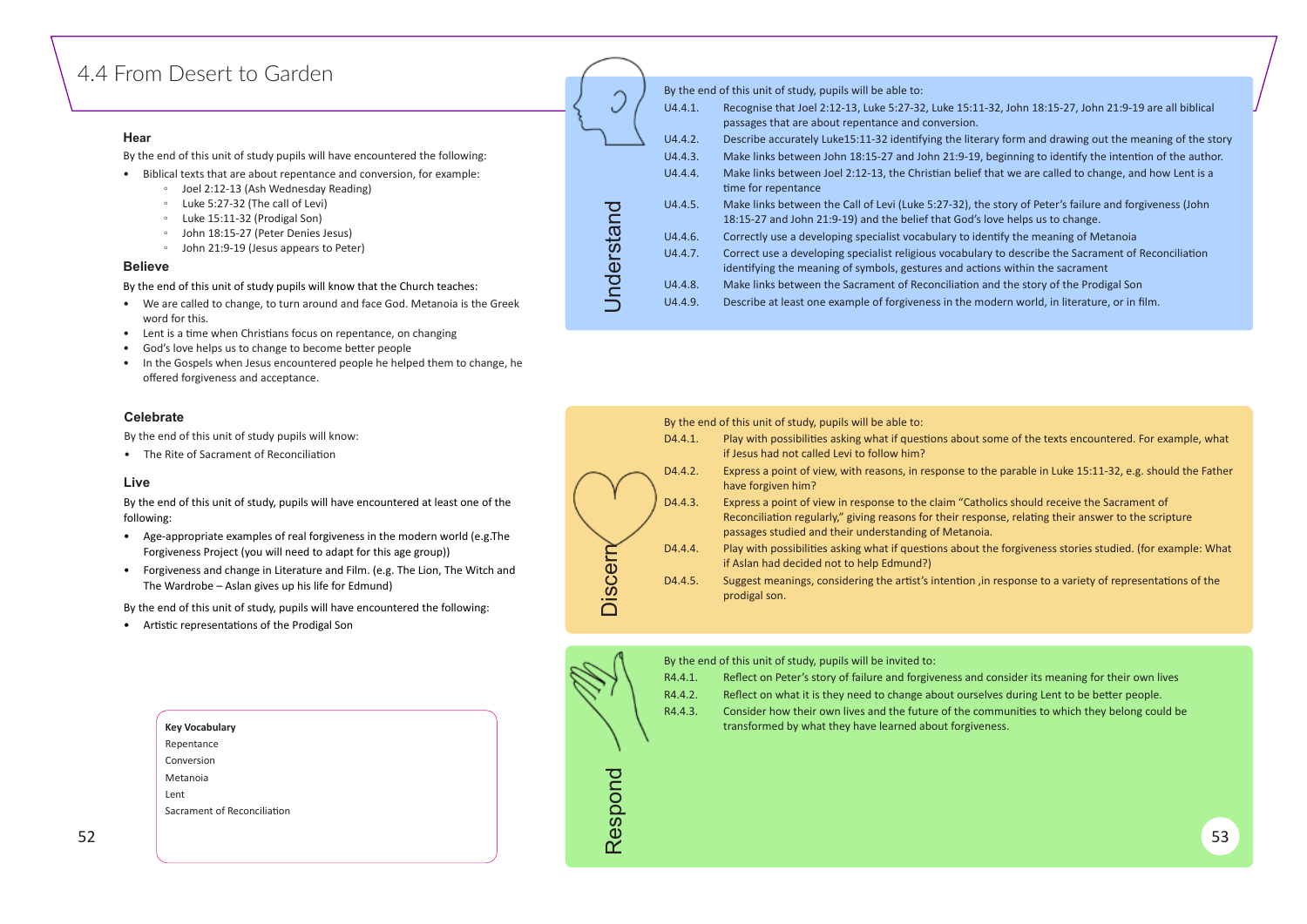## <span id="page-27-0"></span>4.5 To the Ends of the Earth

#### **Hear**

- Acts 2:1-4: Pentecost
- Acts 22:6-16 Conversion of Paul
- Romans 8:14-17 Those who are led by the Spirit are God's children
- Isaiah 11:1-3 and 1Cor 12:4-11 The gifts of the Spirit

By the end of this unit of study pupils will have encountered the following key texts:

#### **Believe**

By the end of this unit of study pupils will know that the Church teaches:

- The gifts of the Holy Spirit are traditionally identified as wisdom, understanding, counsel, fortitude, knowledge, piety, fear of the Lord.
- There is only one God, who is three Persons. God is a community within himself: an eternal exchange of love between Father, Son and Holy Spirit. We call this mystery the Trinity (YCfK).

By the end of this unit of study, pupils will be able to:

U4.5.13. make links between Christian belief in the Holy Spirit and how that is expressed in hymns (e.g. Father, we adore you; Father in my life I see, Everyday God)

|          | by the end of this unit of study, pupils will be able to.                                          |
|----------|----------------------------------------------------------------------------------------------------|
| U4.5.1.  | Recognise Pentecost (Acts 2:1-4) and the Con<br>the Ascension of Jesus                             |
| U4.5.2.  | Accurately describe the narrative of the follo<br>Paul (Acts 22:6-16)                              |
| U4.5.3.  | Recognise Paul's intention in his letter to the<br>what this passage means for Christians today    |
| U4.5.4.  | Make links between Isaiah 11:1-3 and 1 Cor 1                                                       |
| U4.5.5.  | Identify the literary form of the different text                                                   |
| U4.5.6.  | Correctly use specialist vocabulary to describ<br>gift                                             |
| U4.5.7.  | Correctly use specialist vocabulary to describ                                                     |
| U4.5.8.  | Correctly use specialist vocabulary to describ<br>in the Trinity through the Sign of the Cross (th |
| U4.5.9.  | Know some of the prayers of the Catholic Chu<br>e.g. Glory be, Come Holy Spirit                    |
| U4.5.10. | Correctly use specialist vocabulary to describ                                                     |
| U4.5.11. | Make links between the sacrament of Baptisr<br>links                                               |
| U4.5.12. | make links between how we can use the gifts<br>world                                               |
|          |                                                                                                    |

D4.5.1. Play with possibilities, asking 'what if' questions in response to the events after the Ascension (e.g. what if Paul had responded differently to the event on the road to Damascus?) D4.5.2. Express a point of view as to why a Catholic would want to be confirmed, giving reasons for the point of view

D4.5.3. Suggest meanings for different artists' interpretations of the story of Pentecost D4.5.4. Express a point of view about different artistic representations of the Gifts of the Spirit and how they

- R4.5.1. Reflect on a time in their own lives when they have needed one of the gifts of the Holy Spirit
- R4.5.2. Consider how they can use the gifts of the Holy Spirit to transform their own life and the communities to which they belong



Onversion of Paul (Acts 22:6-16) as descriptions of events after

llowing texts: Pentecost (Acts 2:1-4) and the Conversion of

ne Romans to encourage the early Christians and consider

If 12:4-11, identifying the seven gifts of the Holy Spirit exts encountered, recognising the different authors ribe the gifts of the Holy Spirit, identifying the meaning of each

ribe Christian belief in the mystery of the Trinity ribe the actions and signs Catholics use to express their belief (the shortest summary of faith YfK p104) Church which express belief in the Trinity and the Holy Spirit,

ribe the rite of Confirmation tism and the sacrament of Confirmation, giving reasons for the

ifts of the Holy Spirit to produce the fruits of the Spirit in the



Knowledge Piety Fear of the Lord Confirmation **Trinity** 

### **Celebrate**

#### By the end of this unit of study pupils will know:

- The Trinitarian shape of Christian prayer (focussing on The Sign of the Cross, The Glory Be)
- The "Come Holy Spirit" prayer.
- Rite of Confirmation
- The Holy Spirit is received at Baptism and the gifts received at Baptism are strengthened through Confirmation.

### **Live**

By the end of this unit of study, pupils will know:

- How we can use the gi�s the Spirit gives to go out and produce the fruits of the Spirit in the world.
- Artistic representations of Pentecost
- Artistic representations of the Gifts of the Spirit
- The Trinity in music (e.g Father, we adore you; Father in my life I see, Everyday God)

#### By the end of this unit of study, pupils will be able to:



interpret the original scripture passage

By the end of this unit of study, pupils will be invited to:

| <b>Key Vocabulary</b> |
|-----------------------|
|-----------------------|

 $\sim$  54  $\sim$   $\sim$   $\sim$  55 Pentecost Holy Spirit Gifts of the Spirit Wisdom Understanding Counsel Fortitude

Understand

 $\cup$ 

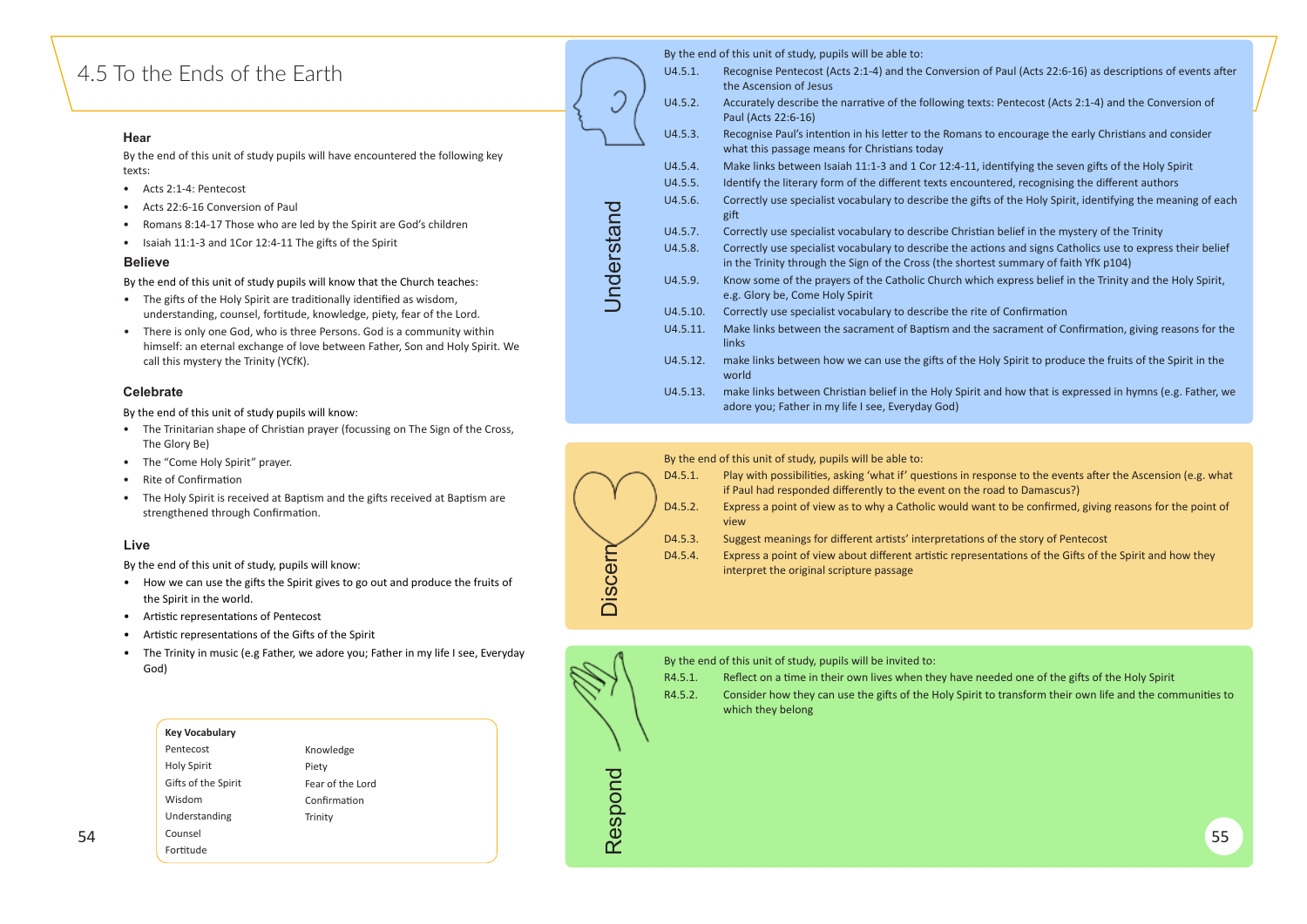## <span id="page-28-0"></span>4.6 Dialogue and Encounter

#### **Dialogue**

By the end of this unit of study, pupils will know that the Church teaches:

- The many different writers of the Bible were inspired by God and so through the Bible, God speaks to us.
- The Bible is not the only way we can learn about God. (see CCC 82)
- Some translations of the Bible are approved for use in the liturgy of the Church, for example Mass.

By the end of this unit of study, pupils will know:

- The Catholic book of sacred scripture is called the Bible and the Bible is central to the liturgy of the Church, for example in the Mass.
- Bible is the name used by both Jews and Christians to name their collection of Sacred Scriptures
- The Bible was originally wri�en in Hebrew, Aramaic (Old Testament) and Greek (New Testament), which were the languages of those who wrote the Bible.
- Some of the biblical stories they have encountered use scripture as their inspiration but are not translations.
- The Christian Bible contains sacred texts from Judaism, the four Gospels, and other early writings of the Church that came together over a period of more than a thousand years.
- What Catholics call the 'Old Testament' originates in the Hebrew sacred texts.

By the end of this unit of study, pupils will have encountered the following:

- There are different translations of the Christian Bible in different Christian traditions ( e.g. King James, Good News, Jerusalem.)
- The place of the Bible in the life of Christians from different traditions.

D4.6.2. Explore the place of the Bible in the life of Christians from different traditions. D4.6.3. Explore the views of Muslims about the Qur'an and their reasons for their responses.

- R4.6.1. Reflect on the importance of the Bible in their own lives.
- R4.6.2. Dialogue with others about the importance of the Bible in their own lives and the way this may influence the way they live.
- R4.6.3. Reflect on how Muslims show respect for the Qur'an and consider how this may influence their own attitudes to things that are sacred to them.

#### s the Bible

- ts from Judaism, the four Gospels, and other early iod of more than a thousand years
- Were inspired by God, and through the Bible, God
- way to learn about God and its central place in the
- ribe some different parts of the Bible, beginning to
- rew, Aramaic (Old Testament) and Greek (New anslations.
- roved for use in the liturgy of the Church, for
- $\gamma$ er time (e.g. comparing the KJV with a
- originates in the Hebrew sacred texts'
- cribe some beliefs Muslims hold about the Qur'an cribe the symbols and actions that demonstrate
- about people who are encountered in the Bible.
- 
- 
- 



|          | By the end of this unit of study, pupils will be able to:                                                                |
|----------|--------------------------------------------------------------------------------------------------------------------------|
| U4.6.1.  | Recognise that the Catholic book of sacred scripture is the                                                              |
| U4.6.2.  | Recognise that the Christian Bible contains sacred texts fr<br>writings of the Church that came together over a period o |
| U4.6.3.  | Recognise that the many different writers of the Bible we<br>speaks to us.                                               |
| U4.6.4.  | Make links between the importance of the Bible as a way<br>liturgy of the Church, for example in the Mass.               |
| U4.6.5.  | Correctly use developing specialist vocabulary to describe<br>identify literary forms, authorial intention.              |
| U4.6.6.  | Recognise that the Bible was originally written in Hebrew<br>Testament) and all English versions of the Bible are transl |
| U4.6.7.  | Recognise that some translations of the Bible are approve<br>example in Mass.                                            |
| U4.6.8.  | Recognise that the translation of scripture changes over t<br>contemporary translation).                                 |
| U4.6.9.  | Recognise that what Catholics call the 'Old Testament' or                                                                |
| U4.6.10. | Recognise that the Qur'an is the sacred text for Muslims                                                                 |
| U4.6.11. | Correctly use developing specialist vocabulary to describe                                                               |
| U4.6.12. | Correctly use developing specialist vocabulary to describe<br>Muslims' respect for this sacred text, for example, Wudu.  |
| U4.6.13. | Recognise that the text of the Qur'an includes stories abc                                                               |
|          |                                                                                                                          |

### **Encounter**

By the end of this unit of study, pupils will know:

- That The Qur'an is the sacred text for Muslims
- Beliefs about the Qur'an held by Muslims
- That Muslims follow rituals as a part of their respect for this sacred text (Wudu)
- That the text of the Qur'an includes stories about people who are encountered in the Bible.

#### By the end of this unit of study, pupils will be able to:

D4.6.1. Explore which translations of the Bible are used in different Christian traditions

By the end of this unit of study, pupils will be invited to:

|    | <b>Key Vocabulary</b> |               |                          | attitudes to things that are sacred to them. |    |
|----|-----------------------|---------------|--------------------------|----------------------------------------------|----|
|    | Bible                 | Old Testament |                          |                                              |    |
|    | Liturgy               | New Testament |                          |                                              |    |
|    | Hebrew                | Qur'an        |                          |                                              |    |
|    | Aramaic               | Muslims       |                          |                                              |    |
|    | Greek                 | Wudu          | ၯ                        |                                              |    |
| 56 |                       |               | $\mathbf \Phi$<br>$\sim$ |                                              | 57 |

Understand



Discern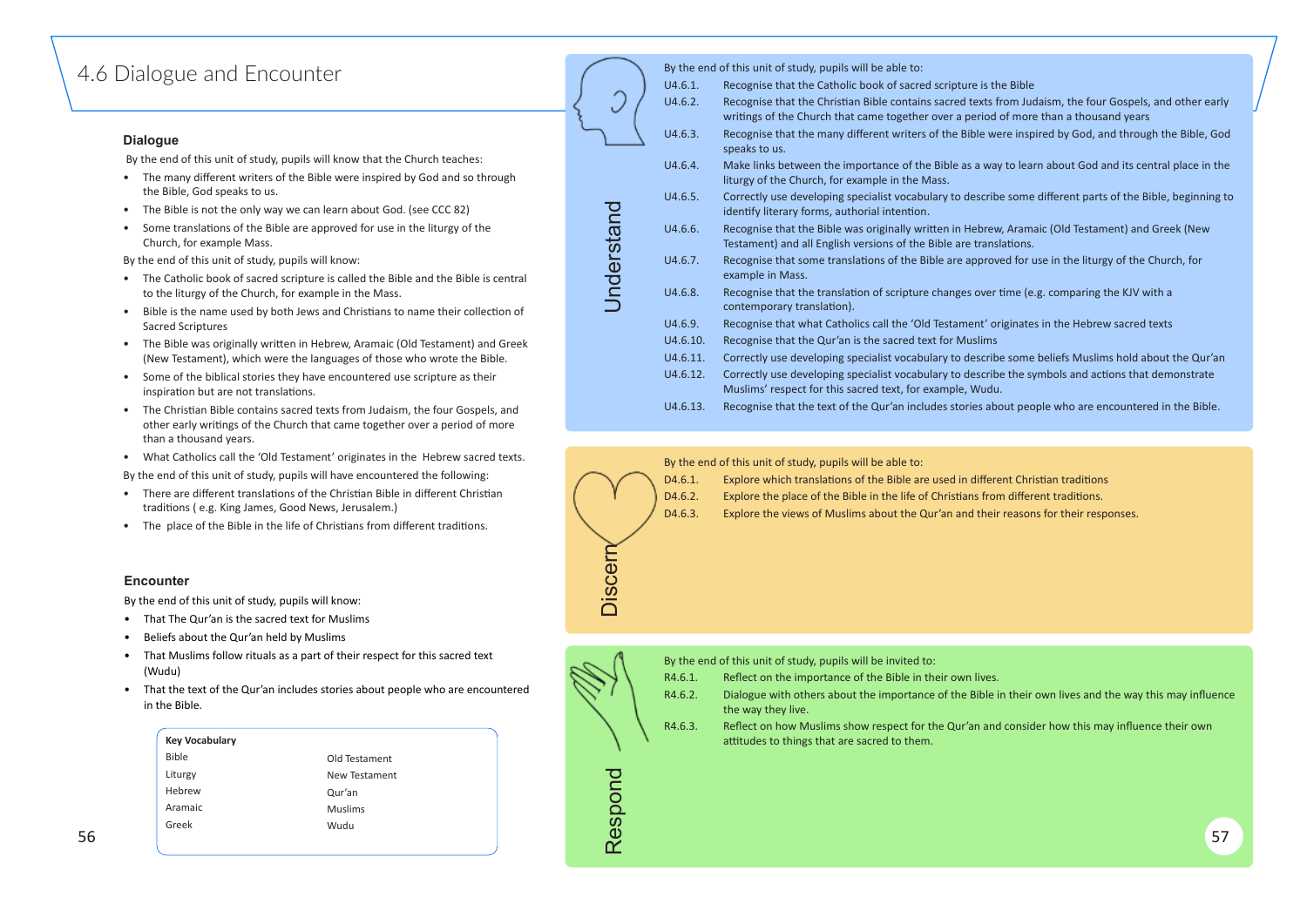# Year 5

- [5.1 Creation and Covenant](#page-30-0) 60 and  $\frac{1}{2}$  60
- [5.2 Prophecy and Promise](#page-31-0) 62
- [5.3 From Galilee to Jerusalem](#page-32-0) 64
- [5.4 From Desert to Garden](#page-33-0) 66
- [5.5 To the Ends of the Earth](#page-34-0) 68
- [5.6 Dialogue and Encounter](#page-35-0) 70

<span id="page-29-0"></span>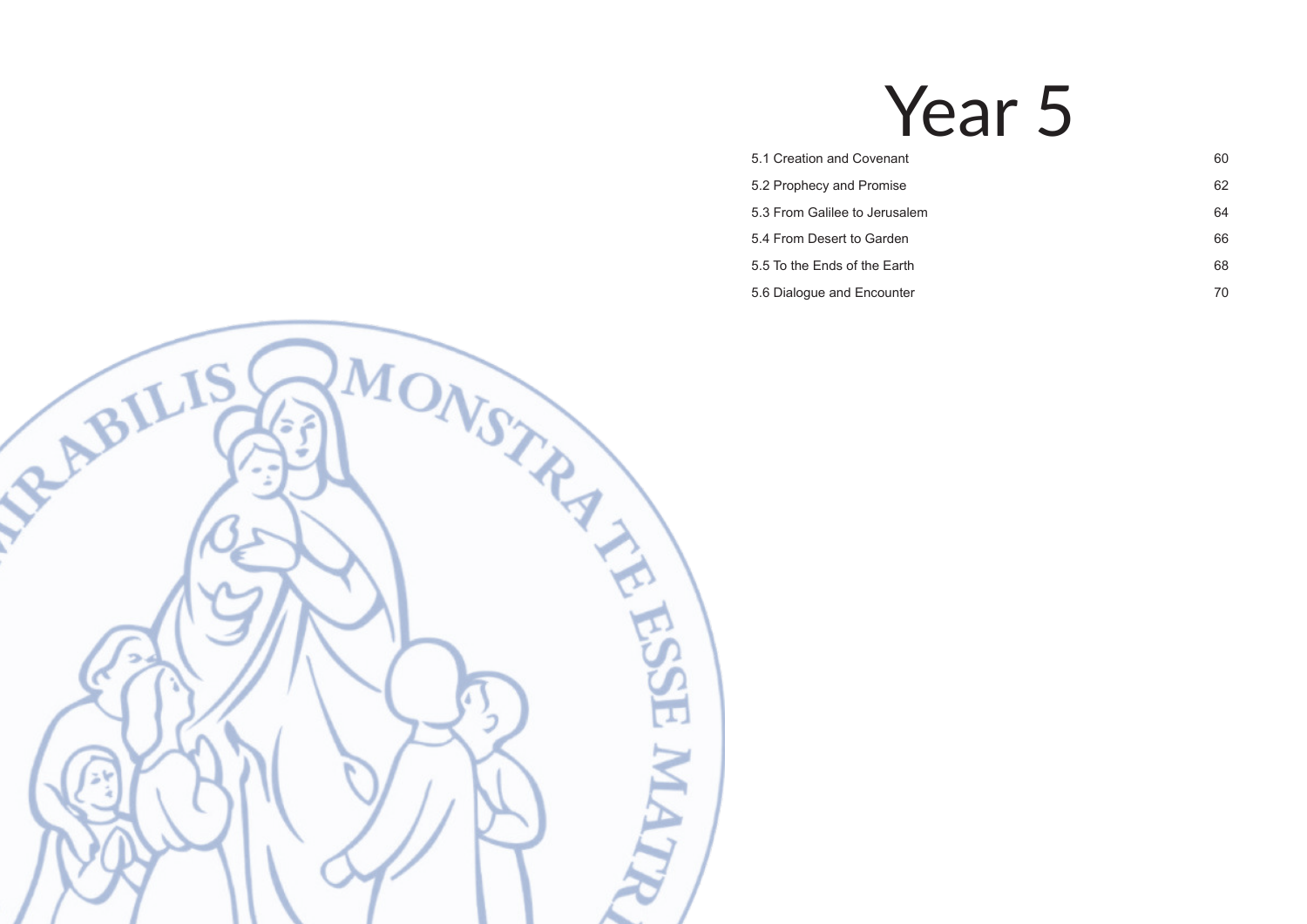## <span id="page-30-0"></span>5.1 Creation and Covenant

#### **Hear**

By the end of this unit of study, pupils will know:

- The story of Abraham, focusing on the following key texts:
	- Genesis 12:1-5: The call of Abraham
	- Genesis 15:1-6: The Abrahamic covenant
	- Genesis 18:1-15: Abraham and Sarah
	- Genesis 22:1-18: Abraham and Isaac
- The importance of understanding historical context to appreciate the literal sense of Biblical stories.
- The historical context of Abraham and the cultures and religious context out of which he was called.

#### **Believe**

By the end of this unit of study students will know that the Church teaches:

- God's covenant with Abraham is the foundation of the faith of the people of the Old and New Testaments: Judaism and Christianity (see YcFK, footnote to question 157)
- Faith is trusting in God and believing what God reveals.
- Faith is incomplete unless it leads to active love.

By the end of this unit of study, pupils will be able to:

Understand

Discern

- The Lamb of God prayer from the Mass and the link between Jesus and the Lamb in the Abraham and Isaac story.
- The references to Abraham in both the Benedictus (Zechariah's prayer) and the Magnificat (Mary's prayer).
- Prayers of trust in God from the Catholic tradition (e.g. The St Therese prayer, "May today there be peace within"; Peace within prayer; Newman's "Mission of my Life"; Foucauld's "Prayer of Abandonment"; Ignatian Suscipe prayer)

- The theological virtues are faith, hope and love.
- The life and work of a person who was an example of faith made active in love, e.g. The intervention of Cardinal Manning in the London dockworker's strike

|          | by the end of this unit of study, pupils will be able to.                                                                                                                        |
|----------|----------------------------------------------------------------------------------------------------------------------------------------------------------------------------------|
| U5.1.1.  | Use specialist vocabulary to explain why historical contex<br>literal sense of a scripture passage.                                                                              |
| U5.1.2.  | Use specialist vocabulary to show some understanding of<br>cultural and religious context out of which he was called.                                                            |
| U5.1.3.  | Recognise the following as key texts that tell the story of<br>12:1-5); The Abrahamic covenant (Genesis 15:1-6); Abrah<br>Isaac (Genesis 22:1-18)                                |
| U5.1.4.  | Show an understanding of the story of Abraham and Isaa<br>of historical context in explaining the meaning of this sto                                                            |
| U5.1.5.  | Recognise that God's covenant with Abraham is the foun<br>New Testaments: Judaism and Christianity (see YcFK, foot                                                               |
| U5.1.6.  | Use religious vocabulary to describe and explain the belio<br>God reveals, identifying it as one of the theological virtue                                                       |
| U5.1.7.  | Make relevant links between the story of Abraham and t<br>believing what God reveals.                                                                                            |
| U5.1.8.  | Use religious vocabulary to describe and explain the belio<br>active love, making relevant links with 1 Cor 13:1-13 and                                                          |
| U5.1.9.  | Show an understanding of the importance of Abraham to<br>Benedictus (Zechariah's prayer) and the Magnificat (Mar                                                                 |
| U5.1.10. | Use religious vocabulary to explain why Catholics pray th<br>the story of Abraham and Isaac (Genesis 22:1-18)                                                                    |
| U5.1.11. | Recognise that many Catholic prayers express trust in Go<br>be peace within"; Newman's "Mission of my Life"; Fouca<br>Suscipe prayer), making relevant links to the story of Abr |
| U5.1.12. | Use religious vocabulary to describe and explain the thed<br>305-309)                                                                                                            |
| U5.1.13. | Make relevant links between the theological virtues and<br>made active in love (e.g. the intervention of Cardinal Ma                                                             |
|          |                                                                                                                                                                                  |

#### **Celebrate**

By the end of this unit of study pupils will know:

#### **Live**

By the end of this unit of study, pupils will know:





xt is important in coming to understand the

- of the historical context of Abraham and the
- **Abraham's life: The call of Abraham (Genesis** that ham and Sarah (Genesis 18:1-15); Abraham and
- ac (Genesis 22:1-18), recognising the importance ory then and now.
- ndation of the faith of the people of the Old and otnote to question 157)
- ief that faith is trusting in God and believing what es (see YC 21).
- the belief that faith means trusting in God and
- ief that faith is incomplete unless it leads to d James 2:14-26
- to Catholic faith by making relevant links to the ry's prayer).
- ne Lamb of God at Mass, making relevant links to
- od (e.g. The St Therese prayer, "May today there auld's "Prayer of Abandonment"; Ignatian raham and Isaac (Genesis 22:1-18)
- ological virtues: faith, hope and love (see YC

I the life of a person who was an example of faith mning in the London dockworker's strike in 1889)

| <b>Key Vocabulary</b> |                     |
|-----------------------|---------------------|
| Covenant              | Theological virtues |
| Abraham               | Faith               |
| Sarah                 | Hope                |
| Isaac                 | Love                |
| Lamb of God           |                     |
|                       |                     |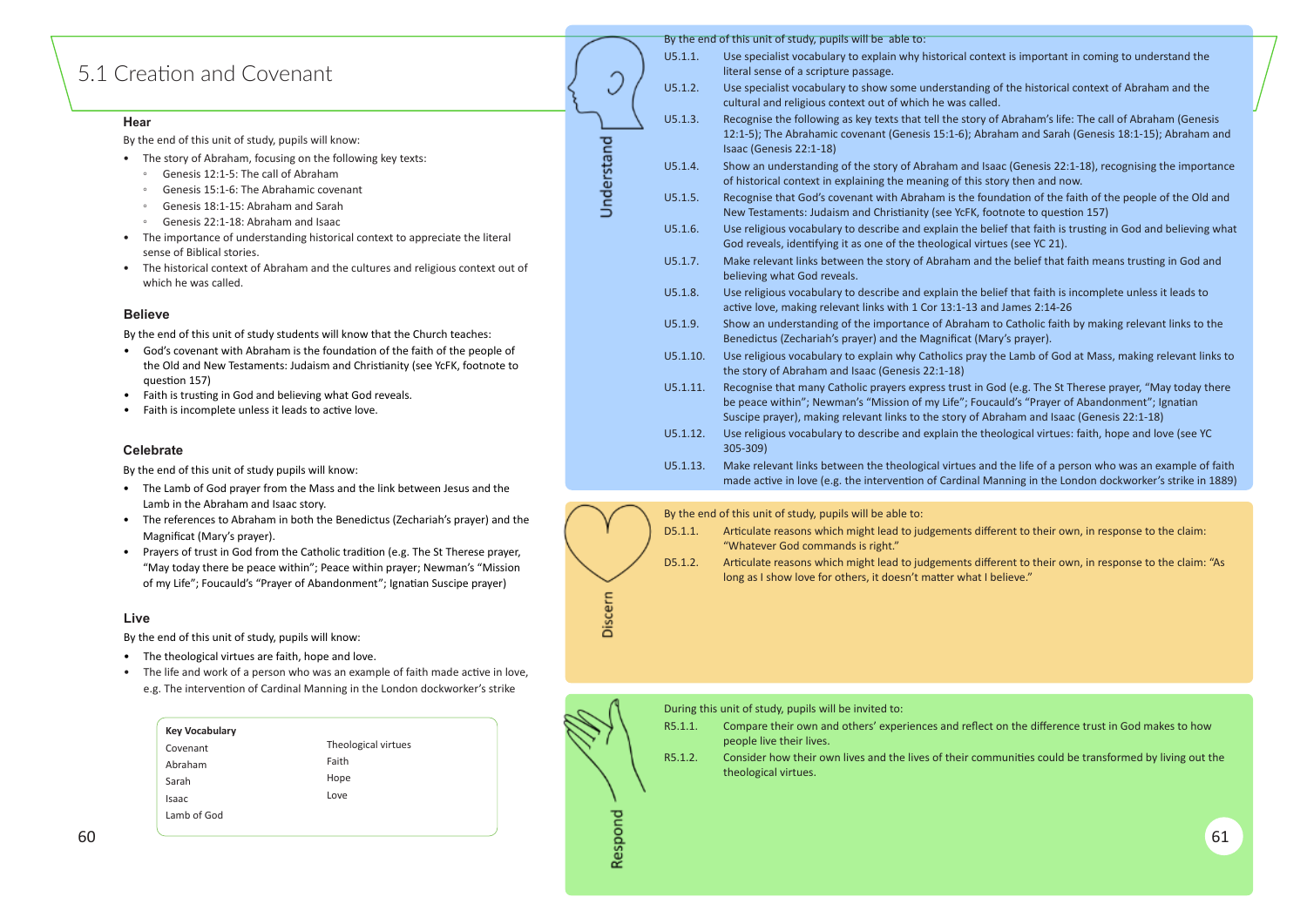## <span id="page-31-0"></span>5.2 Prophecy and Promise

#### **Hear**

- Scripture passages that speak of David's life and importances:
	- 1Samuel 16:1-13: Anoin�ng of David (a great king)
	- 1Samuel 17:1-11, 32-54: David and Goliath
	- 2 Samuel 5:1-5: David becomes king
	- 1 Kings 4:1-4, 10-12: David's death
- Scripture passages that speak of Jesus' as the fulfilment of the promise to David (e.g. Matthew 1:1-17; Luke 1:32-33)

By the end of this unit of study pupils will have encountered the following key texts:

#### **Believe**

By the end of this unit of study pupils will know that the Church teaches:

- There were great kings anointed and chosen in the Old Testament.
- God chooses in unexpected ways and especially values those the world overlooks. David, the shepherd was called by God to become a servant king.
- David became a great king and united his people who loved him (see Psalm 21:1-7)
- Jesus fulfils the promises made to David

By the end of this unit of study, pupils will be able to:

- U5.2.1. Show an understanding of scripture passages that speak of David's life and importance: 1Samuel 16:1-13; 1Samuel 17:1-11, 32-54; 2 Samuel 5:1-5; 1 Kings 4:1-4, 10-12. Begin to recognise the intended audience and the historical context.
- U5.2.2. Show an understanding of the scripture passages that present Jesus as the fulfilment of the promise to David (Matthew 1:1-17; Luke 1:32-33). Recognise the authorial intention and the intended audience. U5.2.3. Make relevant links between the scripture passages explored that speak of David's life and importance and those that present Jesus as the fulfilment of the promise to David.
	-
- U5.2.4. Use specialist vocabulary to describe and explain the nature of David's kingship in the Old Testament, with reference to the passages that speak of David's kingship and Psalm 21:1-7.
- U5.2.5. Use specialist vocabulary to describe and explain what is meant by referring to David as a servant king. U5.2.6. Recognise that the Church teaches that Jesus is the fulfilment of the promises made to David.
	-
- U5.2.7. Recognise that at the end of the liturgical year, the Church celebrates the Feast of Christ the King
- U5.2.8. Explain why Christians celebrate the feast of Christ the King and why this day is also World Youth Sunday, by making relevant links between the feast and the call to all, young and old, to give their lives in service to others.
- U5.2.9. Describe and explain what the Kingship of Jesus means for young people today, with reference to Pope Francis's homily on the Feast of Christ the King, November 21, 2021
- U5.2.10. Make relevant links between the belief that Christ if King and the example of one person whose faith gave them the strength to resist abuses of power and unjust laws (e.g. St Thomas More, Blessed Miguel Pro, Rosa Parks)



- D5.2.1. Play with possibilities, asking 'what if?' questions that explore why God especially values those the world overlooks. E.g what if Samuel had followed his own judgement rather than God's in choosing a king? What is the possibility of those values being overlooked in today's communities?
- D5.2.2. Articulate reasons which might lead to judgements that are different to their own in response to the question: it ever right to break the law?
- D5.2.3. Explore how they and others interpret the meaning of hymns that celebrate the Kingship of Christ, e.g. Hail Redeemer; Servant King



- R5.2.1. Reflect on your understanding of David and the links to Christ the King and share how this may lead to a different way of life.
- R5.2.2. Consider how their own lives and the future of the communities to which they belong could be transformed by offering their own lives in service to others, as part of their preparation during Advent.

|    | <b>Key Vocabulary</b> | <b>un</b> |  |  |    |  |
|----|-----------------------|-----------|--|--|----|--|
|    | David                 | ᅩ         |  |  |    |  |
| 62 | Anointing             |           |  |  | 63 |  |
|    | Fulfillment           |           |  |  |    |  |
|    | Advent                |           |  |  |    |  |
|    | Christ the King       |           |  |  |    |  |

U Understand

#### **Celebrate**

By the end of this unit of study pupils will know:

- At the end of the liturgical year, just before Advent begins, the Church celebrates the Feast of Christ the King.
- Catholics celebrate the kingship of Christ on the feast of Christ the King. This is also World Youth Sunday and a reminder that all are, young and old, are called to follow Christ the King and offer their lives in service to others.

### **Live**

By the end of this unit of study, pupils will know:

- What Pope Francis told young people about Jesus' Kingship in his homily of the Feast of Christ the King, November 21, 2021 ('This is Jesus, who came without duplicity, in order to proclaim by his life that his Kingdom is different from the kingdoms of the world; that God does not reign in order to increase his power and to crush others; he does not reign by force of arms. His is the Kingdom of love: "I am a king", but of this Kingdom of love; "I am a king" of the Kingdom of those who give their lives for the salvation of others.')
- The example of someone whose faith in Christ the King gave them the strength to resist abuses of power and unjust laws (e.g. St Thomas More, Blessed Miguel Pro, Rosa Parks)
- Hymns that celebrate the kingship of Christ, e.g. Hail, Redeemer; Servant King; Majesty

By the end of this unit of study, pupils will be able to:

By the end of this unit of study, pupils will be invited to: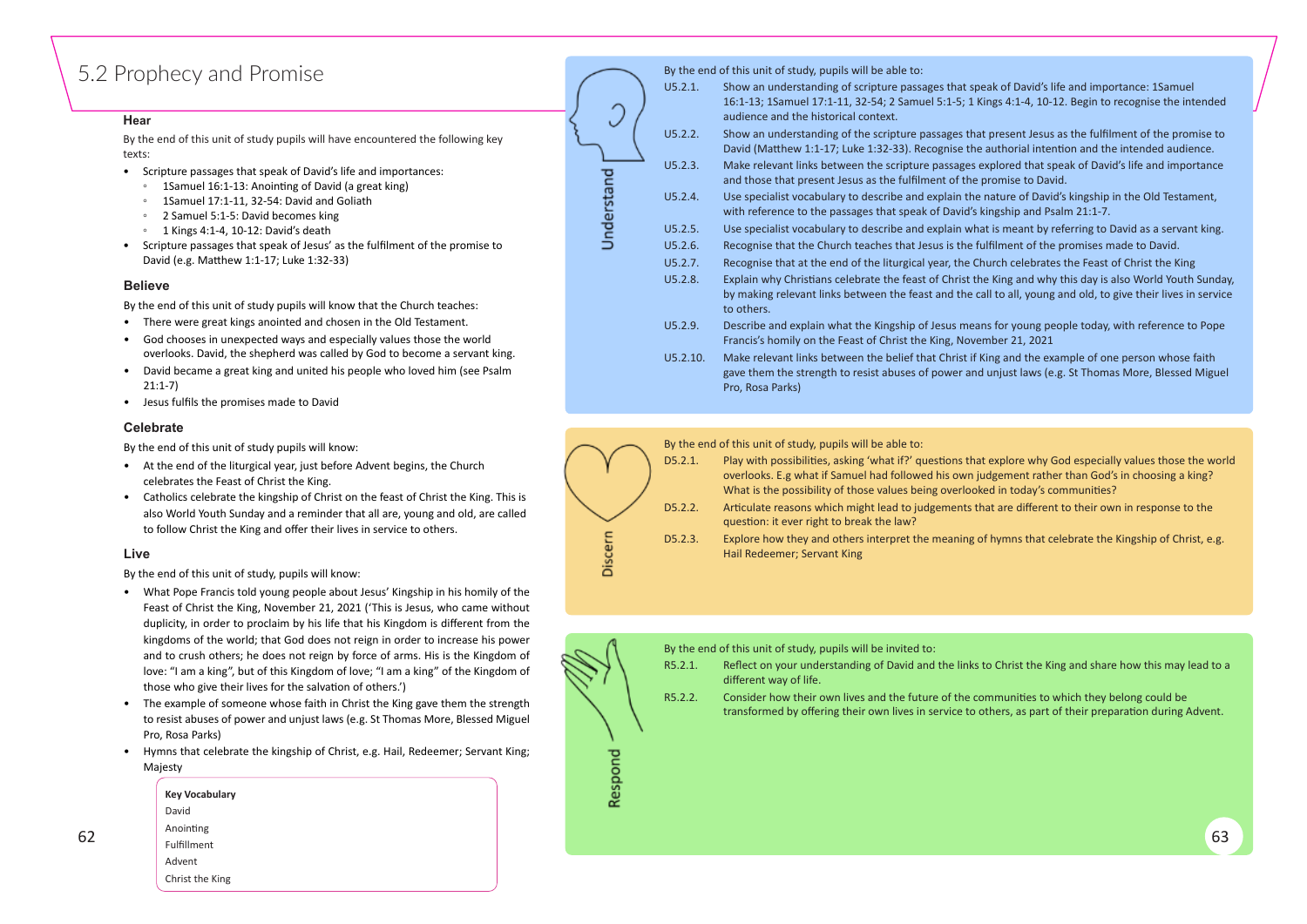## <span id="page-32-0"></span>5.3 From Galilee to Jerusalem

#### **Hear**

- Passages that speak of the kind of Messiah Jesus is:
	- Matthew 16: 13-26: Peter's declaration at Caesarea Philippi
	- Mark 9:30-37: True greatness
	- Luke 5:12-13: The healing of a leper
	- Luke 19:1-10: Zacchaeus
- The transfiguration (using one of Matt 17:1-13; Mark 9:2-10; Luke 9:28-36)

By the end of this unit of study pupils will have encountered the following key texts:

#### **Believe**

By the end of this unit of study pupils will know that the Church teaches:

- Jesus is the Messiah/Christ but in a way that subverted the expectations of those of his own day: Jesus comes as suffering servant, not a triumphant king.
- Jesus is fully God and fully human. We call this belief the incarnation.
- Jesus reveals the kind of Messiah he is by showing that God's kingdom includes those who are excluded by society.
- Jesus showed compassionate healing in mind and body through his healing ministry and continues to do so through His Body, the Church, especially the Sacraments.

|            |         | By the end of this unit of study, pupils will be able to: |
|------------|---------|-----------------------------------------------------------|
|            | U5.3.1. | Recognise the following as key texts that                 |
|            |         | Peter's declaration at Caesarea Philippi; N               |
|            |         | leper; Luke 19:1-10: Zacchaeus                            |
|            | U5.3.2. | Show an understanding of the transfigura                  |
|            |         | 9:28-36), beginning to identify authorial i               |
|            | U5.3.3. | Show understanding of the belief that Jes                 |
|            |         | expectations of those of his own day, mal                 |
|            |         | Jesus is (Matthew 16: 13-26: Peter's decla                |
|            |         | 5:12-13: The healing of a leper; Luke 19:1                |
| Understand | U5.3.4. | Use specialist theological vocabulary to d                |
|            |         | between the belief that Jesus is fully God                |
|            |         | one of Matt 17:1-13; Mark 9:2-10; Luke 9                  |

- - U5.3.4. Use specialist theological vocabulary to describe the belief in the incarnation, making relevant links between the belief that Jesus is fully God and fully human and the account of the transfiguration (using one of Matt 17:1-13; Mark 9:2-10; Luke 9:28-36)

9:28-36), beginning to identify authorial intention.

U5.3.3. Show understanding of the belief that Jesus is the Messiah/Christ but in a way that subverted the expectations of those of his own day, making relevant links with texts that speak of the kind of Messiah Jesus is (Matthew 16: 13-26: Peter's declaration at Caesarea Philippi; Mark 9:30-37: True greatness; Luke 5:12-13: The healing of a leper; Luke 19:1-10: Zacchaeus)

U5.3.8. Make relevant links between the belief in the Incarnation and the recitation of the Nicene creed



- The Sacrament of the Sick is a sacrament for all those who are sick in body and mind.
- The Nicene creed focussing on the lines about who Jesus is (articles 2-4)
- D5.3.1. Articulate reasons which might lead to judgements different to their own, in response to the claim: "people today seek the wrong kind of greatness." D5.3.2. Articulate reasons which might lead to judgements different to their own, in response to the claim:
	- "everyone deserves the chance to be included in society."



R5.3.1. Reflect on the question Jesus puts to Peter at Caeserea Philippi and consider how they would answer the question Jesus asks: "Who do you say that I am?" R5.3.2. Reflect on those that society excludes today and consider how they could show love for these people as Jesus did.

- U5.3.5. Show understanding of the belief that Jesus reveals the kind of Messiah he is by showing that God's kingdom includes those who are excluded by society, making relevant links to: Mark 9:30-37: True greatness; Luke 5:12-13: The healing of a leper; Luke 19:1-10: Zacchaeus U5.3.6. Use specialist theological vocabulary to describe the belief Jesus continues to offer compassion and
	- healing to people today through his Body, the Church, especially in the Sacraments.
- U5.3.7. Use specialist theological vocabulary to describe the Sacrament of the Sick as a sacrament for all those who are sick in body and mind, making relevant links to Jesus' healing miracles and the belief that Jesus continues to offer compassion and healing to people today through his Body, the Church.
	- (specifically articles 2-4) by Catholics at Mass.
- U5.3.9. Recognise Lourdes as a place where those who are sick are treated with special dignity and outcasts are made to feel included, making relevant links to Jesus' treatment of those who are marginalised by societal attitudes to illness.
- U5.3.10. Use specialist theological vocabulary to describe the work of a person or organisation who has been inspired by Jesus to work with those marginalised by societal attitudes to illness (e.g. St Francis Leprosy Guild, St Damien of Molokai, Ruth Pfau, Catholics for AIDS prevention and Support (CAPS), Sr Julie Driscoll and the House of Ruth)



#### **Celebrate**

By the end of this unit of study pupils will know:

#### **Live**

By the end of this unit of study, pupils will know:

- Lourdes is a place where those who are sick are treated with special dignity and outcasts are made to feel included.
- How the work of a person or organisation who has been inspired by Jesus, work with those marginalised by societal attitudes to illness (e.g. St Francis Leprosy Guild, St Damien of Molokai, Ruth Pfau, Catholics for AIDS preven�on and Support (CAPS), Sr Julie Driscoll and the House of Ruth)

By the end of this unit of study, pupils will be able to:

By the end of this unit of study, pupils will be invited to:

U5.3.1. Recognise the following as key texts that speak of the kind of Messiah Jesus is: Matthew 16: 13-26: Peter's declaration at Caesarea Philippi; Mark 9:30-37: True greatness; Luke 5:12-13: The healing of a

U5.3.2. Show an understanding of the transfiguration account (using one of Matt 17:1-13; Mark 9:2-10; Luke

|    | <b>Key Vocabulary</b> |                       |  |         | guestion Jesus asks: "Who do you say that I am?"                                                                     |
|----|-----------------------|-----------------------|--|---------|----------------------------------------------------------------------------------------------------------------------|
|    | Messiah               | Sacrament of the Sick |  | R5.3.2. | Reflect on those that society excludes today and consider how they could show love for these people as<br>Jesus did. |
|    | Leprosy               | Nicene Creed          |  | R5.3.3. |                                                                                                                      |
|    | Transfiguration       | Lourdes               |  |         |                                                                                                                      |
|    | Incarnation           | Marginalised          |  |         |                                                                                                                      |
| 64 | Kingdom               |                       |  |         | 65                                                                                                                   |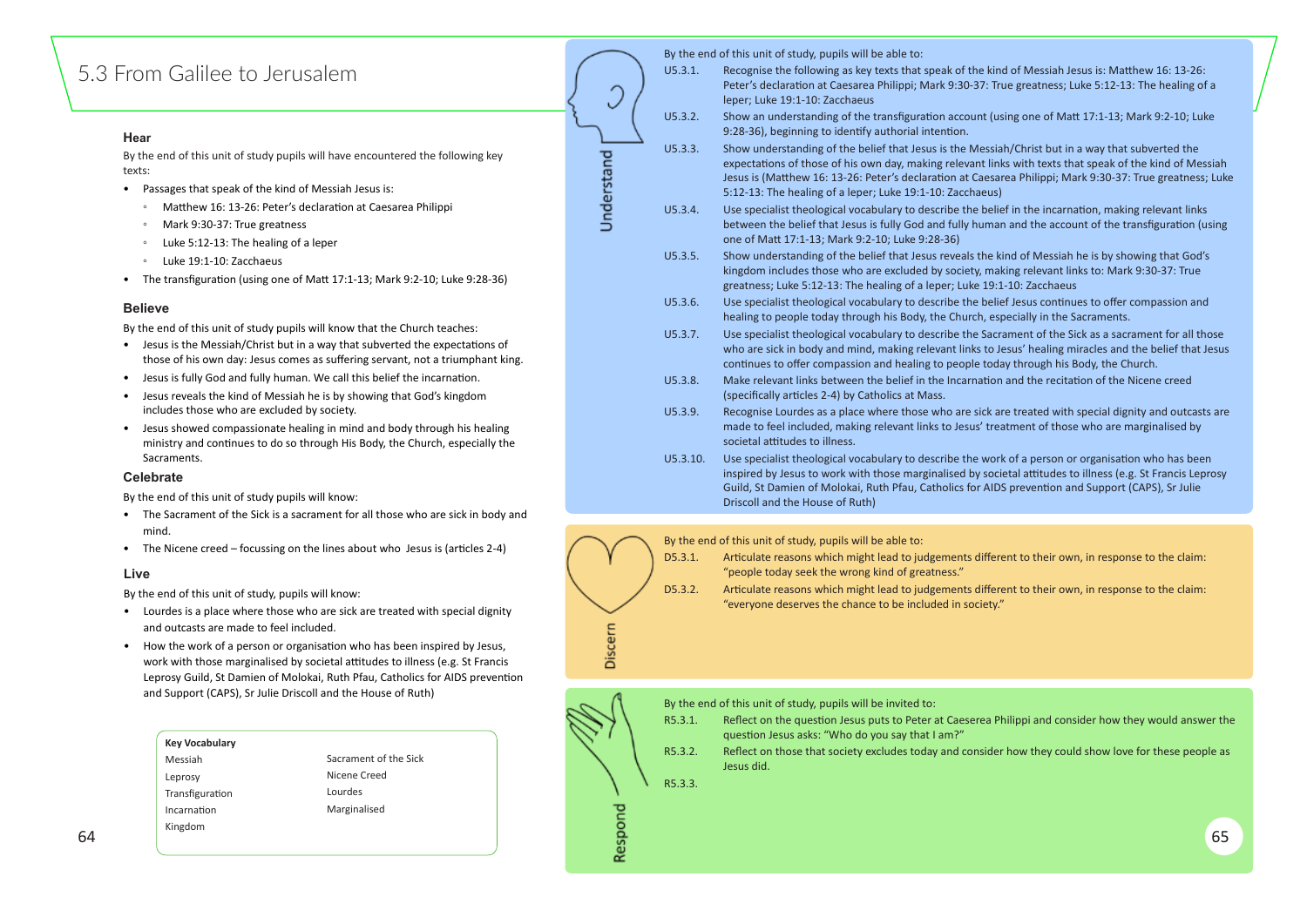## <span id="page-33-0"></span>5.4 From Desert to Garden

#### **Hear**

(Note the links with Covenant and Creation Module you may want to recap the stories of Abraham Gen 22:1-18 and Moses Exodus 14: 15-15:1.)

By the end of this unit of study pupils will have encountered the following key texts from the readings of the Easter vigil:

- Through our history and our story God is revealed and God's love for us shown.
- By reflecting on and seeking to understand our history we come to know God (salvation History).
- In the past God spoke through the prophets but now Jesus is the fullness of revelation. (see Hebrews 1: 1-2)
- Isaiah 54: 9-10 (my love will never leave you)
- Isaiah 55:3-4 (I will make an everlasting covenant)
- Ezekiel 36: 25-29 (you will be my people)

#### **Believe**

By the end of this unit of study pupils will know that the Church teaches:

By the end of this unit of study, pupils will be able to:

- U5.4.1. Show understanding of the following passages, identifying the literary form and the authorial intention: . Isaiah 54: 9-10 (my love will never leave you); Isaiah 55:3-4 (I will make an everlasting covenant); Ezekiel 36: 25-29 (you will be my people)
- U5.4.2. Correctly use specialist vocabulary to explain the phrase 'salvation history' and the word 'revelation'.
- U5.4.3. Show understanding of the Christian belief that God's love is revealed through history by making relevant links with the following texts: Isaiah 54: 9-10 (my love will never leave you); Isaiah 55:3-4 (I will make an everlasting covenant); Ezekiel 36: 25-29 (you will be my people)
- U5.4.4. Show understanding of the belief that Jesus is the fullness of revelation by making relevant links with Hebrews 1:1-2
- U5.4.5. Correctly use specialist vocabulary to describe a range of symbols, prayers and actions within the Easter Vigil, iden�fying their meaning
- U5.4.6. Make links between the symbols and actions of the Easter Vigil and the Christian belief that God's love is revealed through history and that God is with us and loves us.
- U5.4.7. Correctly use specialist vocabulary to iden�fy the meaning of a 'Hunger Cloth' and the symbolism shown in at least one example of this.

• The readings, prayers, symbols and actions in the Easter Vigil including, Fire, Light, Water, Paschal Candle (Note the Exsultet will be studied in year 6)

- What a Hunger cloth is
- That Hunger Cloths from different cultures showing the presence of Christ in the history and experiences of particular communities (Lenten veils)

R5.4.1. Respond to the claim that the Easter Vigil is the most important celebration in the Catholic year, articulating the reasons that might lead to judgements different to their own. R5.4.2. Reflect on the meaning of the various hunger cloths studied and create their own hunger cloth to show the experiences of a community they belong to.

#### **Celebrate**

By the end of this unit of study pupils will know:

#### **Live**

By the end of this unit of study, pupils will know:





By the end of this unit of study, pupils will be invited to:

| <b>Key Vocabulary</b> |                |  |
|-----------------------|----------------|--|
| Easter vigil          | Paschal candle |  |
| Isaiah                | Hunger cloth   |  |
| Ezekiel               |                |  |
| Prophets              |                |  |
| Covenant              |                |  |
| Salvation history     |                |  |
| Revelation            |                |  |

 $\checkmark$ Understand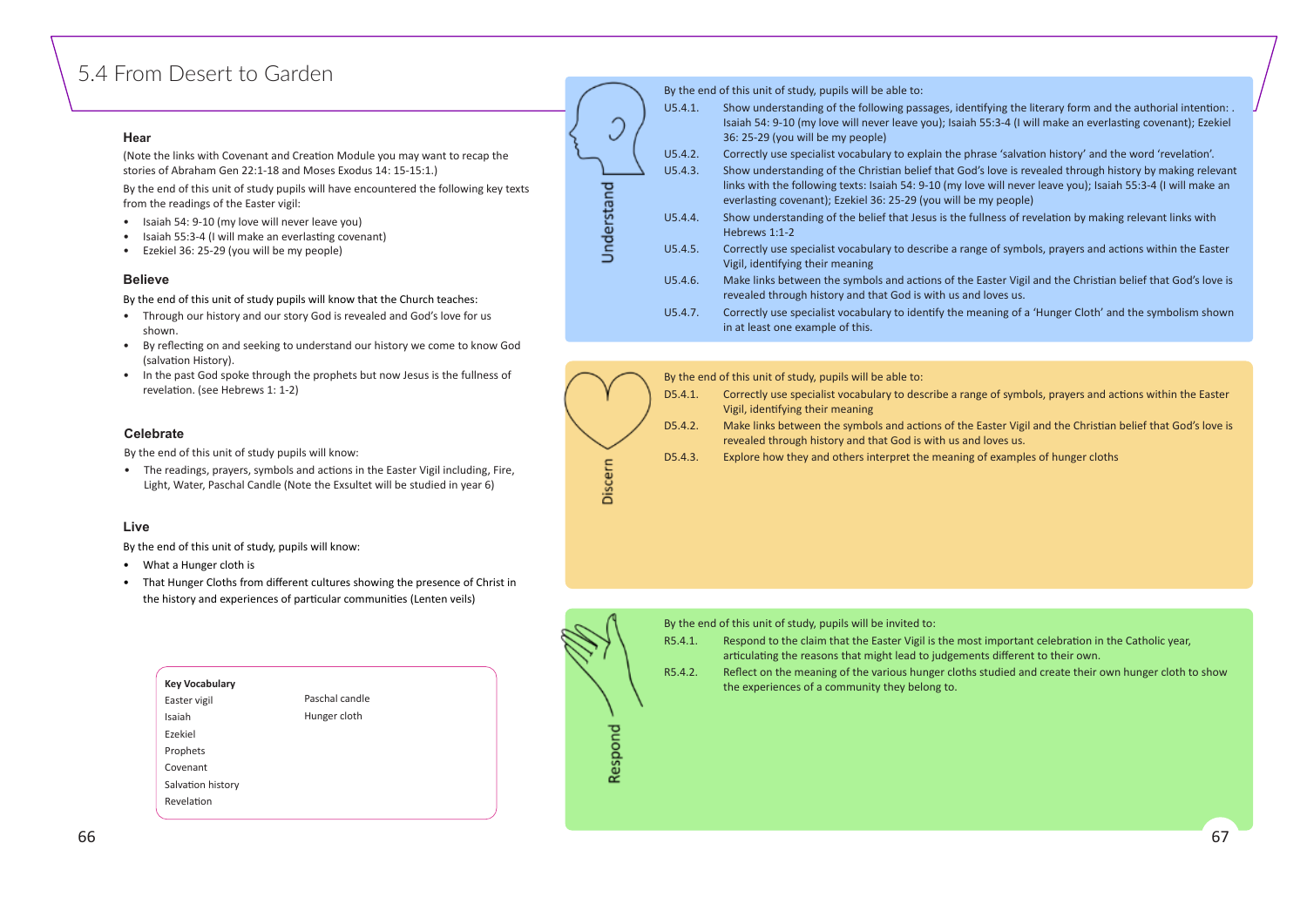## <span id="page-34-0"></span>5.5 To the Ends of the Earth

#### **Hear**

By the end of this unit of study pupils will have encountered the following key texts:

- Passages that show the significance of Mary:
	- Luke 1:26-38: Annuncia�on and Mary's fiat
	- Luke 1:39-57: Visitation
	- Luke 2:22-40: Presenta�on
	- Luke 2:41-52: Lost in Temple
	- Acts 1:12-14, 2:1-4: Upper room at Pentecost
- John 19:25-27: Mary at the Foot of the Cross

#### **Believe**

By the end of this unit of study pupils will know that the Church teaches:

- Mary as mother of Christ is mother of the Church. YC85
- Mary is Queen of Heaven YC147
- Mary is also called "Our Lady"
- Mary is a perfect model of discipleship that we try to imitate.

By the end of this unit of study, pupils will be able to:



Discern

Ĵ

Understand

U5.5.1. Show understanding of the significance of Mary, with reference to the following passages:

- Disciple and Mary at the foot of the cross), llegorical meaning: that Mary here is made the the family of the Church.
- ief that Mary is the mother of the Church.
- pleship by making links to scripture passages
- of the many titles of Mary (e.g. Queen of heaven,
- ge of prayers, symbols and actions associated
- ary; Rosary; Magnificat; Salve Regina) are asking
- portance of Mary to Catholics, either by Mary and/or by describing and explaining the r Catholics.
- Examples of Marian hymns and Catholics beliefs



- The importance of Mary to Catholics and different cultural expressions of devotion to Mary.
- There are places of pilgrimage Lourdes, Walsingham
- There are Marian hymns
- Representations of Mary in art from different cultures
- D5.5.1. Play with possibilities, asking 'what if' questions in response to events in Mary's life (e.g. what if Mary had said no to the Angel Gabriel?)
- D5.5.2. Explore how they interpret the maker's meaning in response to a variety of representations of Mary in art from different cultures

|         | Annunciation and Mary's fiat Luke 1:26-38<br>$\circ$                                                                                                                                      |
|---------|-------------------------------------------------------------------------------------------------------------------------------------------------------------------------------------------|
|         | Visitation Luke 1:39-57<br>$\circ$                                                                                                                                                        |
|         | Presentation Luke 2:22-40<br>$\circ$                                                                                                                                                      |
|         | Lost in Temple Luke 2:41-52<br>$\circ$                                                                                                                                                    |
|         | Upper room at Pentecost Acts 1:12-14, 2:1-4<br>$\circ$                                                                                                                                    |
| U5.5.2. | Show an understanding of John 19:25-27 (the Beloved Dis<br>beginning to understand the author's intention and its alle<br>mother of all the those who are sisters and brothers in the     |
| U5.5.3. | Make relevant links between John 19:25-27 and the belief                                                                                                                                  |
| U5.5.4. | Show understanding of Mary as a perfect model of discipl<br>about her.                                                                                                                    |
| U5.5.5. | Use specialist vocabulary to describe and explain some of<br>Our Lady, Mother Mary)                                                                                                       |
| U5.5.6. | Use specialist vocabulary to become familiar with a range<br>with Mary and how the month of May is dedicated to her.                                                                      |
| U5.5.7. | Show understanding of how Marian prayers (e.g. Hail Mar<br>Mary to pray with and for us.                                                                                                  |
| U5.5.8. | Use specialist vocabulary to describe and explain the impo<br>recognising different cultural expressions of devotion to M<br>significance of Marian shrines as places of pilgrimage for ( |
| U5.5.9. | Show understanding by making relevant links between exa<br>about Mary                                                                                                                     |

#### **Celebrate**

By the end of this unit of study pupils will know:

- that May is the special month of Mary
- Some Marian prayers, e.g:
	- Hail Mary
	- Rosary
	- Magnificat
	- Salve Regina

### **Live**

By the end of this unit of study, pupils will know:

By the end of this unit of study, pupils will be able to:



### **Key Vocabulary**

|    | Mary                  | Model of the Church |           |    |
|----|-----------------------|---------------------|-----------|----|
|    | Annunciation          | Marian prayers      |           |    |
|    | Fiat                  | Hail Mary           | т.        |    |
|    | Visitation            | Rosary              | ▃         |    |
|    | Presentation          | Magnificat          | S<br>o    |    |
| 68 | Pentecost             | Salve Regina        | $\propto$ | 69 |
|    | Model of discipleship |                     |           |    |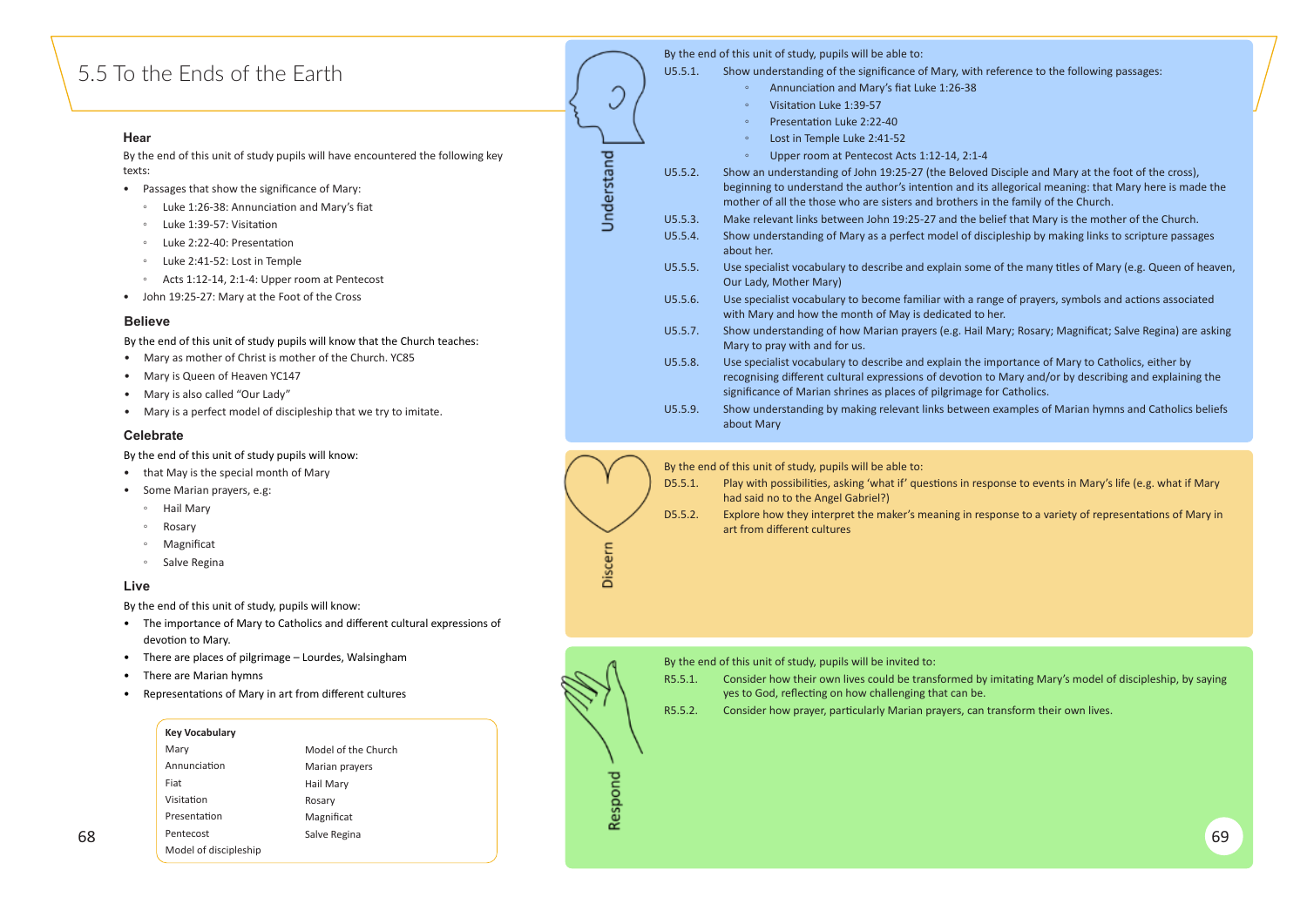## <span id="page-35-0"></span>5.6 Dialogue and Encounter

#### **Dialogue**

By the end of this unit of study, pupils will know that the Church teaches:

- That the Lord's prayer has a central place in the liturgies of the universal Catholic Church, both East and West.
- That Jesus spoke Aramaic and addressed God as 'Abba', which means 'father'.
- The Our Father as the prayer of the Christian family.
- That the Our Father has been translated differently by Christian traditions at various times.
- That Jesus invites us to speak freely to God in prayer as 'Our Father' (CCC 2777-8, parrhesia)
- It is called the Lord's Prayer because it comes to us from the Lord Jesus, the master and model of our prayer (CCC 2775).

By the end of this unit of study, pupils will know:

|          | By the end of this unit of study, pupils will be able to:                                                                        |
|----------|----------------------------------------------------------------------------------------------------------------------------------|
| U5.6.1.  | Recognise that Jesus spoke Aramaic and addressed God as 'Al                                                                      |
| U5.6.2.  | Make relevant links between Jesus' teaching on how to pray (<br>of the Lord's prayer (the 'Our Father') to Christians.           |
| U5.6.3.  | Show an understanding of why the 'Our Father' is called 'the                                                                     |
| U5.6.4.  | Make relevant links between 'the Lord's prayer' and the differ<br>and Adoration, Petition, Intercession, Thanksgiving, and Prais |
| U5.6.5.  | Recognise that this prayer has a central place in the liturgies of<br>and West.                                                  |
| U5.6.6.  | Recognise that the Our Father is the prayer of the whole Chris<br>differently by Christian traditions at various times.          |
| U5.6.7.  | Use specialist vocabulary to describe some Jewish beliefs exp<br>- the Lord our God, the Lord is One').                          |
| U5.6.8.  | Use specialist vocabulary to identify the different names for G                                                                  |
| U5.6.9.  | Make relevant links between the different names for God use<br>aspects of His nature they express.                               |
| Either:  |                                                                                                                                  |
| U5.6.10. | Use specialist vocabulary to identify the different names for G<br>links with the Qur'an and the life of the prophet Muhammad.   |
| Or:      |                                                                                                                                  |
| U5.6.11. | Use specialist vocabulary to describe different ways of prayi<br>explaining the meaning of different objects and practices.      |
|          |                                                                                                                                  |

Understand

#### **Encounter**

|    | <b>Key Vocabulary</b> |         | different ways of life.                                                                            |  |
|----|-----------------------|---------|----------------------------------------------------------------------------------------------------|--|
|    | Our Father<br>Tanakh  | R5.6.3. | Reflect on the meaning of what they have learned about the ways prayer expresses feelings and      |  |
|    | Lord's Prayer         |         | experiences about God                                                                              |  |
|    | Aramaic               | R5.6.4. | Compare their own and others' feelings and experiences and the ways in which they think about God. |  |
|    | Abba                  | R5.6.5. | Reflect on the importance of ritual and physical aids to prayer within their own lives.            |  |
|    | Shema                 |         |                                                                                                    |  |
| 70 |                       |         | 71                                                                                                 |  |
|    |                       |         |                                                                                                    |  |

By the end of this unit of study, pupils will have encountered: **Judaism**

- That the Shema prayer is the basic creed of Judaism. It encapsulates the intrinsic unity of the world and its creator.
- That the Tanakh (Hebrew Bible) uses different names for God, to express different aspects of His nature (see e.g. https://bje.org.au/knowledge-centre/ [jewish-prayer/names-for-god/](https://%E2%80%A2%20.%20https://bje.org.au/knowledge-centre/jewish-prayer/names-for-god/))

By the end of this unit of study, pupils will also have encountered **one** of the following:

#### **Islam**

- Muslims use different names to describe God
- These names are found in the Qur'an
- The Prophet Muhammad uses different names for God that are recalled in the Hadith (May need some expert guidance to describe what the Hadith is)

#### **Dharmic**

• Know something about the importance and prac�ce of prayer from a Dharmic pathway, including places and ways of praying, (e.g. mantra, puja, use of prayer wheels and prayer flags)



|       | By the end of this unit of study, pupils will be invited to: |                                                                                                                                          |  |  |  |  |
|-------|--------------------------------------------------------------|------------------------------------------------------------------------------------------------------------------------------------------|--|--|--|--|
|       | R5.6.1.                                                      | Reflect on presentations of the Our Father in music or<br>or a distraction to their own prayer.                                          |  |  |  |  |
|       | R5.6.2.                                                      | Reflect on the meaning of the 'Our Father' and the ca<br>prayer. Compare their own and other's experiences ar<br>different ways of life. |  |  |  |  |
|       | R5.6.3.                                                      | Reflect on the meaning of what they have learned abo<br>experiences about God                                                            |  |  |  |  |
| espon | R5.6.4.                                                      | Compare their own and others' feelings and experien                                                                                      |  |  |  |  |
|       | R5.6.5.                                                      | Reflect on the importance of ritual and physical aids t                                                                                  |  |  |  |  |

d as 'Abba', which means 'father'. o pray (Matt 6:9-13; Lk 11:2-4) and the importance

- d 'the Lord's Prayer'
- e different forms of prayer (see CCC 2644: Blessing d Praise)
- urgies of the universal Catholic Church, both East

Ie Christian family and has been translated

- efs expressed in the Shema prayer ('Hear Oh Israel
- es for God used in the Hebrew Bible. iod used in the Hebrew Bible and the different

es for God that are part of Muslim prayer, making

of praying for those following a Dharmic pathway,

prayer cards and consider whether they are an aid

Ill into relationship with God expressed in the nd feelings and the way that this might lead to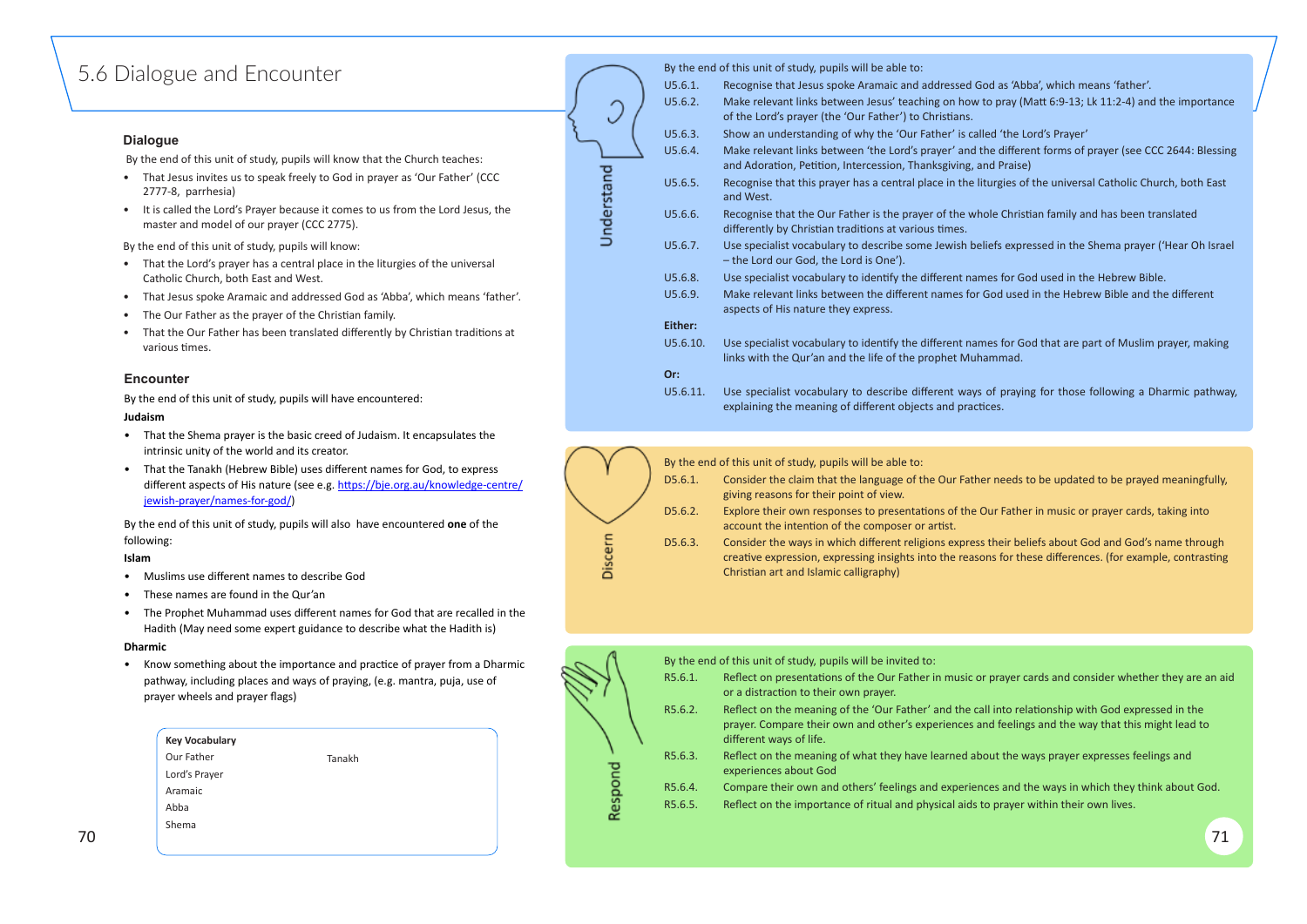# Year 6

- [6.1 Creation and Covenant](#page-37-0) 6.1 Creation and Covenant
- [6.2 Prophecy and Promise](#page-38-0) 76
- [6.3 From Galilee to Jerusalem](#page-39-0) 78
- [6.4 From Desert to Garden](#page-40-0) 80
- [6.5 To the Ends of the Earth](#page-41-0) 82
- [6.6 Dialogue and Encounter](#page-42-0) 84

<span id="page-36-0"></span>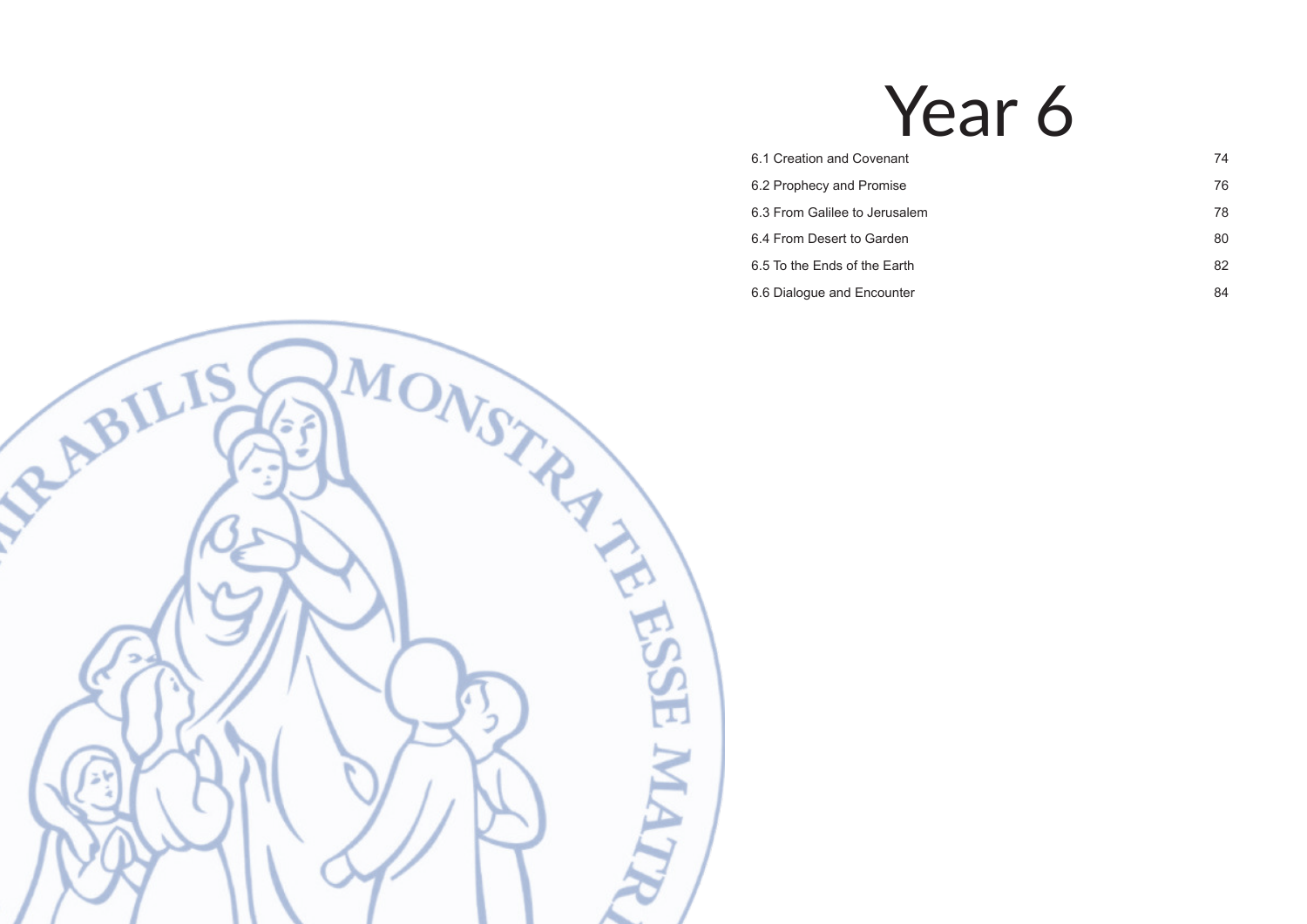## <span id="page-37-0"></span>6.1 Creation and Covenant

#### **Hear**

- Genesis 1:1-3:24, focusing on 1:26-28, 2:13-17, 3:1-15,21: Creation and Fall
- Laudato Si' 65 (see CCC 355-357): the dignity of all human beings.

- The radical equality and the innate dignity of all human beings: male and female.
- Sin damages our relationship with God, our relationship with others and our relationship with the created world.
- Humans cannot get close to God without God's help
- Baptism frees people from powerlessness in the face of sin (see YCfK 22)
- Belief in creation is compatible with the scientific account of the beginnings of the universe and the theory of evolution.
- The literary forms employed in the Genesis account: use of metaphor, symbol and poetry in the Genesis accounts of creation
- The Genesis account of creation and fall is not a literal scientific description. but expresses beliefs about God, the world and human beings. (see CCC 159, LS 66)

#### **Believe**

- The rite of Baptism (the words of the prayer of exorcism, the anointing with Chrism, the renunciation of Sin and Profession of faith: the Apostles' Creed, the clothing with a white garment)
- How the water in Baptism is a sacramental sign of both death (to sin) and life in Christ.

- Many scientists are Christians and they do not see any conflict between their faith and science
- The work of Catholic scientists in contributing to the scientific account of the beginnings of the universe (e.g. the work of Mendel and Lemaitre)
- The ways in which some sin is social and embedded in social structures (cf CCC 1868-69)

|                                                                                                                                                                                                                                 |            |          | By the end of this unit of study, pupils will be able to:                                                                                                                                                  |
|---------------------------------------------------------------------------------------------------------------------------------------------------------------------------------------------------------------------------------|------------|----------|------------------------------------------------------------------------------------------------------------------------------------------------------------------------------------------------------------|
| Creation and Covenant                                                                                                                                                                                                           |            | U6.1.1.  | Show understanding of the literary forms found in Genesis 1:1-3<br>symbol and poetry.                                                                                                                      |
|                                                                                                                                                                                                                                 |            | U6.1.2.  | Show understanding of Genesis 1:1-3:24 (focusing on 1:26-28, 2<br>form, authorial intention and beginning to understand the histo                                                                          |
| <b>Hear</b>                                                                                                                                                                                                                     |            | U6.1.3.  | Use theological and philosophical vocabulary to describe the be                                                                                                                                            |
| By the end of this unit of study, pupils will have studied the following texts:                                                                                                                                                 |            |          | in Genesis 1:1-3:24, recognising that it is not a literal scientific d<br>links to Pope Francis's Laudato Si' 65-66 (see CCC 355-357).                                                                     |
| • Genesis 1:1-3:24, focusing on 1:26-28, 2:13-17, 3:1-15, 21: Creation and Fall<br>Laudato Si' 65 (see CCC 355-357): the dignity of all human beings.<br>$\bullet$                                                              | Understand | U6.1.4.  | Use theological vocabulary to describe and explain the Church t<br>innate dignity of all human beings: male and female, making rel                                                                         |
| By the end of this unit of study, pupils will know:                                                                                                                                                                             |            |          | Laudato Si' 65                                                                                                                                                                                             |
| The literary forms employed in the Genesis account: use of metaphor, symbol<br>$\bullet$<br>and poetry in the Genesis accounts of creation<br>The Genesis account of creation and fall is not a literal scientific description, |            | U6.1.5.  | Use theological vocabulary to describe and explain the belief th<br>God, our relationship with others and our relationship with the                                                                        |
| $\bullet$<br>but expresses beliefs about God, the world and human beings. (see CCC 159,<br>LS 66)                                                                                                                               |            | U6.1.6.  | Genesis 1:1-3:24 and Laudato Si' 66<br>Show understanding of the belief that humans cannot get close<br>relevant links to Baptism, which frees people from powerlessne                                     |
| <b>Believe</b>                                                                                                                                                                                                                  |            | U6.1.7.  | Use theological vocabulary to describe and explain the compatil                                                                                                                                            |
| By the end of this unit of study students will know that the Church teaches:<br>• The radical equality and the innate dignity of all human beings: male and                                                                     |            |          | account of the beginnings of the universe and the theory of evo<br>the teachings found in CCC 159                                                                                                          |
| female.<br>Sin damages our relationship with God, our relationship with others and our                                                                                                                                          |            | U6.1.8.  | Recognise that some Christians believe that Creation and the sc<br>universe are incompatible, explaining the reasons for this belief.                                                                      |
| relationship with the created world.<br>Humans cannot get close to God without God's help<br>$\bullet$<br>Baptism frees people from powerlessness in the face of sin (see YCfK 22)<br>$\bullet$                                 |            | U6.1.9.  | Use theological vocabulary to describe and explain the rite of Ba<br>exorcism, the anointing with Chrism, the renunciation of Sin and<br>the clothing with a white garment)                                |
| Belief in creation is compatible with the scientific account of the beginnings of<br>$\bullet$<br>the universe and the theory of evolution.                                                                                     |            | U6.1.10. | Use theological vocabulary to describe and explain the symbol of<br>recognising that is both a sign of death (to sin) and life in Christ.                                                                  |
| By the end of this unit of study, pupils will know:<br>Some Christians believe that Creation and the scientific account of the<br>$\bullet$<br>beginnings of the universe are incompatible and the reasons for this.            |            | U6.1.11. | Describe the work of a Christian or Catholic scientist who has co<br>of the beginnings of the universe (e.g. Mendel, Lemaitre, Kather<br>scientists are Christians and they do not see any conflict betwee |
| <b>Celebrate</b>                                                                                                                                                                                                                |            | U6.1.12. | Use theological and philosophical vocabulary to explain the way<br>embedded in social structures (cf CCC 1868-69)                                                                                          |

By the end of this unit of study pupils will know:

#### **Live**

By the end of this unit of study, pupils will know:





During this unit of study, pupils will be invited to:

| R6.1.1. | Consider they ways in which their life and the life of their communities could be transformed by taking |
|---------|---------------------------------------------------------------------------------------------------------|
|         | seriously the belief in the innate dignity and equality of all human beings.                            |
| R6.1.2. | Reflect on the evidence in the world that human beings have not always lived as God has wanted and the  |
|         | effects of this on human beings and the environment.                                                    |



is 1:1-3:24, including the use of metaphor,

- 6-28, 2:13-17, 3:1-15,21), recognising literary e historical context of the text.
- the beliefs about God and human beings found ntific description (see CCC 159), making relevant
- hurch teaching about the radical equality and ing relevant links with Genesis 1:1-3:24 and
- elief that Sin damages our relationship with th the created world, making relevant links with
- t close to God without God's help, making rlessness in the face of sin (see YCfK 22)
- If.1.1.1.1. Unpatibility of a belief in creation with scientific of evolution, making relevant connections to
- the scientific account of the beginnings of the
- te of Baptism (the words of the prayer of Sin and Profession of faith the Apostles' Creed,
- mbol of water as part of the rite of Baptism,
- has contributed to the scientific understanding Katherine Blundell), recognising that many
- between their faith and science.
- he ways in which some sin is social and
- 
- 
- 
- 
- f all human beings.
- 
- 

|    | <b>Key Vocabulary</b> |                           | R6.1.2. | Reflect on the evidence in the world that human beings have not always lived as God has wanted and th                                                                                                         |    |
|----|-----------------------|---------------------------|---------|---------------------------------------------------------------------------------------------------------------------------------------------------------------------------------------------------------------|----|
|    | Creation<br>Fall      | Innate dignity<br>Baptism | R6.1.3. | effects of this on human beings and the environment.<br>Reflect on the way sin which the discoveries of science can lead to a deeper appreciation of the<br>greatness of God and God's love for all creation. |    |
|    | Metaphor              | Evolution                 |         |                                                                                                                                                                                                               |    |
| 74 | Symbol                | Water                     |         |                                                                                                                                                                                                               | フロ |
|    | Poetry                |                           |         |                                                                                                                                                                                                               |    |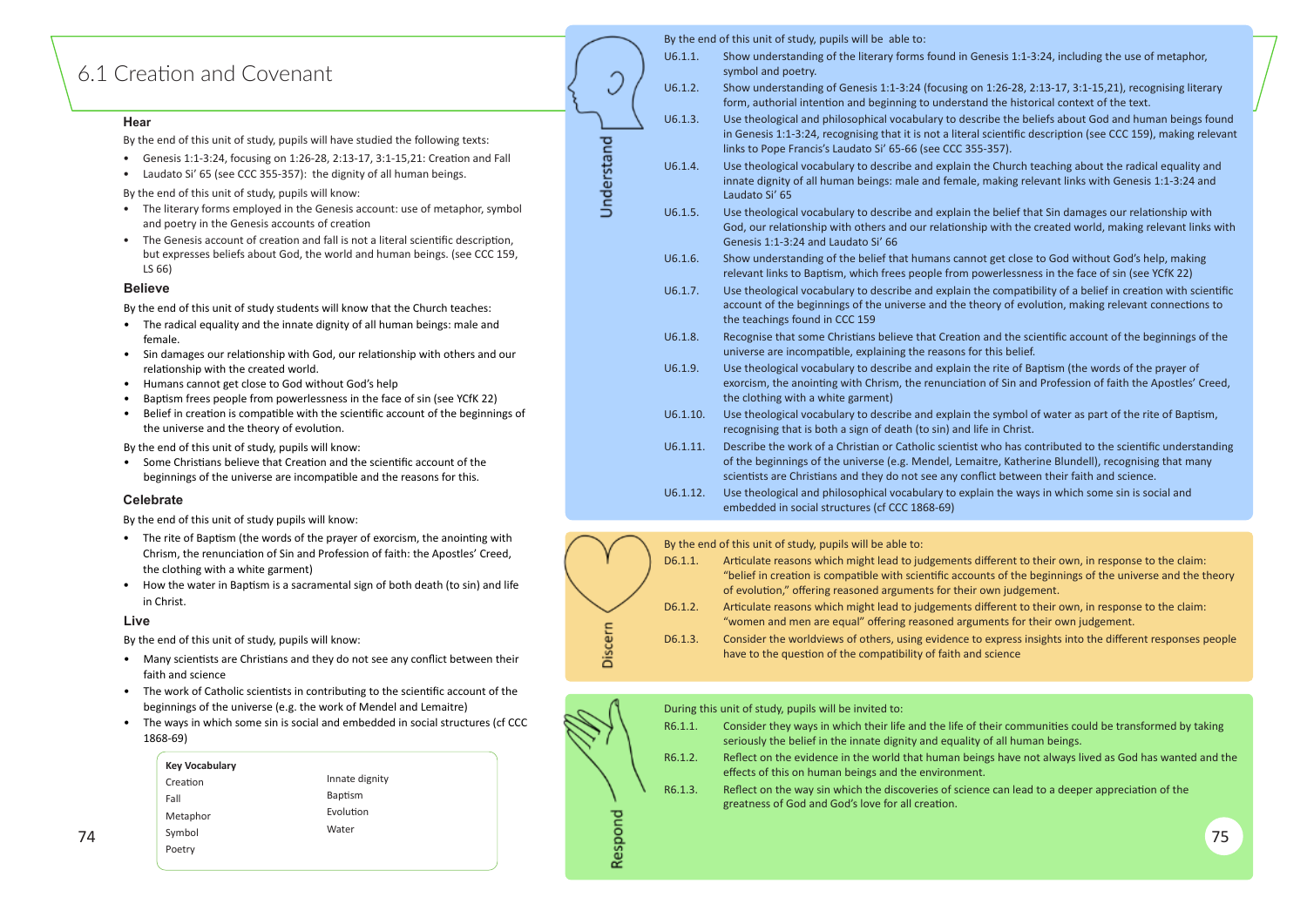## <span id="page-38-0"></span>6.2 Prophecy and Promise

#### **Hear**

By the end of this unit of study, pupils will have encountered the following key texts:

- Old Testament passages that show the importance of women in salvation history, e.g.:
	- Genesis 18:1-15; 21:1-7: Sarah
	- Exodus 1:8-22; 2:1-10: Miriam
	- Judges 4:4-11; 5:7-15: Deborah
	- 1Samuel 1:5, 9-11, 26-28: Hannah
	- Esther 2:4, 15-17; 3:1-6, 12-13; 4:1-4, 8a-17; 5:1-8; 7:1-6, 9-10; 8:3-12 (Purim): Esther
- Luke 1: 26-56: Mary as the fulfilment of Old Testament promises

By the end of this unit of study, pupils will know:

• The difference between the Lucan and Matthean infancy narratives, emphasising their respective intentions, narrative approach and Luke's emphasis on the role of women in the story of salvation.

- The women of the Old Testament are true protagonists of salvation history (see Pope John Paul II's address, General Audience, 27 March, 1996)
- Mary is the fulfilment of the Old Testament promises and became the 'Mother of God' by her 'yes' to God's plan (see CCC 484-511, 971, YC 82).

#### **Believe**

By the end of this unit of study pupils will know that the Church teaches:

By the end of this unit of study, pupils will be able to:

- The Magnificat, as part of the evening prayer of the Church
- Some sung settings of the Magnificat

| U6.2.1.  | Recognise the names and describe the part played by won<br>e.g. Sarah, Miriam, Deborah, Hannah, Esther (see CCC 64).                                                                                               |
|----------|--------------------------------------------------------------------------------------------------------------------------------------------------------------------------------------------------------------------|
| U6.2.2.  | Show an understanding of any one of the following Old Tes<br>importance of women in salvation history, recognising aut                                                                                             |
|          | Genesis 18:1-15; 21:1-7: Sarah<br>$\circ$                                                                                                                                                                          |
|          | Exodus 1:8-22; 2:1-10: Miriam<br>$\circ$                                                                                                                                                                           |
|          | Judges 4:4-11; 5:7-15: Deborah<br>$\circ$                                                                                                                                                                          |
|          | 1Samuel 1:5, 9-11, 26-28: Hannah<br>$\circ$                                                                                                                                                                        |
|          | Esther 2:4, 15-17; 3:1-6, 12-13; 4:1-4, 8a-17; 5:1-8; 7:1<br>$\circ$                                                                                                                                               |
| U6.2.3.  | Show an understanding of Luke1:26-56, recognising the sig<br>contrasting it with Matthew's annunciation account (Mattl<br>the role of women in the salvation history.                                              |
| U6.2.4.  | Use theological language to explain what is meant by desc<br>protagonists of salvation history (see Pope John Paul II's ac<br>making relevant links with the stories of some key women<br>Deborah, Hannah, Esther) |
| U6.2.5.  | Show understanding of the belief that Mary is the fulfilme<br>489), making relevant links to Luke 1:26-56 and the stories                                                                                          |
| U6.2.6.  | Use theological language to describe and explain the belie<br>through her 'yes' to God's plan, making relevant links to Lu                                                                                         |
| U6.2.7.  | Accurately recall the Magnificat from memory.                                                                                                                                                                      |
| U6.2.8.  | Show understanding of how and why the Magnificat praye<br>Church.                                                                                                                                                  |
| U6.2.9.  | Use theological language to describe and explain the role of<br>today, with reference to at least one example of a Catholic<br>Ursulines, Sisters of Loreto, Daughters of St Paul, Little sist                     |
| U6.2.10. | Show understanding of the life of individual women today<br>making relevant links to Mary's 'yes' to God (Luke1:26-56)                                                                                             |



#### **Celebrate**

By the end of this unit of study pupils will know:

#### **Live**

By the end of this unit of study, pupils will know:

- The role of women's religious orders in the Church today, with reference to at least one example of a Catholic woman's religious order (e.g. Sisters of Mercy, Ursulines, Sisters of Loreto, Daughters of St Paul, Little sisters of the Poor).
- Examples of individual women today who are responding to God's call in their life

By the end of this unit of study, pupils will be able to:

- D6.2.1. Articulate the reasons which might lead to judgements different to their own in response to the claim: "given the prominent role of women in salvation history, women today do not play a large enough role in the life of the Church," offering reasoned arguments for their own judgement.
- D6.2.2. Explore how they and others interpret their own and the composer's meaning, in response to a variety of sung settings of the Magnificat.



- women in salvation history in the Old Testament
- d Testament scripture passages that show the authorial intention and historical context:
- 1; 7:1-6, 9-10; 8:3-12 (Purim): Esther e significance of the authorial intention, Aatthew 1:18-25) to bring out Luke's emphasis on
- describing the women of the Old Testament as true 's address, General Audience, 27 March, 1996), men form the Old Testament (e.g. Sarah, Miriam,
- Iment of the Old Testament promises (see CCC ories of the women of the Old Testament.
- elief that Mary became the 'Mother of God' to Luke 1:26-56 (see CCC 494-511, 971, YC 82).
- rayer forms part of the evening prayer of the
- ole of women's religious orders in the Church tolic women's religious order (e.g. Sisters of Mercy, sisters of the Poor).
- day who are responding to God's call in their life,

- 
- 

77

| Key Vocabulary    |
|-------------------|
| Salvation history |
| Fulfillment       |
| Old Testament     |
| Lucan             |
| Matthean          |
| Protagonists      |
| Mary              |

Mother of God Magnificat Religious Orders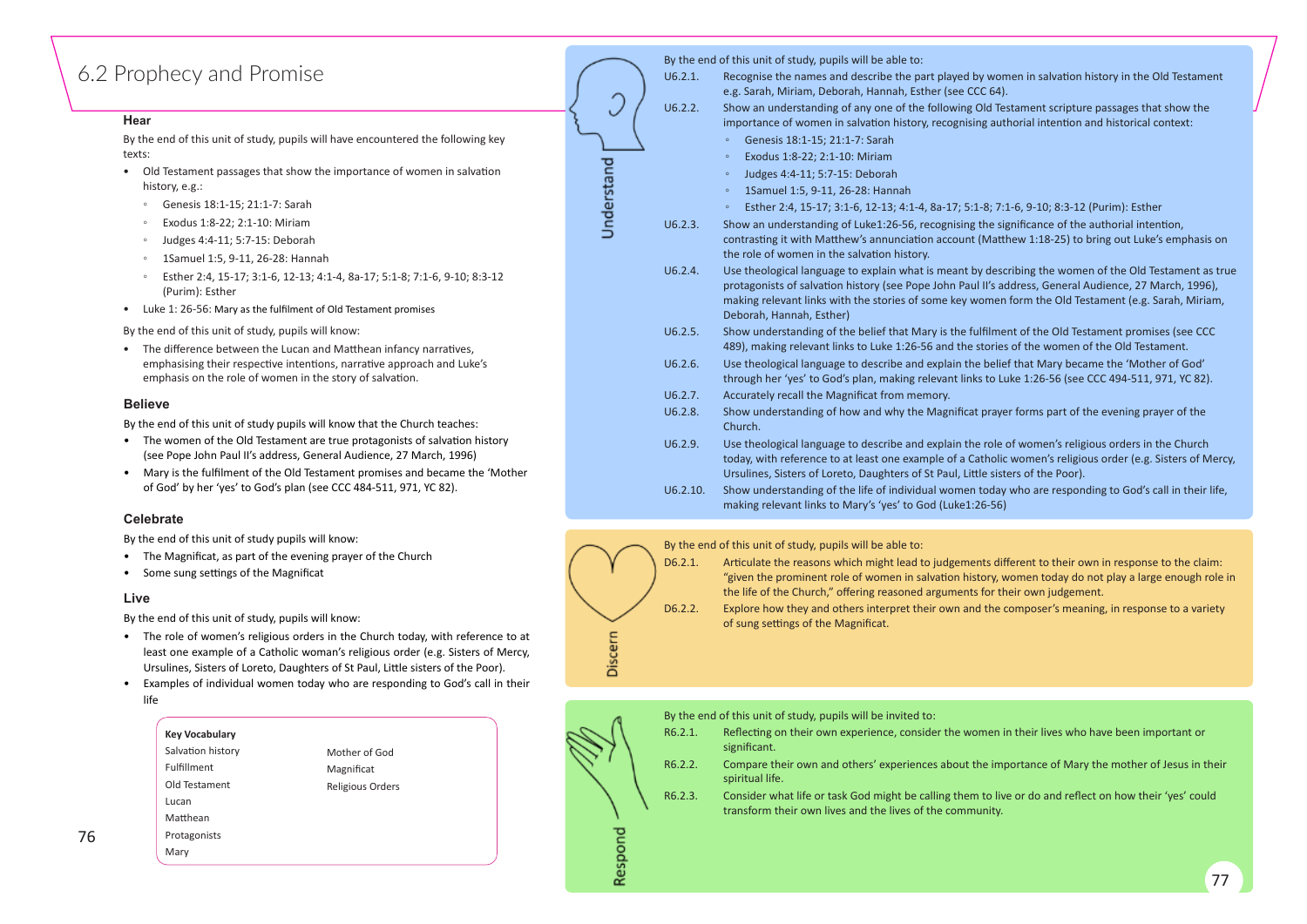## <span id="page-39-0"></span>6.3 From Galilee to Jerusalem

#### **Hear**

By the end of this unit of study pupils will have encountered the following key texts:

- Mt 2:1-12: Visit of the Magi.
- Mt 2:13-15 Flight into Egypt.
- A parable of the kingdom (e.g. Mt 18:21-35 Parable of the unforgiving servant).
- A miracle that shows the nature of God's kingdom (e.g. Mk 5:21-43).

• Scholars suggest St Matthew was writing for a community of Jewish converts to Christ, and emphasises the ways in which Jesus is a fulfillment of God's promises in the Old Testament.

By the end of this unit of study pupils will know:

#### **Believe**

By the end of this unit of study pupils will know that the Church teaches:

- Jesus is 'King of Kings' (see Rv 12:16) but his kingship contrasts with worldy rulers, like King Herod.
- Jesus inaugurated God's Kingdom on Earth, and teaches us about what God's kingdom is like through parables and miracles.
- Miracles are signs of the Kingdom present here on earth in Jesus and point to the fulfilment of the Kingdom which is to come.
- Death is not the end and we are called to live eternally with God in the kingdom of heaven.

By the end of this unit of study, pupils will be able to:

- U6.3.1. Show understanding of Mt 2:1-2 (visit of the Magi) and Mt 2:13-15 (Flight into Egypt), iden�fying authorial intention and the significqance of the historical context of the intended audience.
- U6.3.2. Recognise that scholars suggest St Matthew was writing for a community of Jewish converts to Christ, and emphasises the ways in which Jesus is a fulfillment of God's promises in the Old Testament, making relevant links with the visit of the Magi and the flight into Egypt.
- U6.3.3. Show understanding of one parable (e.g. the unforgiving servant) and one miracle (e.g. raising of Jairus' daughter), identifying literary form and authorial intention, making links with the belief that Jesus inaugurated God's Kingdom on Earth, and teaches us about what God's kingdom is like through parables

- 
- 
- 
- m to respond to loss.
- 
- 
- The Our Father, focusing on "thy kingdom come, thy will be done".
- Some of the recommended readings for the funeral rite, e.g. Rev 21:1-7 (see others on the Liturgy Office website here: https://www.liturgyoffice.org.uk/ Resources/OCF/Lectionary.shtm).

and miracles.



- The Holy Family were homeless: example of individuals and organisations who are motivated by kingdom values to help refugees and immigrants (e.g. the Jesuit Refugee society, local parish support for refugees and asylum seekers).
- Examples of art that represents the Holy Family, especially those focused on their refugee status (Fitz von Uhde, The Road to Bethlehem, Kelly Latimore La Sagrada Familia).
- - U6.3.4. Use theological language to describe and explain the belief that Jesus is 'King of Kings' (see Rv 12:16) but his kingship contrasts with worldy rulers, like King Herod, making relevant links with Mt 2:1-2 (visit of the Magi) and Mt 2:13-15 (Flight into Egypt).
	- U6.3.5. Use theological language to describe and explain the belief that miracles are signs of the Kingdom present here on earth in Jesus and point to the fulfilment of the Kingdom which is to come, making relevant links with the parables and miracles of Jesus.
	- U6.3.6. Use theological language to describe and explain the belief that death is not the end and we are called to live eternally with God in the kingdom of heaven, making relevant links with the parables and miracles of Jesus.
	- U6.3.7. Recognise that when praying the Lord's Prayer (the Our Father) Christians pray that God's kingdom will come, making relevant links with Catholic beliefs about the Kingdom and the parables and miracles of the kingdom.
	- U6.3.8. Make relevant links between Catholic beliefs about eternal life and the some of the recommended readings for the funeral rite, suggested reasosn why these readings are suggested for funerals by the Church.
	- U6.3.9. Use theological language to describe and explain the work of individuals and organisations who are motivated by kingdom values to help refugees and immigrants (e.g. the Jesuit Refugee society, local parish support for refugees and asylum seekers), making relevant links with Catholic beliefs about the kingdom and the accounts of Jesus' childhood that show the Holy Family were also homeless.

|    | <b>Key Vocabulary</b><br>Funeral rite<br>Magi |  | R6.2.3. | live as citizens of God's kingdom.<br>Consider they ways in which they could help the homeless and refugees. |
|----|-----------------------------------------------|--|---------|--------------------------------------------------------------------------------------------------------------|
|    | Parable                                       |  |         |                                                                                                              |
|    | Miracle                                       |  |         |                                                                                                              |
| 78 | Kingdom                                       |  |         | 79                                                                                                           |
|    | Eternal life                                  |  |         |                                                                                                              |
|    |                                               |  |         |                                                                                                              |

Ĵ Understand

### **Celebrate**

By the end of this unit of study pupils will know:

#### **Live**

By the end of this unit of study, pupils will know:



By the end of this unit of study, pupils will be invited to:

| R6.2.1. | Compare their own and others' experiences of death and grieving and think about the extent to which<br>their belief about what happens after we die helps them to respond to loss. |
|---------|------------------------------------------------------------------------------------------------------------------------------------------------------------------------------------|
| R6.2.2. | Consider they ways in which their life and the life of their communities could be transformed by trying to<br>live as citizens of God's kingdom.                                   |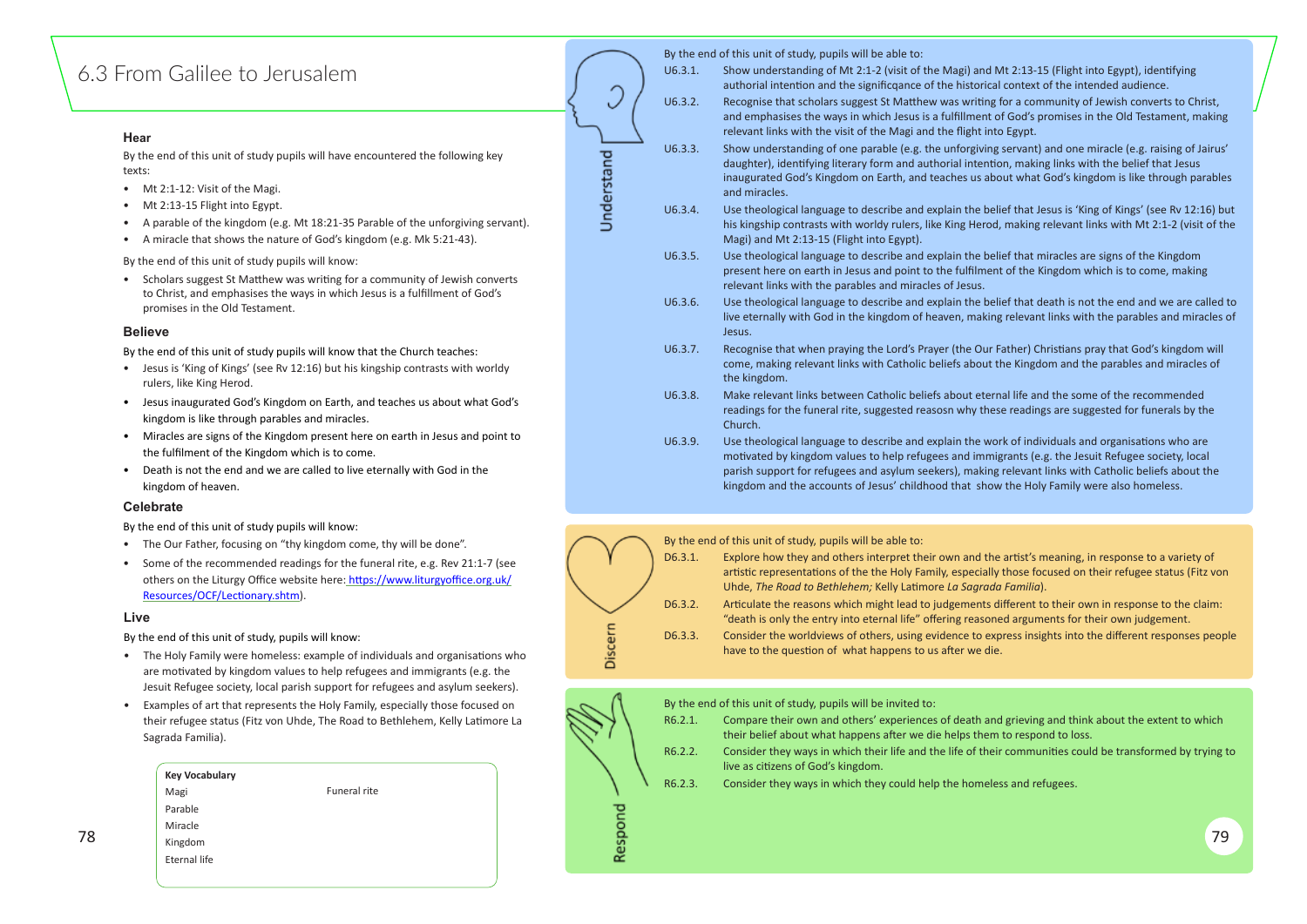## <span id="page-40-0"></span>6.4 From Desert to Garden

#### **Hear**

NB this unit also draws on the events of Jesus life, parables and miracles previously studied. By the end of this unit of study pupils will have encountered the following key texts:

- Luke22:39-44 (Gethsemane)
- John 18:1-15 (The Arrest of Jesus )
- John19: 33-39 (Jesus before Pilate)
- Luke23:33-46 (The crucifixion)
- John 20:1-18 (The Resurrection)
- 1 Cor15: 1-7, 12-14 (The importance of the Resurrection)
- John 3:17 (God sent his Son)

#### **Believe**

By the end of this unit of study pupils will know that the Church teaches:

- The saving power of Jesus' death acquires meaning in the light of the resurrection.
- Jesus reveals God, a God who loves us.
- Jesus chose to do the will of God.
- The Paschal Mystery is God's plan for the salvation of all humankind, as fulfilled in the life, death, resurrection of Jesus Christ.
- Jesus shows us how to live, he is willing to sacrifice everything in order to do the will of God; the resurrection shows us that love is not defeated, death and violence are not the final word.
- "The Cross is the source of immortal life, the school of jus�ce and peace, of pardon and mercy. It is permanent proof of an infinite love that brought God to become man, vulnerable like us, even to dying crucified." (Pope Benedict 21st March 2008)

By the end of this unit of study, pupils will be able to:

- U6.4.1. Recognise the following texts as accounts of the passion, death and resurrection of Jesus: Luke22:39-44 Gethsemane; John 18:1-15 The Arrest of Jesus; John19: 33-39 Jesus before Pilate; Luke23:33-46 The crucifixion; John 20:1-18 The Resurrection
- U6.4.2. Show understanding of one of the Gospel passages about the passion, death and resurrection of Jesus, identifying its literary form, recognising authorial intention and the historical context of the intended audience.
- U6.4.3. Show understanding of the belief in the saving power of Jesus' death by making links between this belief, the words of pope Benedict (Address after the Stations of the Cross on Good Friday 21 March 2008), accounts of the passion, death and resurrection of Jesus, 1 Cor15: 1-7, 12-14 (The importance of the Resurrection ); and John 3:17 (God sent his Son...)
- U6.4.4. Make relevant links between scripture stories/parables/miracles you have studied in previous years and the belief that Jesus reveals a God who loves us.
- U6.4.5. Make relevant links between the belief that Jesus chose to do the will of God and Luke22:39-44 (Gethsemane) giving reasons for the link.
- U6.4.6. Show understanding of the story of someone willing to sacrifice their life by making relevant links between their actions and beliefs.
- U6.4.7. Correctly using a developing religious vocabulary to describe what is meant by 'The Paschal Mystery'
- U6.4.8. Using specialist religious vocabulary describe and explain the meaning of selected passages in the Exsultet
- U6.4.9. Show understanding of the Catholic belief that Jesus saves us by making links between the words of Eucharistic Prayer 4, and the prayer to the creator at the end of Fratelli Tutti

- Different cultural expression of the death and resurrection in art and music
- Stories of self-Sacrifice in the past e.g. Blessed Jacques-Desiré Laval (A Spiritan who brought different faith groups together) Maximillian Kolbe and in the present e.g. Sean Devereux- Salesian

R6.4.1. Consider the way in which their life and the life of the community could be transformed if the belief that Jesus is risen and with us inspired every Christian to live out the words from the ecumenical prayer at the end of Fratelli Tutti and imagine different peoples' responses to being asked to do this. R6.4.2. Compare their own and others' experiences about the importance of Jesus death and resurrection in

#### **Celebrate**

By the end of this unit of study pupils will know:

- Extracts from the Easter Proclamation (Exsultet) that speak of God's love and the victory over death
- Eucharis�c prayer 4 extracts- from 'and when through disobedience' ……..to he might sanctify creation to the full'
- An ecumenical prayer from the end of Fratelli Tutti, (second verse only )

#### **Live**

By the end of this unit of study, pupils will have encountered at least one of the following:



D6.4.1. Play with possibilities asking what if questions about Luke22:39-44 and John 18:1-15, imagining different responses from the people in the accounts D6.4.2. Considering the statement from Paul (1 Cor15: 1-7, 12-14): "if Christ has not been raised then our preaching is without substance and so is your faith" ar�culate the reasons which some people might give for following Jesus without believing in the resurrection, and Catholic responses to these arguments. Discern D6.4.3. Explain how they and others interpret their own and the makers meaning in response to a variety of creative and artistic expressions of the death and resurrection of Jesus.



By the end of this unit of study, pupils will be invited to:

their spiritual life.

|    | <b>Key Vocabulary</b><br>Passion | Exsultet           | un       |  |  |
|----|----------------------------------|--------------------|----------|--|--|
|    | Crucifixion                      | Eucharistic Prayer | $\alpha$ |  |  |
|    | Resurrection                     |                    |          |  |  |
|    | Paschal Mystery                  |                    |          |  |  |
| 80 | Sacrifice                        |                    |          |  |  |
|    |                                  |                    |          |  |  |

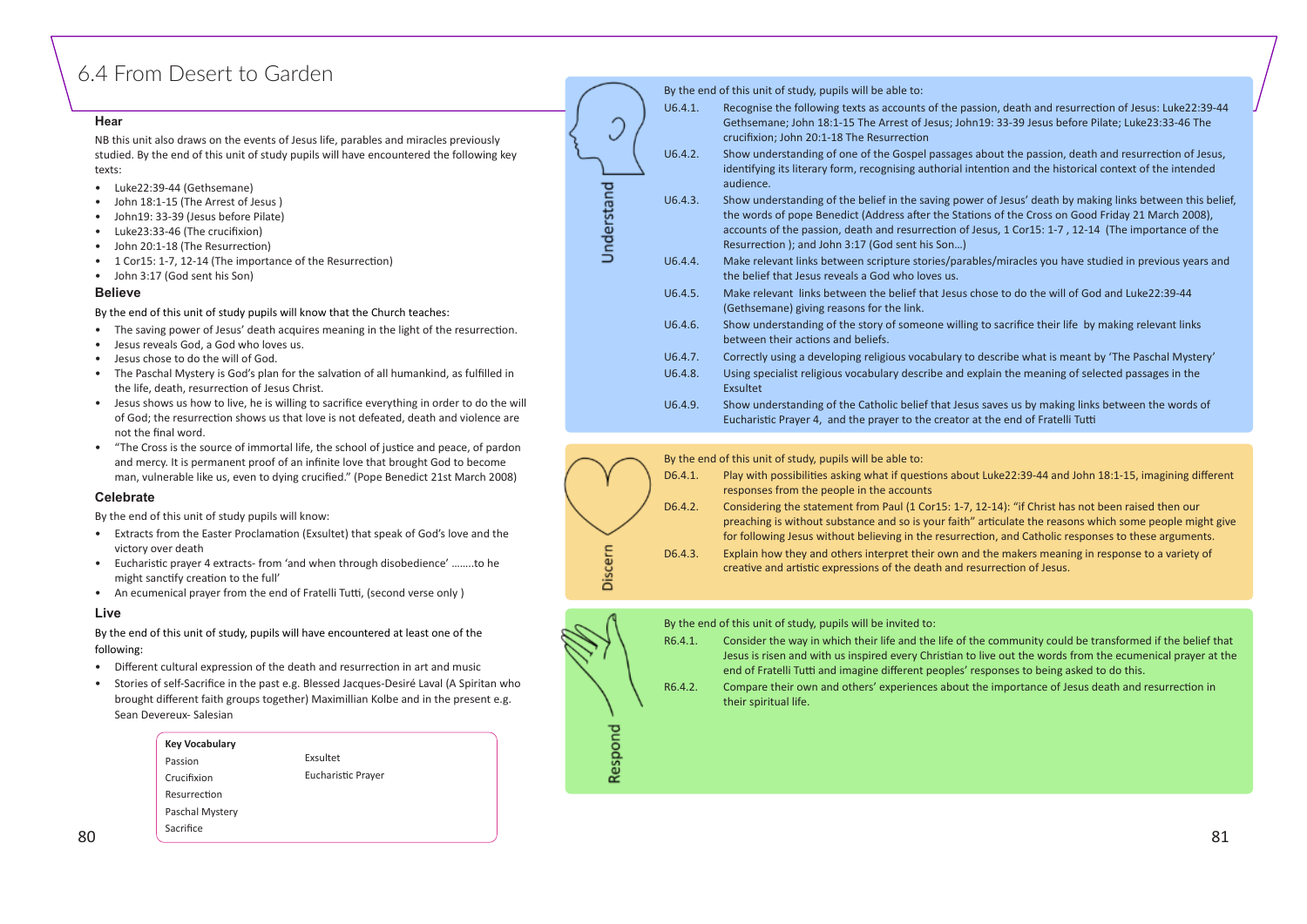## <span id="page-41-0"></span>6.5 To the Ends of the Earth

#### **Hear**

- One body, made up of many parts (1Cor12:12-13).
- Pentecost and early Church, how they lived as one body, breaking of bread (Acts 2:42-47).
- Nicene Creed, article 9.

- The Church is the People of God.
- The Church is the Body of Christ.
- The Church is the Temple of the Holy Spirit.
- Pope as successor of Peter, bishops as successors of the apostles
- Receiving the Body of Christ in the celebration of the Eucharist, makes us into the Body of Christ (St Augustine: become what you receive).

#### **Believe**

• The sacraments are meeting points with God (YCfK 64) that lead you deeper into the community of the Church; they are holy, visible signs of God's presence and action in our lives "in which Christians can experience the healing, forgiving, nourishing, strengthening, presence of God that enables them to love in turn" (YC p.105).

- Examples of communities or individuals who are trying to model the pattern of the early Church: basic Christian communities (e.g. Franciscan Friars of the Renewal).
- That the Church is a global, universal Church.

|                                                                                                                                                                                               |            |          | By the end of this unit of study, pupils will be able to:                                                                                                                                          |
|-----------------------------------------------------------------------------------------------------------------------------------------------------------------------------------------------|------------|----------|----------------------------------------------------------------------------------------------------------------------------------------------------------------------------------------------------|
| o the Ends of the Earth                                                                                                                                                                       |            | U6.5.1.  | Show understanding of St Paul's use of the body as an image for th<br>recognising the historical context of Paul's letter to the Church at C<br>understand why the image of the body is important. |
| Hear                                                                                                                                                                                          |            | U6.5.2.  | Show an understanding of the nature of the early Church that aros<br>Acts 2:42-47                                                                                                                  |
| By the end of this unit of study pupils will have encountered the following key<br>texts:                                                                                                     |            | U6.5.3.  | Use theological vocabulary to describe and explain the meaning of<br>holy, catholic and apostolic Church"                                                                                          |
| One body, made up of many parts (1Cor12:12-13).<br>$\bullet$                                                                                                                                  | Understand | U6.5.4.  | Show understanding of different images used to describe the Chur<br>Temple of the Holy Spirit.                                                                                                     |
| Pentecost and early Church, how they lived as one body, breaking<br>of bread (Acts 2:42-47).                                                                                                  |            | U6.5.5.  | Make relevant links between Paul's image of the body (1 Cor 12:12<br>the Body of Christ.                                                                                                           |
| Nicene Creed, article 9.<br>$\bullet$<br><b>Believe</b>                                                                                                                                       |            | U6.5.6.  | Use specialist vocabulary to describe the constitution of the Churc<br>lay faithful, priests and bishops, with the Pope as the head: "the se                                                       |
| By the end of this unit of study pupils will know that the Church teaches:<br>The Church is the People of God.<br>$\bullet$                                                                   |            | U6.5.7.  | Recognise that the Church teaches that the Pope is a successor of !<br>successors of the apostles with reference to Acts 2:42 (see CCC 3)                                                          |
| The Church is the Body of Christ.<br>$\bullet$<br>The Church is the Temple of the Holy Spirit.<br>$\bullet$<br>Pope as successor of Peter, bishops as successors of the apostles<br>$\bullet$ |            | U6.5.8.  | Show understanding of the belief that receiving the Body of Christ<br>makes us into the Body of Christ (St Augustine: become what you r<br>Paul's image of the body (1 Cor 12:12-30).              |
| Receiving the Body of Christ in the celebration of the Eucharist, makes us into<br>$\bullet$<br>the Body of Christ (St Augustine: become what you receive).                                   |            | U6.5.9.  | Use specialist vocabulary to describe and explain what a sacramen                                                                                                                                  |
| By the end of this unit of study pupils will know:                                                                                                                                            |            | U6.5.10. | Recognise and name the seven sacraments and their importance in                                                                                                                                    |
| The constitution of the Church: an apostolic Church, made up of the lay<br>$\bullet$                                                                                                          |            | U6.5.11. | Show understanding of the universal Church, making links with the<br>Body of Christ.                                                                                                               |
| faithful, priests and bishops, with the Pope as the head: "the servant of the<br>servants of God."                                                                                            |            | U6.5.12. | Use theological language to describe and explain the work of comr<br>to model the pattern of the early Church: basic Christian communi                                                             |
| <b>Celebrate</b>                                                                                                                                                                              |            |          | Renewal), Acts 2:42 and Paul's image of the body (1 Cor 12:12-30).                                                                                                                                 |

Discern

D6.5.1. Articulate the reasons which might lead to judgements different to their own in response to the claim: "people can reach God directly without the help of the Church or the sacraments" offering reasoned

By the end of this unit of study pupils will know that the Church teaches:

By the end of this unit of study pupils will know:

• An overview of the 7 sacraments (see YCfK 64).

#### **Live**

By the end of this unit of study, pupils will know:



D6.5.2. Consider the worldviews of others, using evidence to express insights into the different responses people have to the importance of the Church and the sacraments to people's lives.



image for the Church in 1 Cor 12:12-30, church at Corinth and how this helps us to

ch that arose after Pentecost, with reference to

meaning of article 9 of the Nicene creed: "one,

ibe the Church: People of God; Body of Christ;

 $(1$  Cor 12:12-30) and the belief that the Church is

of the Church: an apostolic Church, made up of the lead: "the servant of the servants of God" uccessor of St Peter, and the bishops are

ody of Christ in the celebration of the Eucharist, e what you receive), making relevant links with

a sacrament is (see YCfK 64, YC p.105)

mportance in the life of a Catholic.

inks with the Nicene creed (article 9) and being the

vork of communities or individuals who are trying an communities (e.g. Franciscan Friars of the

### **Key Vocabulary**

|    | Church                    | Pope                 |  |  |  |    |
|----|---------------------------|----------------------|--|--|--|----|
|    | Pentecost                 | Bishops              |  |  |  |    |
|    | Early Church              | Apostolic succession |  |  |  |    |
|    | Nicene Creed              | Sacraments           |  |  |  |    |
|    | People of God             | Eucharist            |  |  |  |    |
| 82 | Body of Christ            |                      |  |  |  | 83 |
|    | Temple of the Holy Spirit |                      |  |  |  |    |